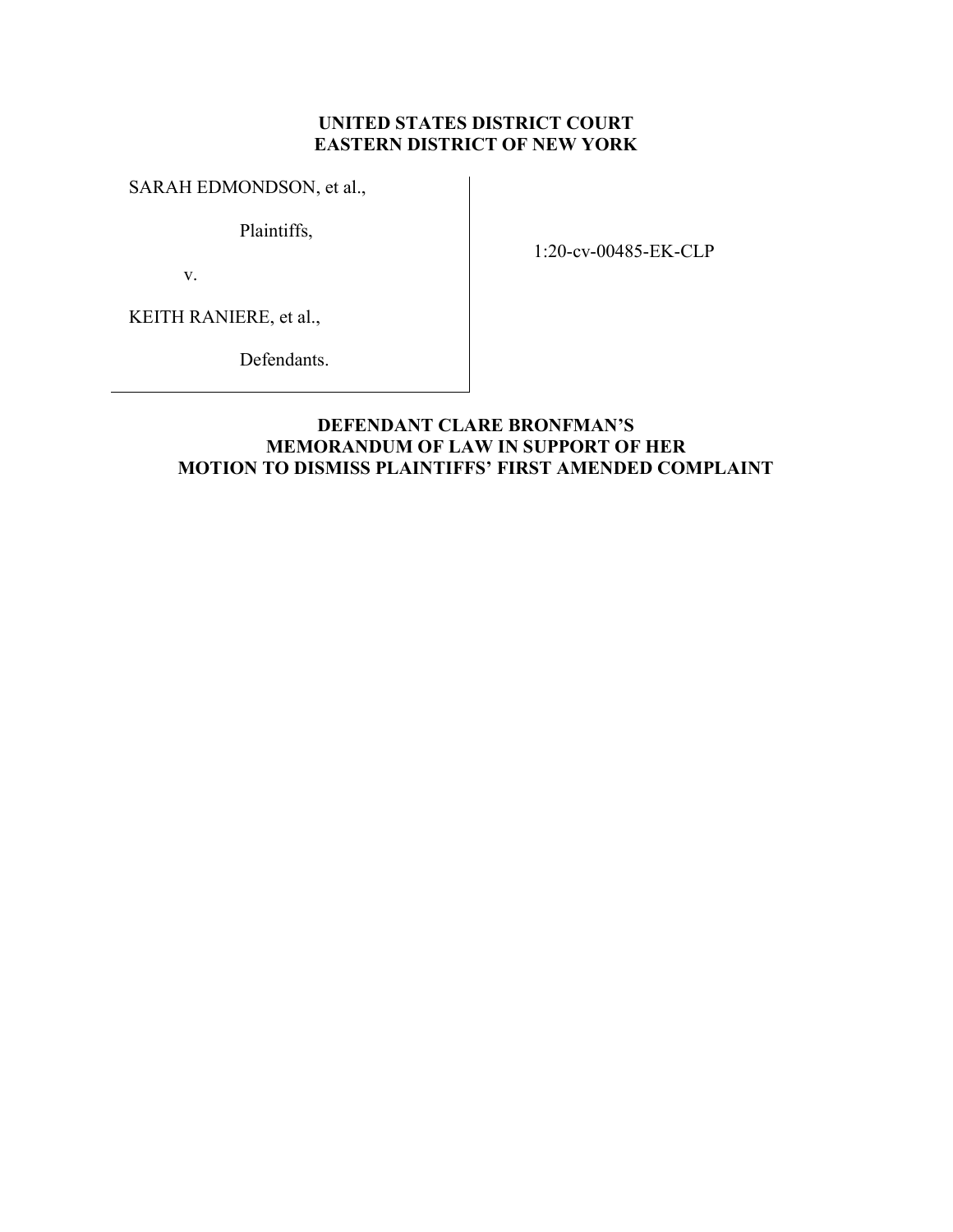| I.        | THE FAC SHOULD BE DISMISSED WITH PREJUDICE IN ITS ENTIRETY                                                        |    |                                                                                                                                                                                                                 |  |  |  |
|-----------|-------------------------------------------------------------------------------------------------------------------|----|-----------------------------------------------------------------------------------------------------------------------------------------------------------------------------------------------------------------|--|--|--|
| Π.        | FIFTY-EIGHT PLAINTIFFS SHOULD BE DISMISSED WITH PREJUDICE<br>FOR LACK OF STANDING UNDER RULE 12(B)(1) AS TO CLARE |    |                                                                                                                                                                                                                 |  |  |  |
| III.      |                                                                                                                   |    | PLAINTIFFS' RICO CLAIM (COUNT I) SHOULD BE DISMISSED WITH                                                                                                                                                       |  |  |  |
|           | A.                                                                                                                |    |                                                                                                                                                                                                                 |  |  |  |
|           |                                                                                                                   | 1. | Plaintiffs Have Not Identified The Alleged Enterprise 14                                                                                                                                                        |  |  |  |
|           |                                                                                                                   | 2. | Plaintiffs Fail to Plausibly Allege that Defendants Shared a                                                                                                                                                    |  |  |  |
|           |                                                                                                                   | 3. | Plaintiffs Fail to Plausibly Allege that Defendants Acted as a Unit 15                                                                                                                                          |  |  |  |
|           |                                                                                                                   | 4. | Even Viewing the FAC as Two Alleged Enterprises, One Sex-<br>Based and Another Consumer-Based, Plaintiffs' RICO Claim Still                                                                                     |  |  |  |
| <b>B.</b> |                                                                                                                   |    | Plaintiffs Fail to Plausibly Allege that Clare Bronfman Engaged in a<br>Pattern of Racketeering Activity Because Plaintiffs Have Not Plausibly<br>Alleged that Clare Bronfman Committed Two Predicate Acts.  18 |  |  |  |
|           |                                                                                                                   | 1. | Plaintiffs' Mail and Wire Fraud Claims Against Clare Bronfman                                                                                                                                                   |  |  |  |
|           |                                                                                                                   | 2. | Plaintiffs Do Not Plausibly Allege Two Predicate Acts of<br>Extortion, Witness Tampering, Witness Retaliation, or Harboring                                                                                     |  |  |  |
|           | C.                                                                                                                |    | Plaintiffs Lack Standing to Bring a RICO Claim Because They Have Not<br>Plausibly Alleged An Injury To Their "Business or Property."  22                                                                        |  |  |  |

# TABLE OF CONTENTS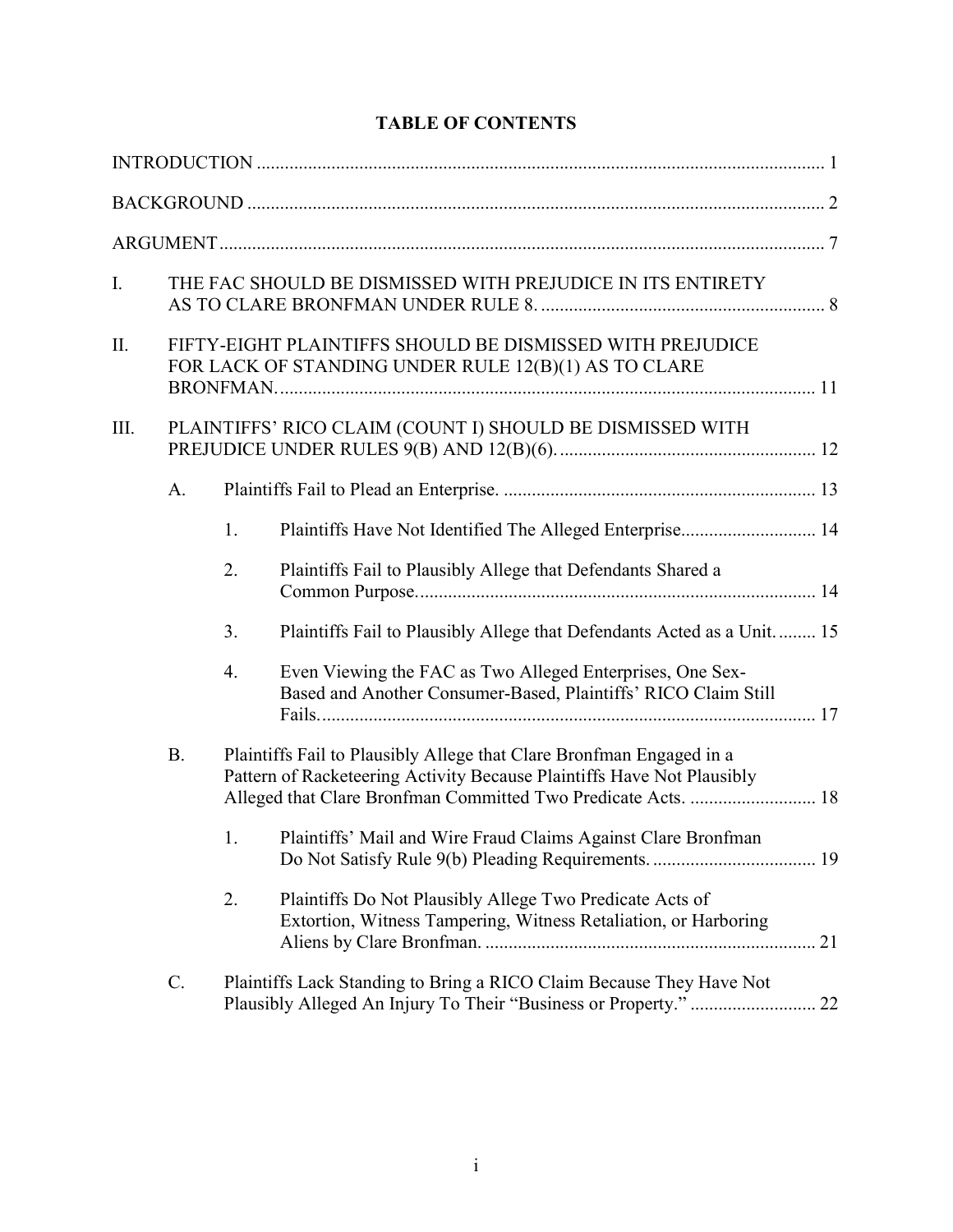| IV.                                                                                                                       |           | PLAINTIFFS' RICO CONSPIRACY CLAIM (COUNT II) SHOULD BE                                                            |                                                                                                                                                |  |  |  |  |  |
|---------------------------------------------------------------------------------------------------------------------------|-----------|-------------------------------------------------------------------------------------------------------------------|------------------------------------------------------------------------------------------------------------------------------------------------|--|--|--|--|--|
| V.                                                                                                                        |           | PLAINTIFFS' CHAPTER 77 CLAIMS (COUNT III) AGAINST CLARE<br>BRONFMAN SHOULD BE DISMISSED WITH PREJUDICE UNDER RULE |                                                                                                                                                |  |  |  |  |  |
|                                                                                                                           | A.        | Plaintiffs' Sex Trafficking Claim (Count III(A)) Against Clare Bronfman                                           |                                                                                                                                                |  |  |  |  |  |
|                                                                                                                           | <b>B.</b> |                                                                                                                   | Plaintiffs' Forced Labor Claims (Count III(B)) Against Clare Bronfman                                                                          |  |  |  |  |  |
|                                                                                                                           |           | 1.                                                                                                                | Forced Labor Claims of Sixty Plaintiffs Do Not Adequately Allege<br>Performing Forced Labor or An Injury Traceable to Clare                    |  |  |  |  |  |
|                                                                                                                           |           | 2.                                                                                                                | DOS Plaintiffs' Forced Labor Claims Do Not Implicate Clare                                                                                     |  |  |  |  |  |
|                                                                                                                           |           | 3.                                                                                                                | Plaintiffs Who Participated in NXIVM Psychological Studies Do                                                                                  |  |  |  |  |  |
|                                                                                                                           |           | 4.                                                                                                                | Plaintiffs Daniela, Camila, and Adrian's Forced Labor Claims Do                                                                                |  |  |  |  |  |
|                                                                                                                           |           | 5.                                                                                                                | Exo/Eso Plaintiffs' Forced Labor Claims Do Not Plausibly Allege                                                                                |  |  |  |  |  |
|                                                                                                                           |           | 6.                                                                                                                |                                                                                                                                                |  |  |  |  |  |
|                                                                                                                           | C.        |                                                                                                                   | Plaintiffs' Human Trafficking Claim (Count III(C)) Against Clare<br>Bronfman Should Be Dismissed With Prejudice Under Rule 12(b)(6) 33         |  |  |  |  |  |
|                                                                                                                           | D.        |                                                                                                                   | Plaintiffs' Peonage Claim (Count III(D)) Against Clare Bronfman Should                                                                         |  |  |  |  |  |
|                                                                                                                           | Ε.        |                                                                                                                   | Plaintiffs' Unlawful Conduct With Respect To Documents In Furtherance<br>of Trafficking, Peonage, or Forced Labor Claim Against Clare Bronfman |  |  |  |  |  |
| PLAINTIFFS' STATE LAW CLAIMS AGAINST CLARE BRONFMAN<br>VI.<br>SHOULD BE DISMISSED WITH PREJUDICE UNDER RULE 12(B)(6).  36 |           |                                                                                                                   |                                                                                                                                                |  |  |  |  |  |
|                                                                                                                           | A.        |                                                                                                                   |                                                                                                                                                |  |  |  |  |  |
|                                                                                                                           | <b>B.</b> |                                                                                                                   | Plaintiffs' Malicious Abuse of Legal Process Claim (Count V) Against<br>Clare Bronfman Should Be Dismissed With Prejudice Under Rule           |  |  |  |  |  |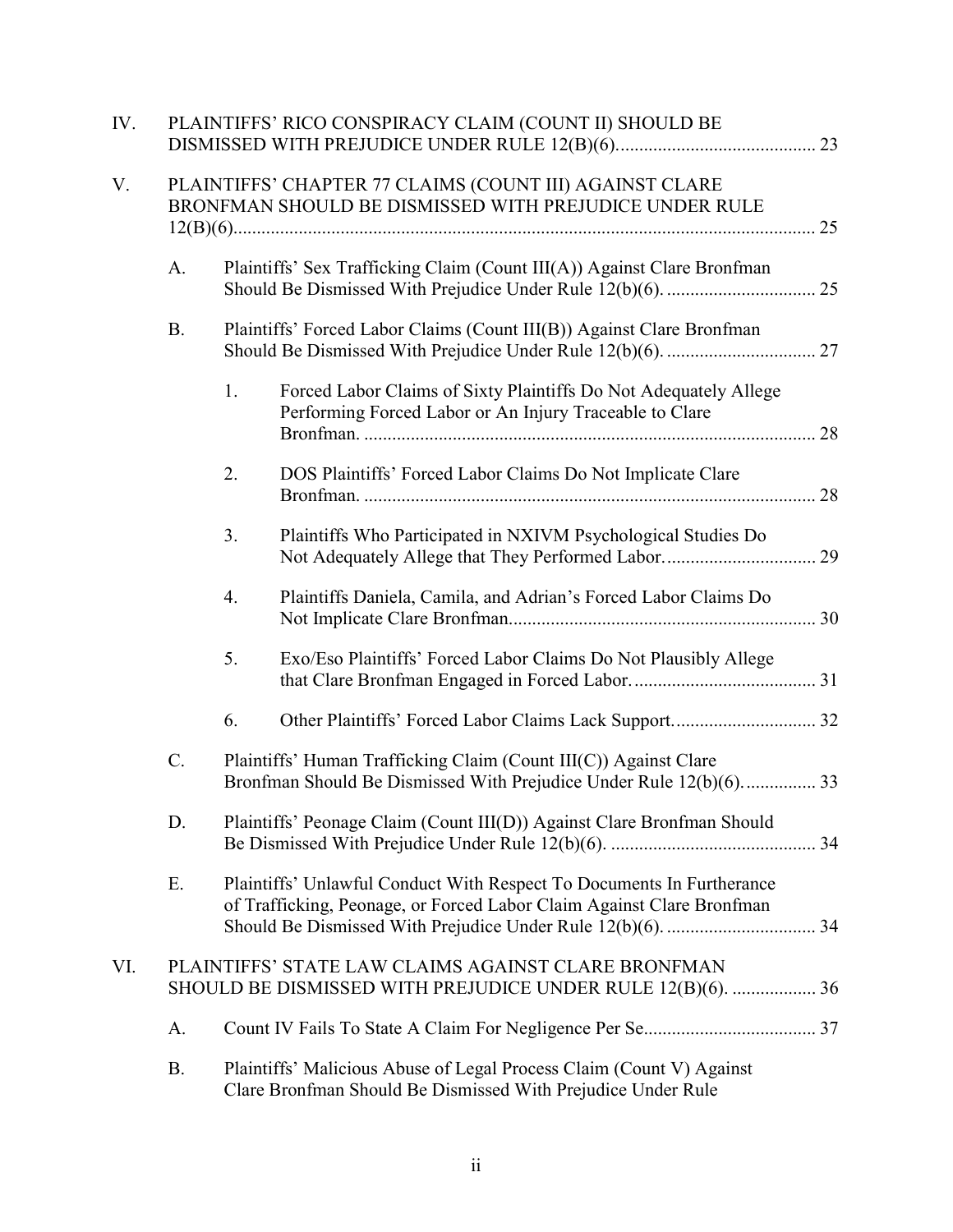| $\mathcal{C}$ . | Plaintiffs' Aiding and Abetting, Acting In Concert, and Conspiring With<br>Respect To Unauthorized Human Research Claim (Count IX) Against<br>Clare Bronfman Should Be Dismissed With Prejudice Under Rule |  |
|-----------------|------------------------------------------------------------------------------------------------------------------------------------------------------------------------------------------------------------|--|
| D.              | Plaintiffs' Gross Negligence and Recklessness Claim (Count X) Against<br>Clare Bronfman Should Be Dismissed With Prejudice Under Rule                                                                      |  |
|                 |                                                                                                                                                                                                            |  |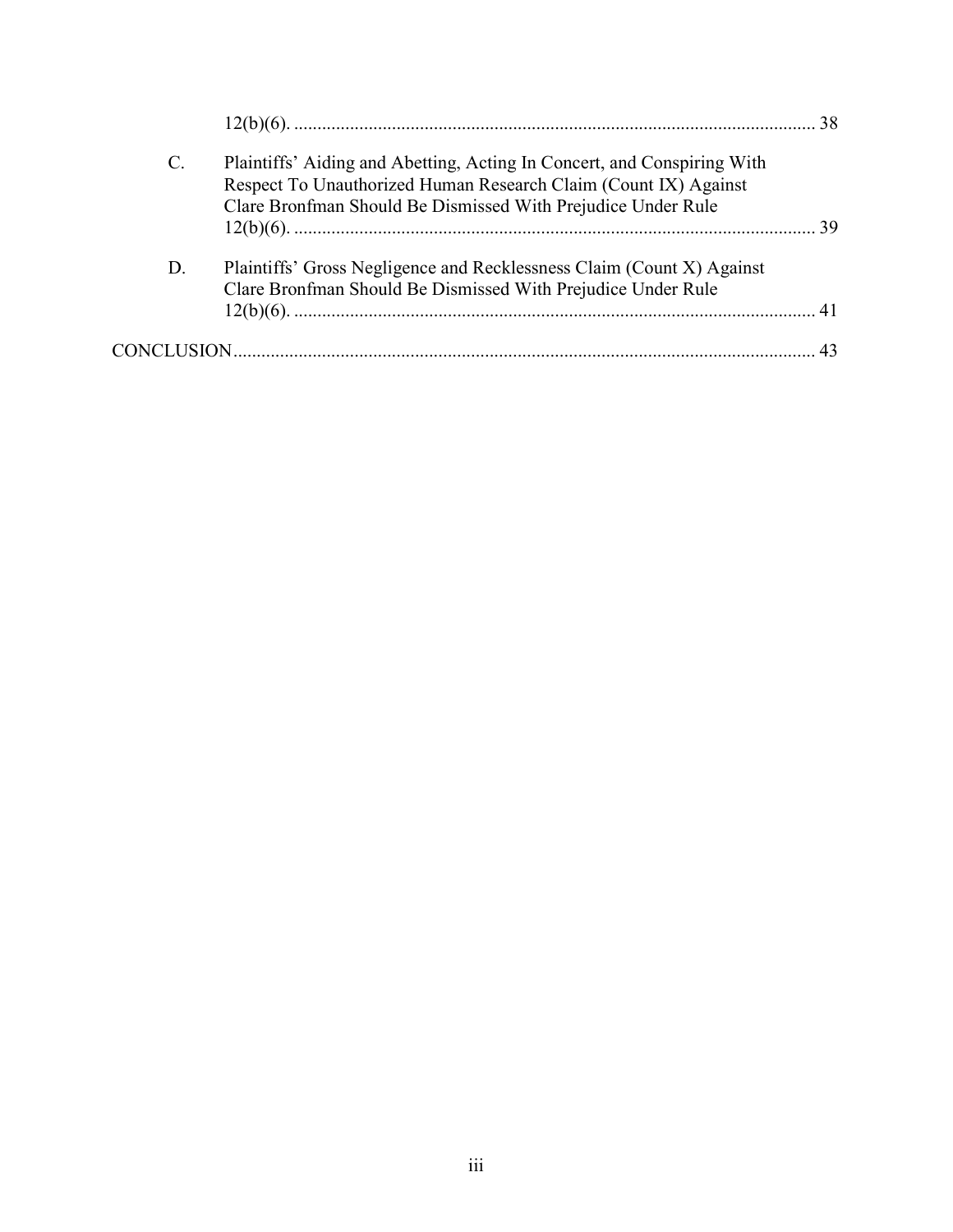# TABLE OF AUTHORITIES

# **Cases**

| 4 K & D Corp. v. Concierge Auctions, LLC,                                                                       |
|-----------------------------------------------------------------------------------------------------------------|
| Abbott Labs. v. Adelphia Supply USA,<br>No. 15-CV-5826 (CBA)(LB), 2017 WL 57802 (E.D.N.Y. Jan. 4, 2017)  16, 17 |
| Aguirre v. Best Care Agency, Inc.                                                                               |
| Albano v. DiggDejected,                                                                                         |
| Alfie's Original Souliers, Inc. v. Fleet Bank,                                                                  |
| All. For Env't Renewal, Inc. v. Pyramid Crossgates Co.,                                                         |
| Am. Transit Ins. Co. v. Bilyk,                                                                                  |
| Am. Tel. & Tel. Co. v. City of New York,                                                                        |
| Arboleda v. Microdot,                                                                                           |
| Aschroft v. Iqbal,                                                                                              |
| Atuahene v. City of Hartford,                                                                                   |
| Bell Atl. Corp. v. Twombly,                                                                                     |
| Bigio v. Coca-Cola Co.,                                                                                         |
| BWP Media USA Inc. v. Hollywood Fan Sites, LLC,                                                                 |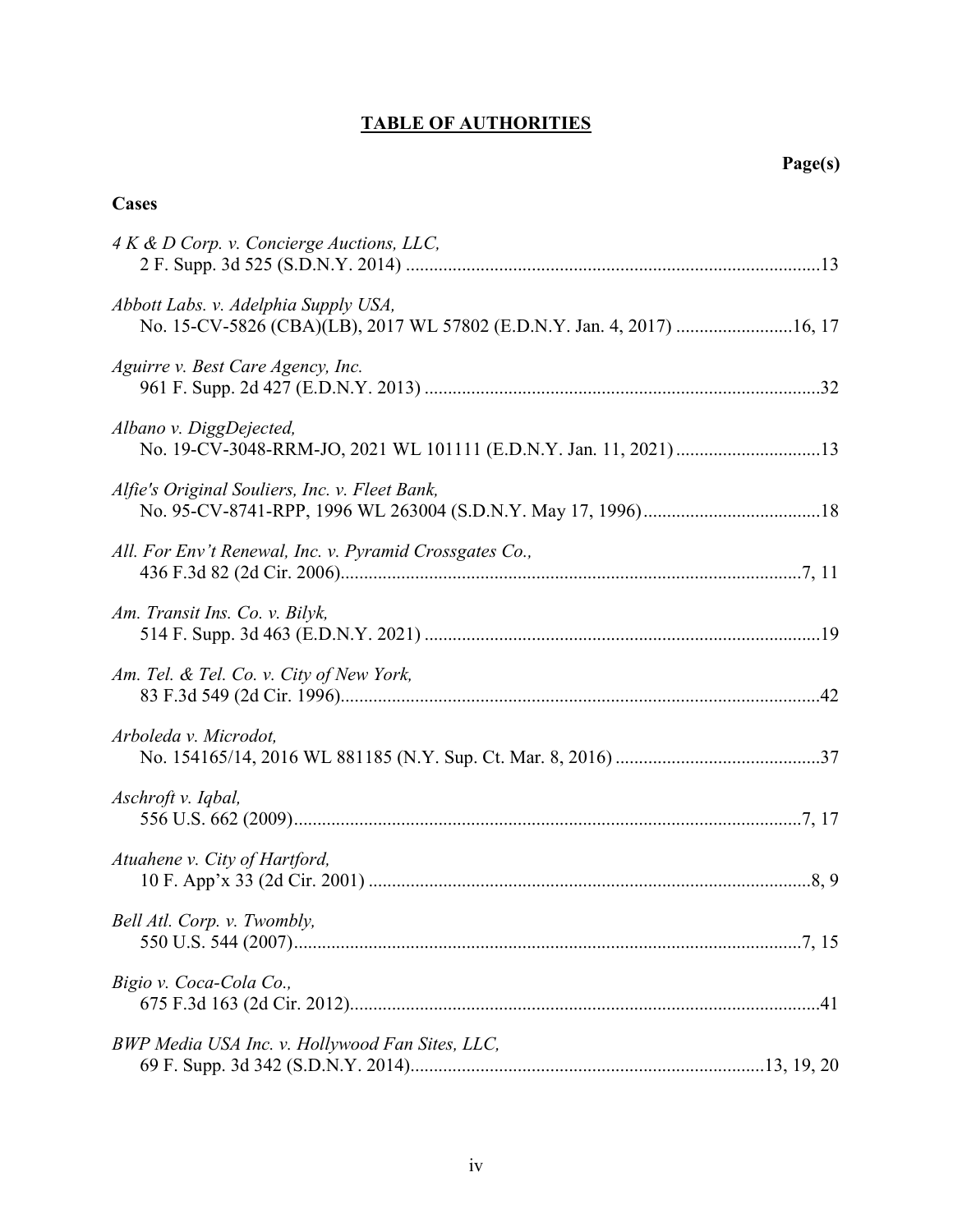| Carlone v. Lamont,                                                                           |
|----------------------------------------------------------------------------------------------|
| Carney v. Adams,                                                                             |
| Cedar Swamp Holdings, Inc. v. Zaman,                                                         |
| Cisneros v. Petland, Inc.,                                                                   |
| Clyatt v. U.S.,                                                                              |
| Coastline Terminals of Conn., Inc. v. USX Corp.,                                             |
| Cohen v. Ne. Radiology, P.C.,                                                                |
| Com--Tech Assocs. v. Comput.er Assocs. Int'l, Inc.,                                          |
| Com. Cleaning Servs., LLC v. Colin Serv. Sys., Inc.,                                         |
| Cont'l Petroleum Corp., Inc. v. Corp. Funding Partners, LLC,                                 |
| Crabhouse of Douglaston, Inc. v. Newsday, Inc.,                                              |
| D. Penguin Bros. v. City Nat'l Bank,                                                         |
| DeFalco v. Bernas,                                                                           |
| DeFina v. Latimer,                                                                           |
| DeMartino v. New York,<br>No. 12-CV-3319-SJF- AKT, 2013 WL 3226789 (E.D.N.Y. June 24, 2013), |
| Denney v. Deutsche Bank AG,                                                                  |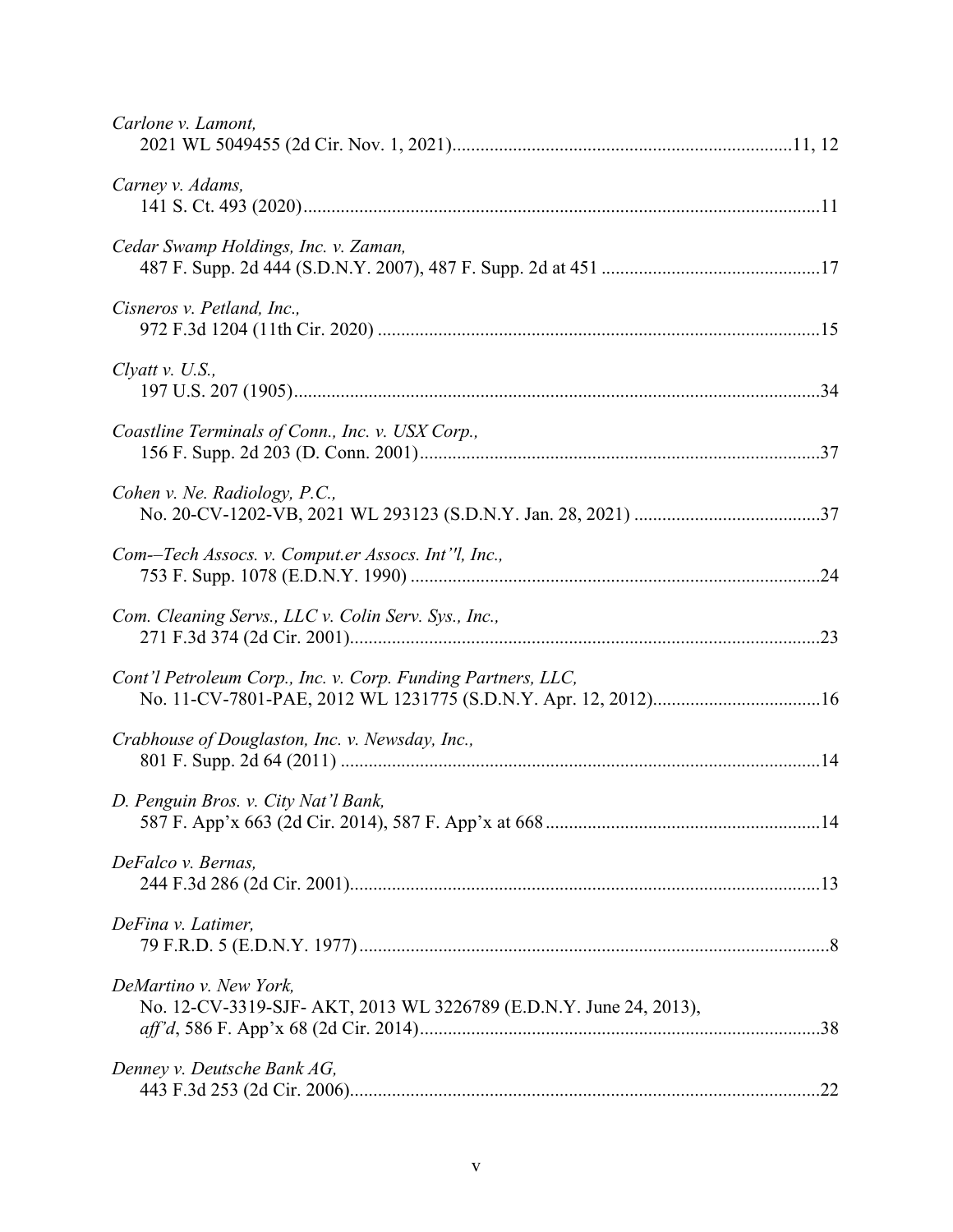| DLJ Mortg. Cap. Inc. v. Kontogiannis,                                                                                           |
|---------------------------------------------------------------------------------------------------------------------------------|
| Doe v. Uber Techs., Inc.,                                                                                                       |
| Edo v. New York City,<br>No. 16-CV-4155 (KAM)(VMS), 2016 WL 5874996 (E.D.N.Y. Oct. 7, 2016) 11                                  |
| Elsevier Inc., W.H.P.R., Inc.,<br>692 F. Supp. 2d 291 (S.D.N.Y 2010), 692 F. Supp. 2d 291 (S.D.N.Y 2010)17                      |
| FD Prop. Holding, Inc. v. U.S. Traffic Corp.,                                                                                   |
| First Cap. Asset Mgmt., Inc. v. Satinwood, Inc.,                                                                                |
| Flexborrow LLC v. TD Auto Fin. LLC,                                                                                             |
| Franzone v. City of New York,                                                                                                   |
| Gonzalez de Fuente v. Preferred Home Care of New York LLC,<br>No. 18-CV-06749-AMD-PK, 2020 WL 5994957 (E.D.N.Y. Oct. 9, 2020)11 |
| Hadami, S.A. v. Xerox Corp.,                                                                                                    |
| Hammer v. Am. Kennel Club,                                                                                                      |
| Hecht v. Com. Clearing House, Inc.,                                                                                             |
| Hinterberger v. Cath. Health Sys., Inc.,                                                                                        |
| Hoatson v. N.Y. Archdiocese,<br>No. 05-cv-10467, 2007 U.S. Dist. LEXIS 9406 (S.D.N.Y. Feb. 8, 2007), aff'd                      |
| Holmes v. Allstate Corp.,                                                                                                       |
| Hudson v. Delta Kew Holding Corp.,                                                                                              |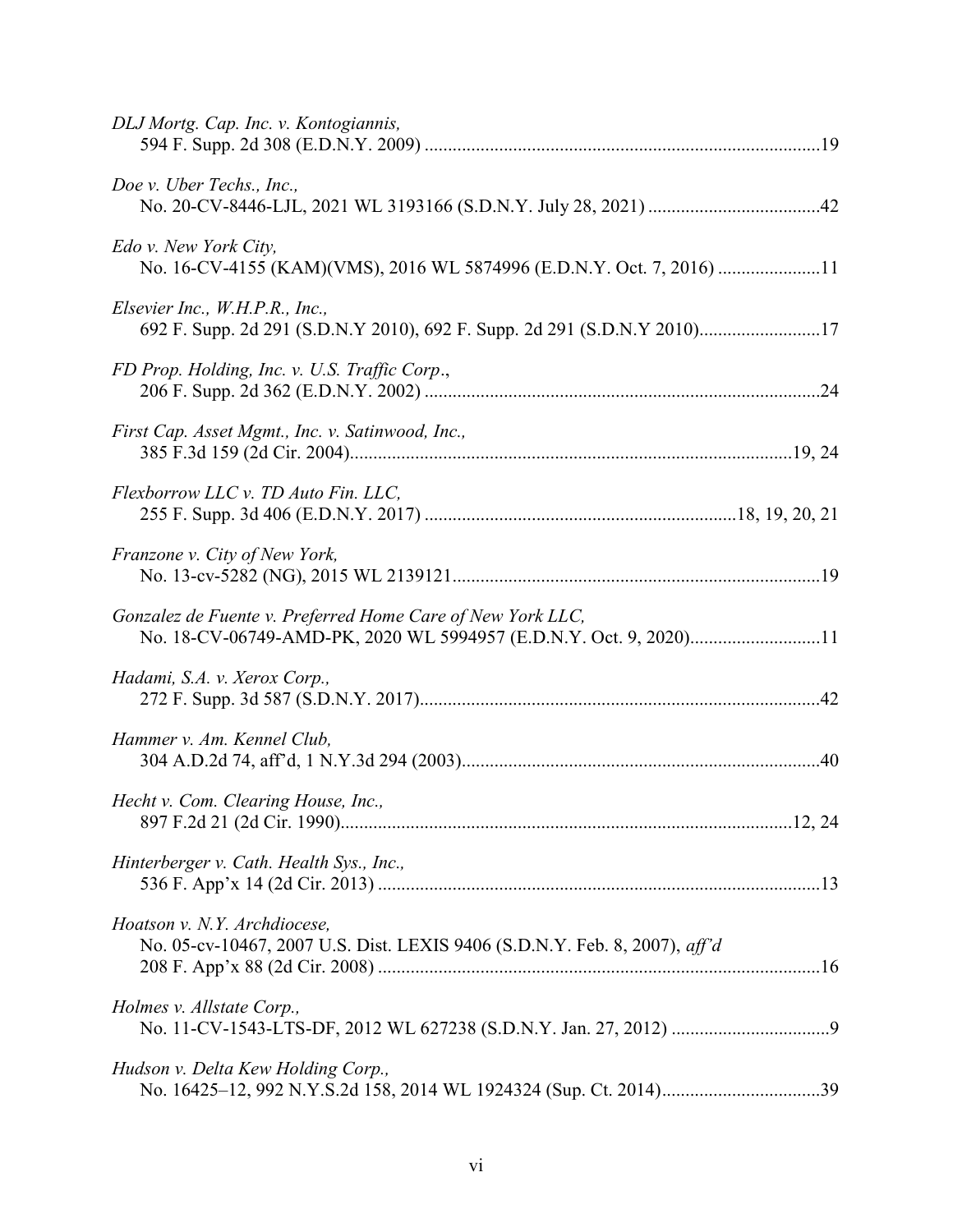| Josephine v. Columbia Univ.,                                                                           |
|--------------------------------------------------------------------------------------------------------|
| Katzman v. Victoria's Secret Catalogue,                                                                |
| Lawson v. Rubin,                                                                                       |
| Lopez v. Ctpartners Exec. Search Inc.,                                                                 |
| Mallela v. Cogent Infotech Corp.,<br>No. 19-CV-01658-NR, 2020 WL 2541860 (W.D. Pa. May 19, 2020)34, 35 |
| Maloney v. Meadowbrook Care Ctr., Inc.,                                                                |
| McCall v. Chesapeake Energy Corp.,                                                                     |
| McGee v. State Farm Mut. Auto. Ins. Co.,                                                               |
| McGrath v. United Hosp.,                                                                               |
| McGuire v. City of New York,                                                                           |
| Mendez v. Draham,                                                                                      |
| Merrill Lynch, Pierce, Fenner & Smith, Inc. v. Young,                                                  |
| Miles v. City of Hartford,                                                                             |
| Moss v. BMO Harris Bank, N.A.,                                                                         |
| Muchira v. Al-Rawaf,<br>No. 1:14-CV-770-AJT/JFA, 2015 WL 1787144 (E.D. Va. Apr. 15, 2015),             |
| Nat'l Grp. for Commnc'ns Ltd. and Computs. v. Lucent Techs. Inc.,                                      |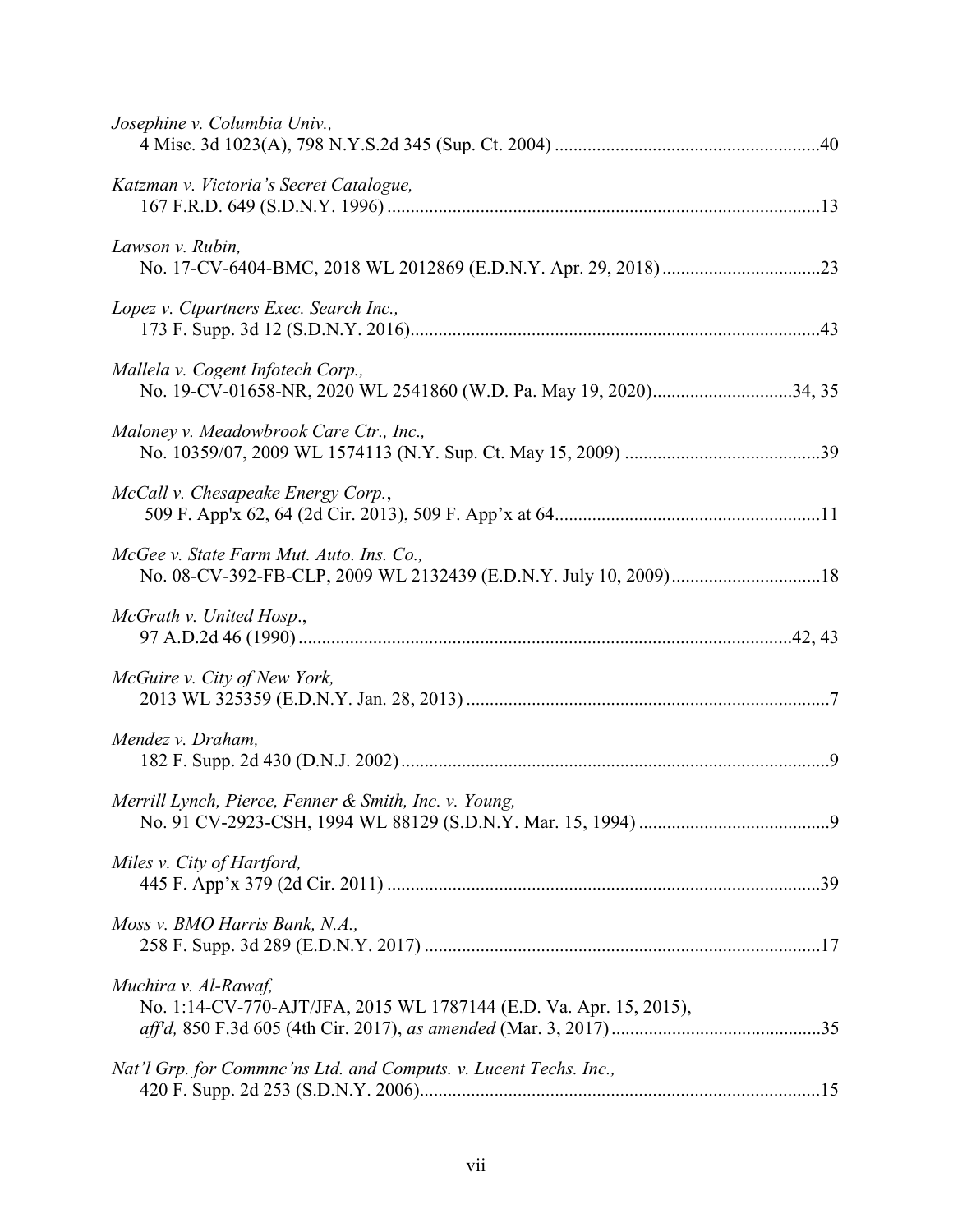| Oka v. Cty. of Suffolk,                                                                                       |
|---------------------------------------------------------------------------------------------------------------|
| Petroff Amshen LLP v. Alfa Rehab PT PC,<br>No. 19-CV-1861-MKB-RML, 2020 WL 9209278 (E.D.N.Y. Dec. 14, 2020)16 |
| In re Platinum & Palladium Commodities Litig.,                                                                |
| Roberto's Fruit Mkt., Inc. v. Schaffer,                                                                       |
| S.Q.K.F.C., Inc. v. Bell Atl. TriCon Leasing Corp.,                                                           |
| Sackin v. TransPerfect Glob., Inc.,                                                                           |
| Salahuddin v. Cuomo,                                                                                          |
| Silverboys, LLC v. Skordas,                                                                                   |
| Stein v. World-Wide Plumbing Supply, Inc.,                                                                    |
| Targum v. Citrin Cooperman & Co., LLP,                                                                        |
| Turner v. Unification Church,                                                                                 |
| U.S. v. Cambio Exacto, S.A.,                                                                                  |
| U.S. v. Garcia,                                                                                               |
| U.S. v. Shackney,                                                                                             |
| Velez v. Sanchez,                                                                                             |
| <b>Statutes</b>                                                                                               |
|                                                                                                               |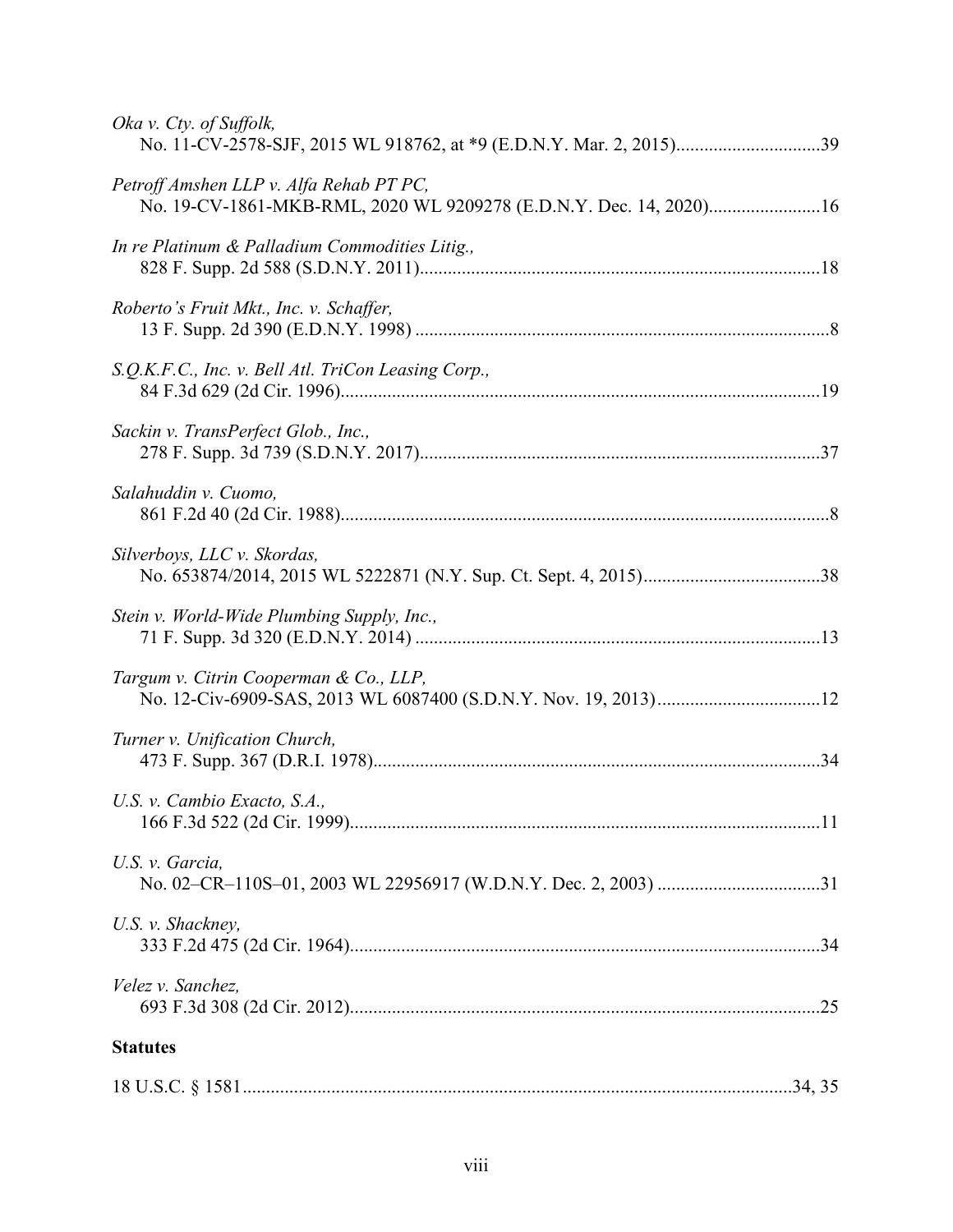| <b>Other Authorities</b> |
|--------------------------|
|                          |
|                          |
|                          |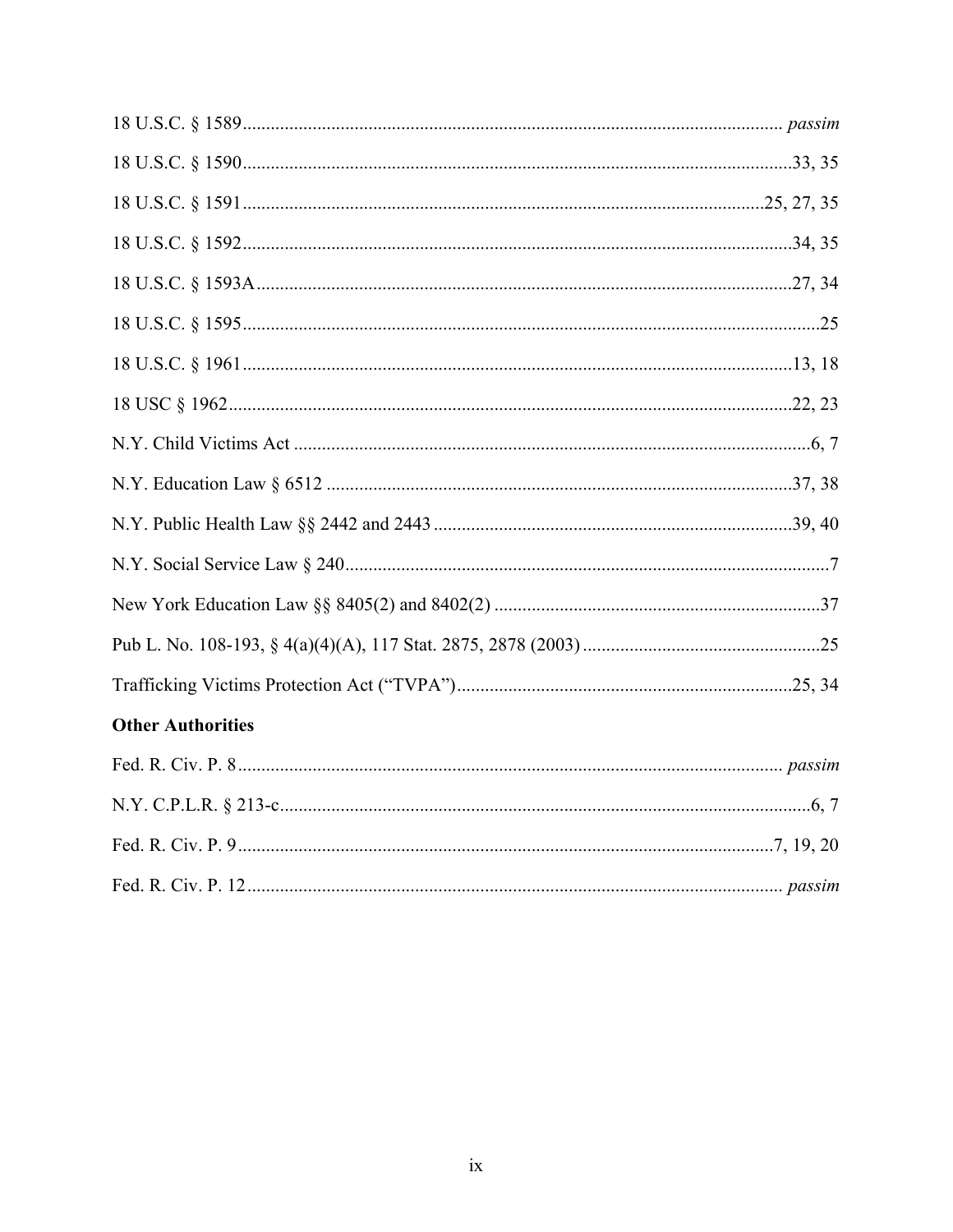#### INTRODUCTION

Plaintiffs' lawsuit seeks monetary compensation for alleged injuries related to their participation in (i) a personal improvement program known as NXIVM and (ii) a separate entity known as DOS. Plaintiffs' allegations fly in the face of their long-time participation in NXIVM indeed, many Plaintiffs engaged in the same conduct which they now allege caused them harm. The crucial fact that distinguishes most Plaintiffs from Defendants is a purported change of heart and, most obviously, a desire to seek monetary gain from Defendants perceived to have significant financial resources. Plaintiffs therefore seek to downplay the fact that NXIVM was a 20-year-old company with more than 17,000 past students from 33 countries, which sought to inspire joy in people's lives independent of religion or politics. Plaintiffs likewise omit to mention that NXIVM's goal was to help people live more ethical lives and create a more humanitarian society. All of that is ignored in service of Plaintiffs' goal of converting their own participation and leadership in NXIVM into a claim for money damages. The First Amended Complaint ("FAC") seeks to construct this distorted narrative to obfuscate the fact that it is legally deficient in numerous respects set forth in this motion to dismiss.

The 217-page FAC is a sprawling mass of allegations that, as this Court noted, might charitably be read as potentially two different cases: a sexual assault case and consumer-fraud case. See Oct. 15, 2021 Hearing Transcript at 4:8–22. Plaintiffs rely on a "throw everything against the wall and see what sticks" approach in an attempt to stitch together a variety of RICO, Chapter  $77<sup>1</sup>$  and state law claims against fifteen different Defendants. The result is a confusing, overcomplicated—and therefore inadequate—FAC. Even where Defendants are able to untangle

<sup>&</sup>lt;sup>1</sup> Chapter 77 is a collection of criminal statutes in the U.S. Code that target sex and human trafficking, involuntary servitude, slavery, and forced labor. See 18 U.S.C. §§ 1581, 1589, 1590, 1591, 1592, 1593A,  $1595(a)$ .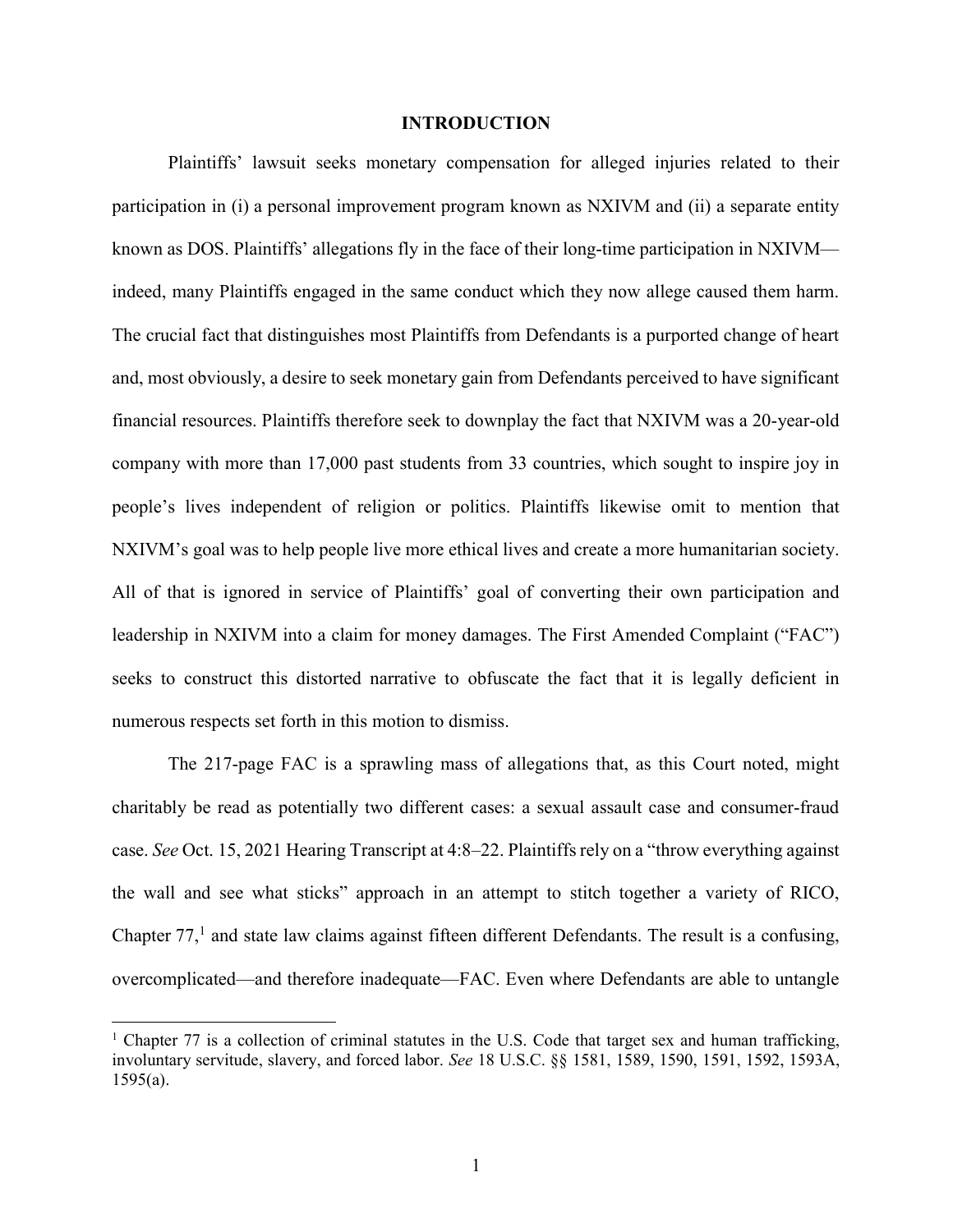the many narrative threads to make sense of Plaintiffs' many claims, Plaintiffs do not meet their burden to survive a motion to dismiss. Regrettably, Plaintiffs declined this Court's suggestion to consider repleading, see Nov. 30, 2021 Hearing Transcript at 6:18–9:17, so Defendants are left to address these deficiencies in this motion.

For her part, Clare Bronfman had little to nothing to do with most of the accusations leveled in the FAC. Associating her with the oftentimes unsavory and salacious allegations is a thinly veiled effort to intimidate and pressure a woman from a family well known in the national and international community. Simply put, Plaintiffs perceive Clare Bronfman as a deep pocket, and hope to use this litigation to obtain a windfall. Such strategic (or, at best, careless) pleading should not be rewarded. The FAC does not state cognizable claims against Clare Bronfman and should be dismissed with prejudice.

#### BACKGROUND

The FAC alleges that Defendants Keith Raniere and Nancy Salzman founded NXIVM and the professional development training program, Executive Success Programs, Inc. ("ESP"). FAC ¶¶ 1–2. Over time, certain individuals who participated in NXIVM and ESP formed other organizations to serve a variety of goals. For example, the FAC alleges that NXIVM Executive Board member Plaintiff Mark Vicente was part of the men's group called "Society of Protectors" ("SOP"). FAC ¶ 280. The alleged purpose of SOP was to "build character through taking responsibility and confronting adversity." FAC ¶ 669.

Plaintiffs allegedly participated—and in some cases, occupied leadership roles—in certain of these entities. The rambling nature of the FAC, however, makes it difficult to offer more than a general description of the various Plaintiffs. Indeed, this case hosts a seemingly ever-changing number of mostly anonymous Plaintiffs—58 Doe Plaintiffs, 8 partially named Plaintiffs, and 10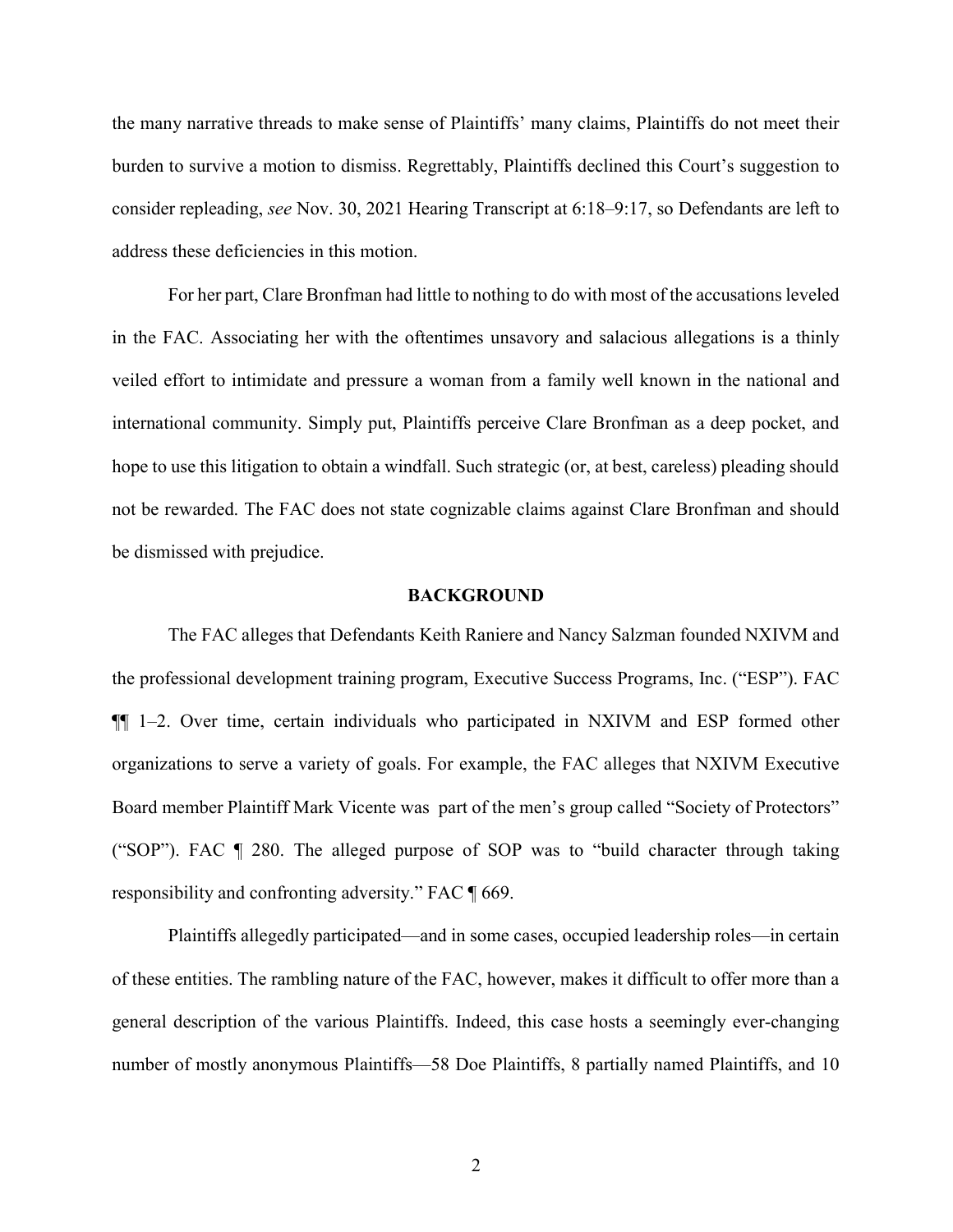named Plaintiffs appear to remain as of this filing.<sup>2</sup> See Ex. B. Further stymying an accurate count of the current Plaintiffs is that the FAC sometimes mentions individual Plaintiff names that are not among the named Plaintiffs listed in the caption, see, e.g., FAC ¶¶ 552–56 (discussing "Kayla"), and attributes conflicting facts to the same Plaintiff, compare FAC ¶ 69 (stating Jane Doe 8 is a DOS slave under N. Clyne), with FAC ¶ 850 (stating Jane Doe 8 is a DOS slave under A. Mack).

Each of the 76 Plaintiffs alleges one or more of a variety of forms of participation and leadership within NXIVM.<sup>3</sup> One Plaintiff makes no factual allegations at all; nine Plaintiffs allege in identical boilerplate allegations only that they enrolled in and paid for NXIVM curriculum; 35 Plaintiffs allege in identical boilerplate allegations only that they enrolled in and paid for NXIVM curriculum and performed (unspecified) uncompensated labor; only 31 Plaintiffs bring at least some modicum of individualized allegations, see, e.g., John Doe 3 alleging he enrolled his children in RCG, FAC  $\P$  297.<sup>4</sup> See Ex. C.

Defendants are 11 individuals and four entities (NXIVM Corporation, Executive Success Programs, First Principles, and Ethical Science Foundation). FAC ¶¶ 70–75. The FAC alleges Defendants Keith Raniere and Nancy Salzman created NXIVM, the ESP curriculum, and scientific medical experiments. FAC ¶¶ 1, 52, 56, 57. Raniere is alleged to have been the head of NXIVM and related entities, and of DOS, and to have directed a trafficking venture that engaged in, among other things, acts of peonage, forced labor, and sex trafficking. FAC ¶ 53, 55. The FAC alleges

 $2$  Seventy-nine fully-anonymous Plaintiffs signed onto the original complaint. Dkt. 76. When the FAC was filed nearly one year later, it listed only 70 fully-anonymous Plaintiffs. Dkt. 64. Since that time, several of those anonymous Plaintiffs have voluntarily withdrawn from the case. Dkt. 113–114, 125–132. Plaintiffs have not submitted a further amended complaint with an updated list of Plaintiffs.

 $3$  Confusingly, although the FAC states that the alleged RICO enterprise is "NXIVM," FAC  $\P$ 865, Plaintiffs also use the term "NXIVM" to describe the organization of which they admit they were a part. See, e.g., FAC ¶ 100 (Plaintiff "Sarah Edmondson became a NXIVM 'Coach'").

<sup>&</sup>lt;sup>4</sup> Numbers may not be fully accurate given the lack of clarity on the number and identities of Plaintiffs.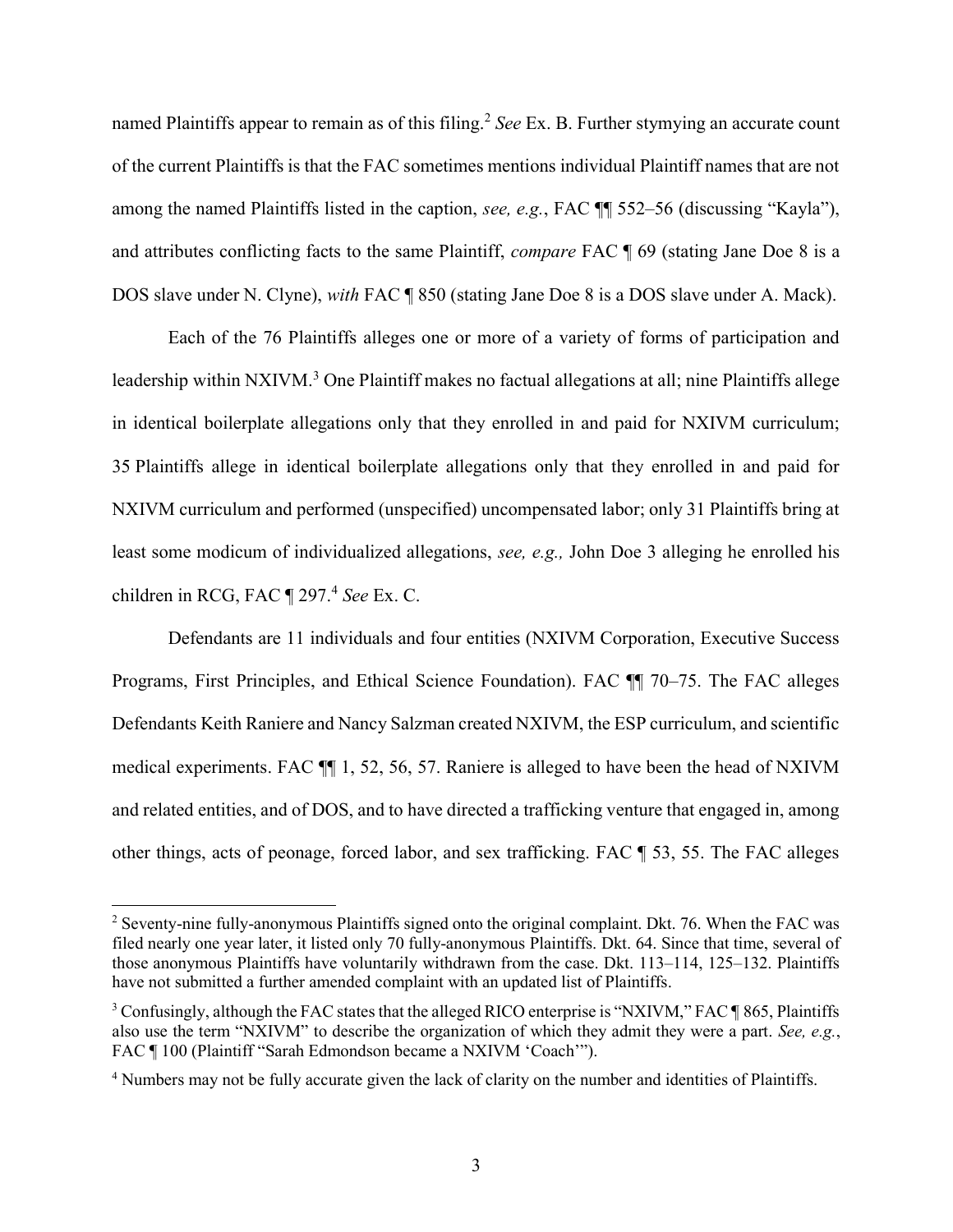that N. Salzman was a member of the NXIVM and ESP executive boards. FAC ¶ 56. The FAC goes on to allege that Defendants Lauren Salzman, Allison Mack, and Nicki Clyne were highranking leaders of and helped to run DOS. FAC ¶¶ 63–64, 69. Defendant Danielle Roberts allegedly branded multiple DOS members. FAC ¶ 68. Defendant Brandon Porter, a then-licensed physician, allegedly conducted medical experiments on members of the NXIVM community. FAC ¶ 67. Defendant Kathy Russell was allegedly the "Enterprise's" bookkeeper, FAC ¶ 65, and Defendant Karen Unterreiner was allegedly a head ESP trainer and involved in NXIVM finances. FAC  $\P$  66. Defendant Sara Bronfman allegedly donated money to NXIVM and served on the NXIVM Board. FAC ¶ 62. Defendants NXIVM Corporation, Executive Success Programs, Ethical Science Foundation, and First Principles were allegedly "instrumentalities" through which Defendants "carr[ied] out unlawful acts." FAC ¶¶ 70–75.

Plaintiffs allege that Clare Bronfman provided funds to NXIVM and NXIVM entities, see, e.g., FAC ¶¶ 255, 701, 708, 962, paid for attorneys who may have provided advice regarding visas or sent threatening letters, see, e.g., FAC ¶¶ 118, 727, 732, made or caused to be made false statements to legal authorities, see, e.g., FAC ¶ 106, and helped Raniere select women to run exo/eso, see FAC ¶ 223. None of these factual allegations provide support for the myriad claims Plaintiffs levy against Clare Bronfman. For example, Plaintiffs do not plead any sexual relationships or sexual conduct related to the women involved in exo/eso whom Clare Bronfman allegedly assisted in recruiting to be sexual partners for Raniere.

Beyond these generic characterizations, it is difficult—and sometimes impossible—to ascertain what conduct the FAC alleges as to particular Plaintiffs and Defendants.<sup>5</sup> The FAC spans

<sup>&</sup>lt;sup>5</sup> Perhaps to blame for the confusion is Plaintiffs' attempt to combine into one action multiple disparate claims. As the Court observed in the October 15, 2021 hearing, even a generous reading of the FAC suggests that Plaintiffs seek to bring at least two distinct categories of claims: consumer fraud claims and sexual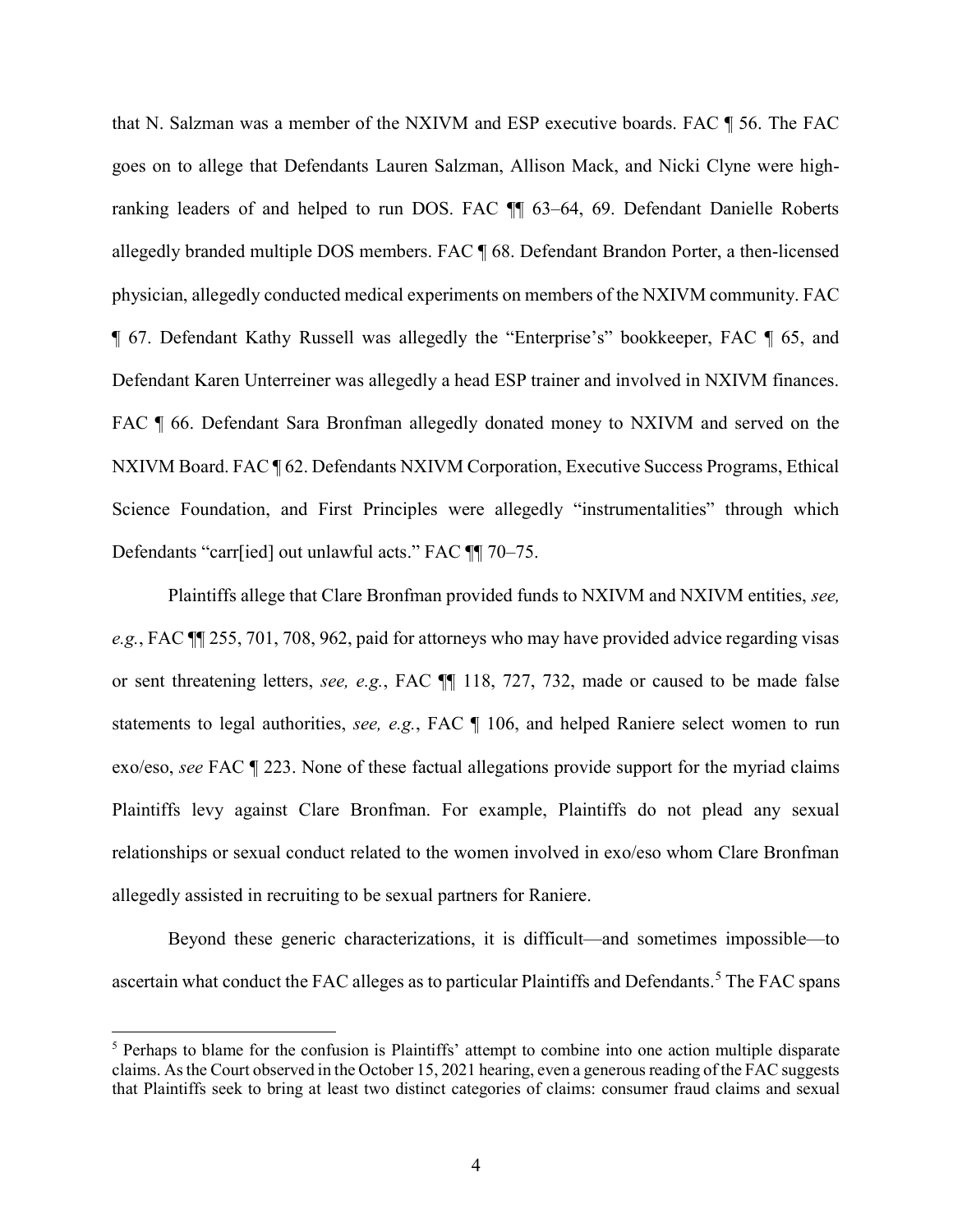217 pages and contains 1,020 numbered paragraphs, setting forth a labyrinth of often vague and conclusory legal allegations lacking factual support. It brings 16 counts, several of which, in turn, encompass multiple kinds of conduct. See, e.g., Count III(B) for forced labor, conspiracy to commit forced labor, and benefitting from forced labor. Most allegations are levied against undefined or undifferentiated "Defendants," the "Individual Defendants," the "Inner Circle," "NXIVM," or the "Enterprise"—making it impossible to discern which facts are alleged against whom and by whom. See, e.g., FAC  $\P$  4 ("the Defendants continually manipulated the program requirements"). The FAC includes personal narratives unrelated to any Plaintiffs or Defendants, see, e.g., FAC ¶ 724 (alleging facts about "B," who does not appear to be a Plaintiff in this action), and various portions of the FAC are highly repetitive, see, e.g., FAC ¶ 220–25 & 766–74 (duplicative allegations regarding Jane Doe 17); FAC ¶¶ 19–33 & ¶¶ 788–830 (duplicative allegations regarding DOS).

Particularly relevant to this Motion, the FAC is bereft of allegations tying Clare Bronfman to the bulk of the alleged events in question. Plaintiffs nonetheless levy a multitude of claims against her, lumping her in with "all Defendants" for certain claims and a subset of Defendants for others. Certain claims are brought on behalf of "all Plaintiffs," while others are brought on behalf of one or more named Plaintiffs, one or more unnamed (Jane or John Doe) Plaintiffs, and various permutations thereof:

| Count | Claim                  | Plaintiff(s)              | Defendant(s)                 |
|-------|------------------------|---------------------------|------------------------------|
|       | <b>RICO</b>            | All Plaintiffs            | <b>Individual Defendants</b> |
|       | <b>RICO</b> Conspiracy | All Plaintiffs            | <b>Individual Defendants</b> |
| Ш     | Section 1595 "Venture" |                           |                              |
| III-A | Sex Trafficking        | Daniela, Camila, S.       | All Defendants               |
|       |                        | Edmondson, J. Salazar,    |                              |
|       |                        | Souki, Nicole, Audrey, I. |                              |

assault claims. See Oct. 15, 2021 Hearing Transcript at 4:8–22.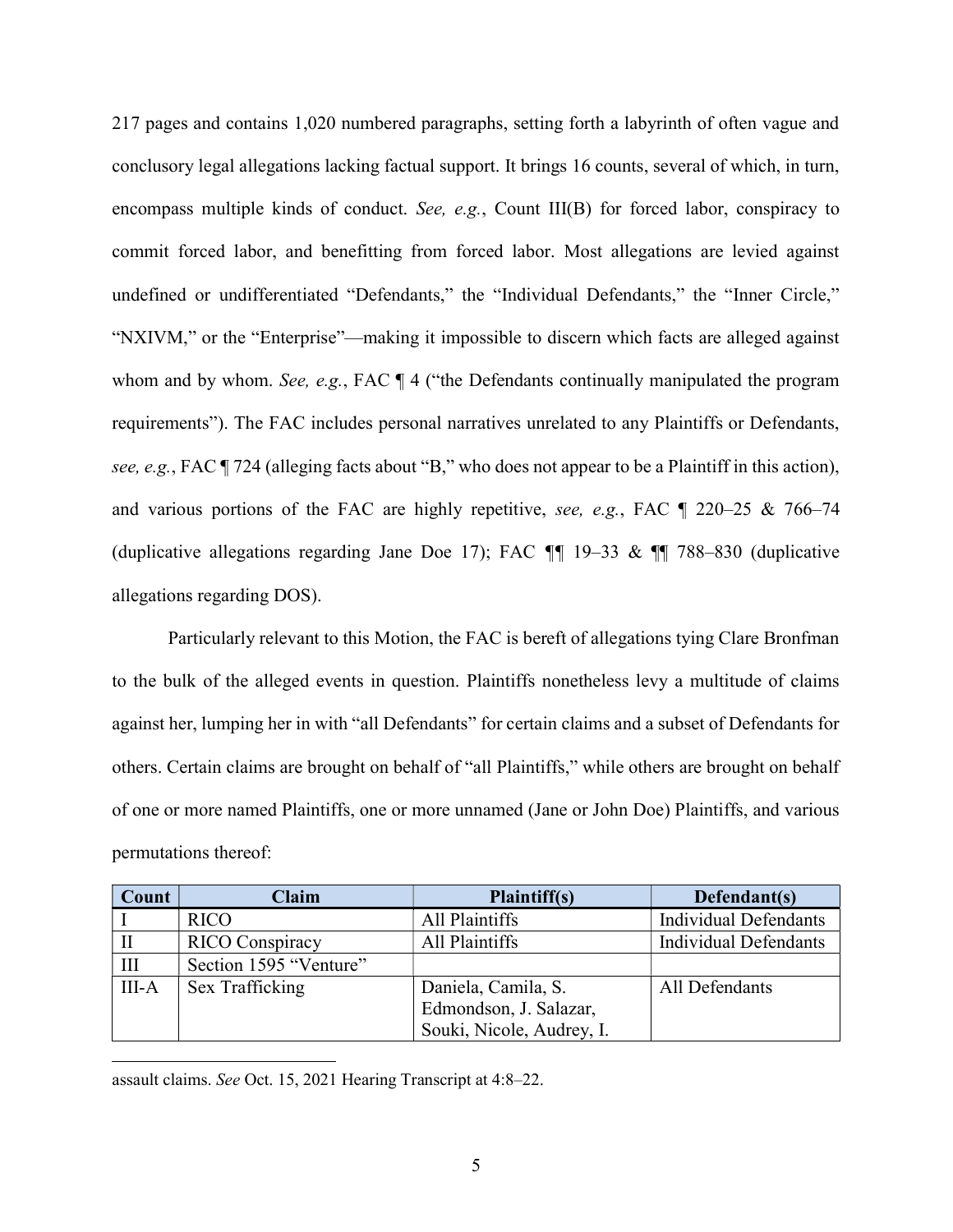|             |                             | Oxenberg, A. Stiles, B.       |                        |
|-------------|-----------------------------|-------------------------------|------------------------|
|             |                             | Piesse, T. Chapman, A.        |                        |
|             |                             | McLean, Kayla, Jane Does      |                        |
|             |                             | 6–11, 15, 17, 19, 20–21, 25,  |                        |
|             |                             | 28-32, 34, 36, 39, 42-45,     |                        |
|             |                             | $47-48, 50, 52-54, 56, 59-60$ |                        |
| $III-B$     | Forced Labor                | All Plaintiffs                | All Defendants         |
| $III-C$     | Human Trafficking           | All Plaintiffs                | All Defendants         |
| $III-D$     |                             | All Plaintiffs                | All Defendants         |
|             | Peonage                     |                               |                        |
| $III-E$     | Unlawful Conduct Re:        | Daniela                       | K. Raniere, C.         |
|             | Documents In Furtherance    |                               | Bronfman, L.           |
|             | Of Trafficking, Peonage, or |                               | Salzman, N. Salzman,   |
|             | Forced Labor                |                               | K. Unterreiner, K.     |
|             |                             |                               | Russell                |
| IV          | Negligence Per Se-          | All Plaintiffs                | All Defendants         |
|             | Unauthorized Practice of    |                               |                        |
|             | Counseling; Aiding $&$      |                               |                        |
|             | Abetting, Conspiracy,       |                               |                        |
|             | Acting In Concert           |                               |                        |
| V           | Malicious Abuse of Legal    | Natalie, Jane Doe 19, S.      | K. Raniere, C.         |
|             | Process                     | Edmondson, J. Salazar,        | Bronfman, S.           |
|             |                             | Souki, Audrey                 | Bronfman, N.           |
|             |                             |                               | Salzman                |
| VI          | <b>Battery</b>              | S. Edmondson, Nicole,         | D. Roberts             |
|             |                             | Audrey, Jane Doe 7, I.        |                        |
|             |                             | Oxenberg                      |                        |
| <b>VII</b>  | Aiding & Abetting, Acting   | S. Edmondson, Nicole,         | K. Raniere, L.         |
|             | In Concert, Conspiring With | Audrey, Jane Doe 7, I.        | Salzman, A. Mack, N.   |
|             | <b>Respect To Battery</b>   | Oxenberg, Amanda, Camila      | Clyne                  |
| <b>VIII</b> | Negligence Per Se-          | Camila, Jane Does 19-22       | <b>B.</b> Porter       |
|             | Unauthorized Human          |                               |                        |
|             | Research                    |                               |                        |
| IX          | Aiding & Abetting, Acting   | Camila, Jane Does 19–22       | K. Raniere, N.         |
|             | In Concert, Conspiring With |                               | Salzman, L. Salzman,   |
|             | Respect To Unauthorized     |                               | C. Bronfman, S.        |
|             | Human Research              |                               | Bronfman               |
|             |                             | Jane Does 20–22               |                        |
| X           | Gross Negligence &          |                               | K. Raniere, B. Porter, |
|             | Recklessness                |                               | N. Salzman, C.         |
|             |                             |                               | Bronfman, S.           |
|             |                             |                               | Bronfman               |
| XI          | N.Y. Child Victims Act      | Camila                        | K. Raniere             |
|             | Claim                       |                               |                        |
| XII         | N.Y. C.P.L.R. § 213-c       | Camila                        | K. Raniere             |
|             | (action by victim of sexual |                               |                        |
|             | offenses)                   |                               |                        |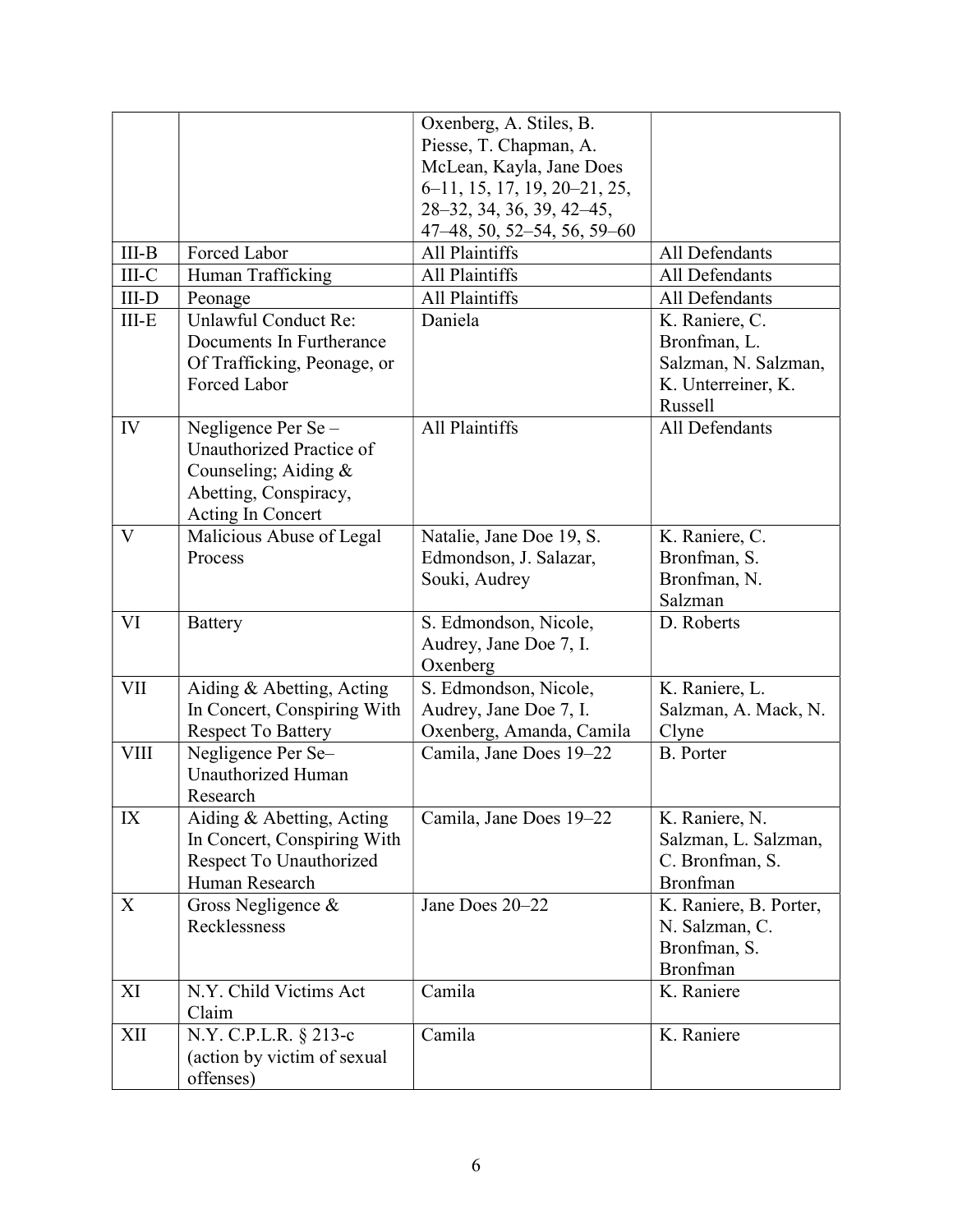| <b>XIII</b> | Battery, Intentional      | Camila | K. Raniere |
|-------------|---------------------------|--------|------------|
|             | Infliction of Emotional   |        |            |
|             | Distress Pursuant to N.Y. |        |            |
|             | Child Victims Act         |        |            |
| <b>XIV</b>  | Battery, Intentional      | Camila | K. Raniere |
|             | Infliction of Emotional   |        |            |
|             | Distress Pursuant to N.Y. |        |            |
|             | C.P.L.R. § 213-c          |        |            |
| XV          | Negligence                | Camila | N. Salzman |
| <b>XVI</b>  | N.Y. Social Service Law   | Camila | N. Salzman |
|             | § 240                     |        |            |

As the above chart demonstrates, Plaintiffs do not bring claims against Clare Bronfman in relation to Counts VI, VII, VIII, XI, XII, XIII, XIV, XV, or XVI. Nor is there any count naming Clare Bronfman as the sole defendant. Rather, each count of the FAC that (at least nominally) targets Clare Bronfman does so as part of a group of all 15 defendants, all 11 individual defendants, 6 individuals, 2 different combinations of 5 individuals, and 4 individuals. The result is a morass.

#### ARGUMENT

Each of Plaintiffs' claims against Clare Bronfman fails to satisfy multiple requirements set forth in Rules 8, 9, and 12. First, the entirety of Plaintiffs' claims should be dismissed for impermissible group pleading and failure to plead a "short and plain statement" under Rule 8. Second, a large majority of Plaintiffs should be dismissed under Rule 12(b)(1) for lack of subjectmatter jurisdiction because they have not alleged a traceable injury to establish Article III standing. All. For Env't Renewal, Inc. v. Pyramid Crossgates Co., 436 F.3d 82, 88 n.6 (2d Cir. 2006); Fed. R. Civ. P. 12(b)(1). Third, all of Plaintiffs' claims against Clare Bronfman—RICO-based claims, Chapter 77 claims, and state law claims—also fail to "contain sufficient factual matter, accepted as true, to 'state a claim for relief that is plausible on its face," as required by Rule  $12(b)(6)$ . McGuire v. City of New York, 2013 WL 325359, at \*3 (E.D.N.Y. Jan. 28, 2013) (quoting Aschroft v. Iqbal, 556 U.S. 662, 678 (2009); Bell Atl. Corp. v. Twombly, 550 U.S. 544, 570 (2007)).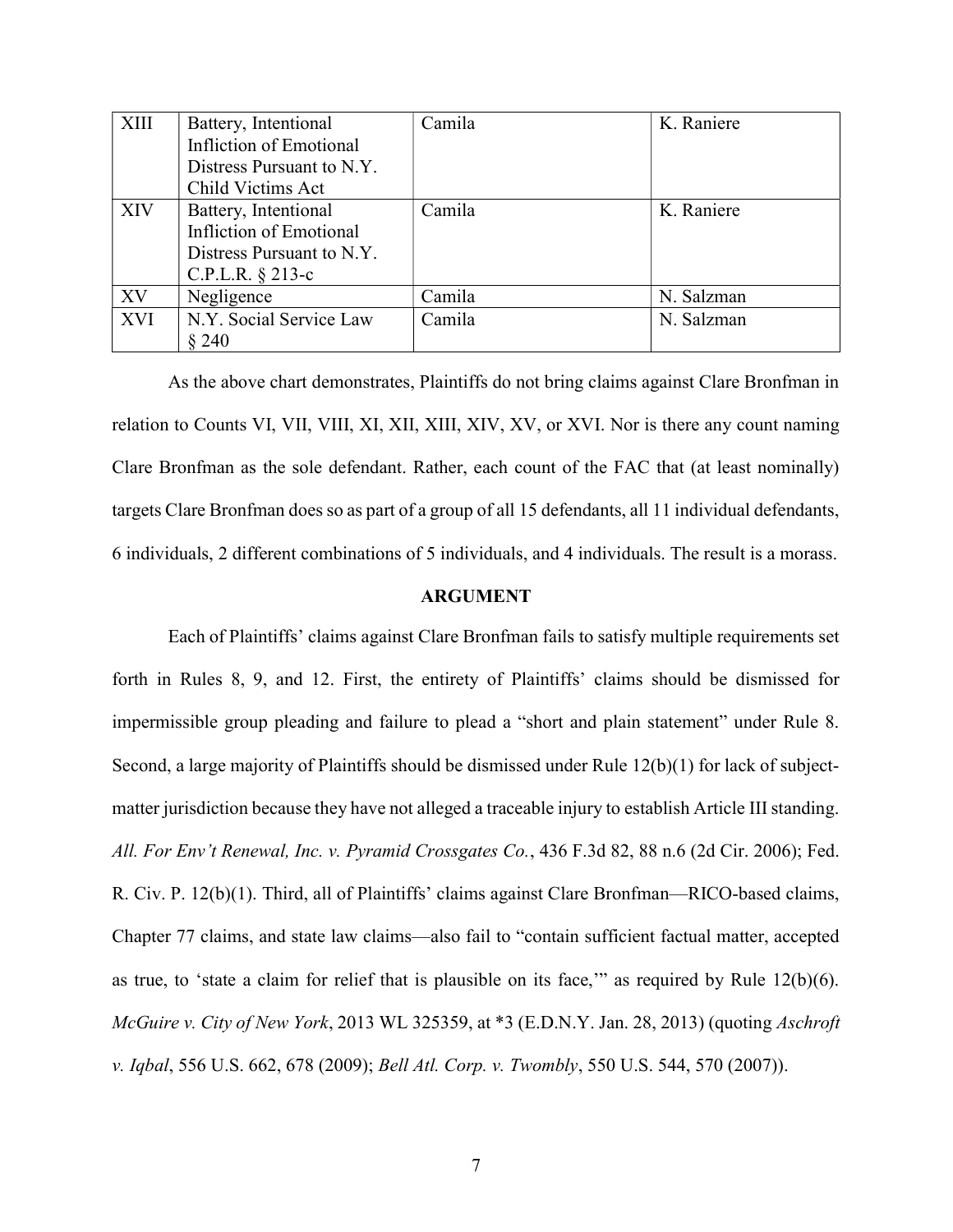I. THE FAC SHOULD BE DISMISSED WITH PREJUDICE IN ITS ENTIRETY AS TO CLARE BRONFMAN UNDER RULE 8.

The FAC should be dismissed as to Clare Bronfman because it is not "a short and plain statement of the claim showing that the pleader is entitled to relief," Fed. R. Civ. P. 8(a)(2), and it engages in impermissible group pleading. These are not mere technical requirements, because "a complaint [must] give each defendant fair notice of what the plaintiff's claim is and the ground upon which it rests." Atuahene v. City of Hartford, 10 F. App'x 33, 34 (2d Cir. 2001) (internal quotation marks omitted). A complaint that "places an unjustifiable burden on defendants to determine the nature of the claim against them and to speculate on what their defenses might be, and which imposes a similar burden on the court to sort out the facts now hidden in a mass of charges, arguments, generalizations and rumors, violates the rule and is subject to dismissal." DeFina v. Latimer, 79 F.R.D. 5, 7 (E.D.N.Y. 1977) (emphasis added) (citations omitted). Courts in this Circuit do not hesitate to dismiss complaints for being overly lengthy and lacking clarity. See, e.g., Salahuddin v. Cuomo, 861 F.2d 40, 41–43 (2d Cir. 1988) (dismissing 15-page complaint naming 22 defendants and setting forth 23 causes of action for failure to comply with Rule 8); Roberto's Fruit Mkt., Inc. v. Schaffer, 13 F. Supp. 2d 390, 395–96 (E.D.N.Y. 1998) (dismissing 71-page RICO complaint for excessive length, redundancy, and inclusion of irrelevant, inflammatory matters).

These examples of dismissed complaints are models of brevity and restraint compared to the FAC here. It is difficult to imagine how Clare Bronfman—or the other Individual Defendants could mount a coherent defense to the sprawling allegations here, which also include inflammatory statements irrelevant to the allegations against Defendants generally, see, e.g., FAC ¶ 724 (discussing conduct related to non-party, "B"), and against Clare Bronfman specifically, see, e.g., FAC  $\P$  788–824, 883 (describing DOS without any allegations that Clare Bronfman was part of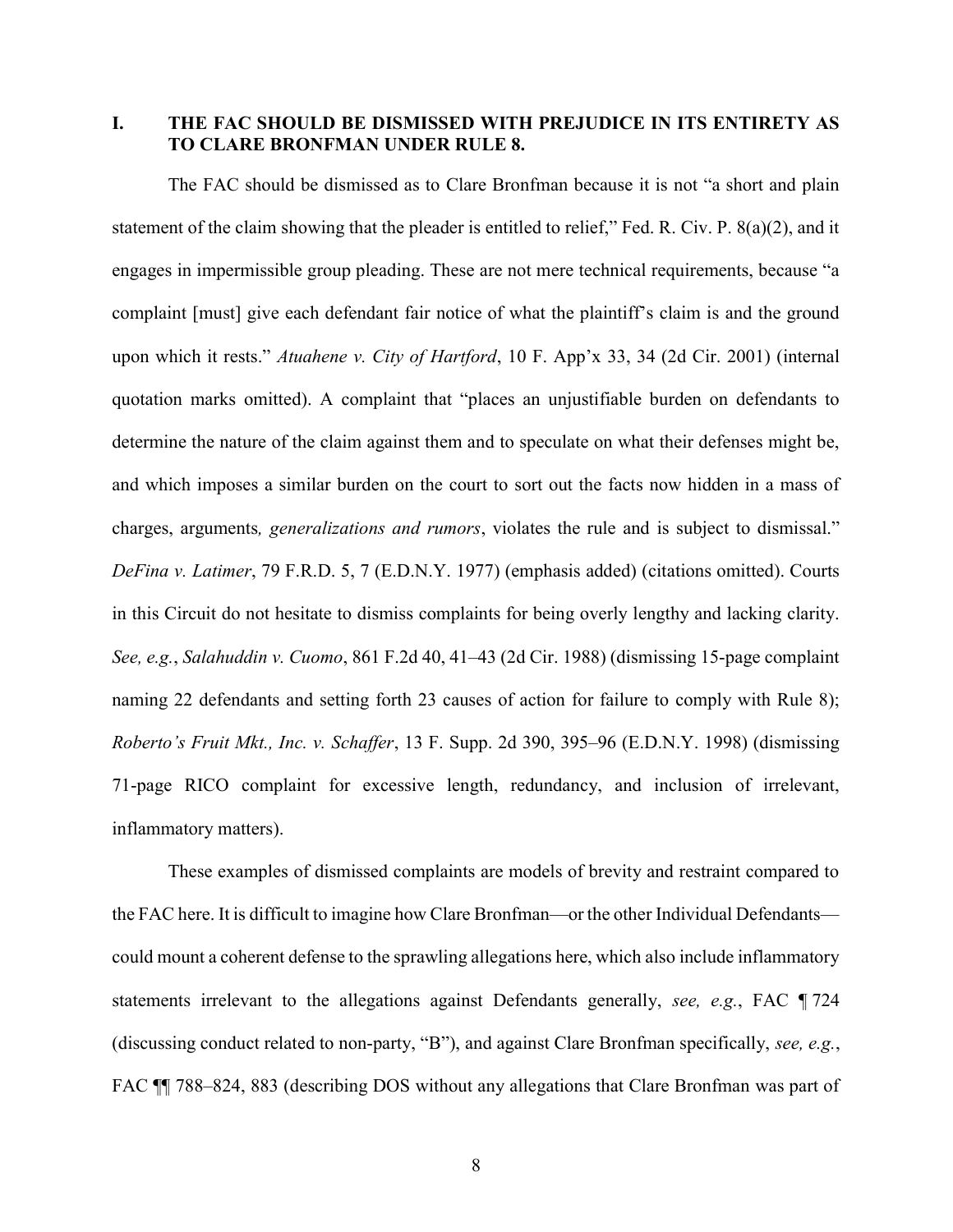or even knew of DOS until after news of DOS became public, yet still including Clare Bronfman in Plaintiffs' sex trafficking count); see Mendez v. Draham, 182 F. Supp. 2d 430, 433 (D.N.J. 2002) (granting motion to strike the complaint because "[o]nly through superhuman patience, effort, and insight, could any attorney review the allegations of the Complaint and make paragraphby-paragraph responses.").

Moreover, actions brought against multiple defendants "must clearly specify the claims with which each particular defendant is charged." Merrill Lynch, Pierce, Fenner & Smith, Inc. v. Young, No. 91 CV-2923-CSH, 1994 WL 88129, at \*18 (S.D.N.Y. Mar. 15, 1994). "Rule 8(a) is violated where a plaintiff, by engaging in 'group pleading,' fails to give each defendant fair notice of the claims against it." Holmes v. Allstate Corp., No. 11-CV-1543-LTS-DF, 2012 WL 627238, at \*22 (S.D.N.Y. Jan. 27, 2012). "By lumping all the defendants together in each claim and providing no factual basis to distinguish their conduct," Plaintiffs fail to satisfy the minimum pleading standards of Rule 8. Atuahene, 10 F. App'x at 34.

The FAC also engages in group pleading as to Plaintiffs, which is likewise prohibited by Rule 8. See Holmes, 2012 WL 627238, at \*25–26 (prohibiting group pleadings as to plaintiffs as well as to defendants). This, along with other pleading deficiencies, makes it difficult to ascertain which Plaintiffs are making which allegations. Seventy-six Plaintiffs remain in this action, 58 of whom remain identified only as Jane or John Doe.<sup>6</sup> Ex. B. Various, shifting combinations of these Plaintiffs bring claims against various combinations of one or more of the 15 Defendants. The

<sup>&</sup>lt;sup>6</sup> See Dkt. 64 (FAC); Dkt. 113 (Voluntary Dismissal of Ana Cecelia); Dkt. 114 (Voluntary Dismissal of Jane Doe 51); Dkt. 125 (Voluntary Dismissal of Jane Doe 13); Dkt. 126 (Voluntary Dismissal of Jane Doe 23); Dkt. 127 (Voluntary Dismissal of Jane Doe 26); Dkt. 128 (Voluntary Dismissal of Jane Doe 33); Dkt. 129 (Voluntary Dismissal of Jane Doe 55); Dkt. 130 (Voluntary Dismissal of John Doe 2); Dkt. 131 (Voluntary Dismissal of John Doe 16); Dkt. 132 (Voluntary Dismissal of John Doe 17).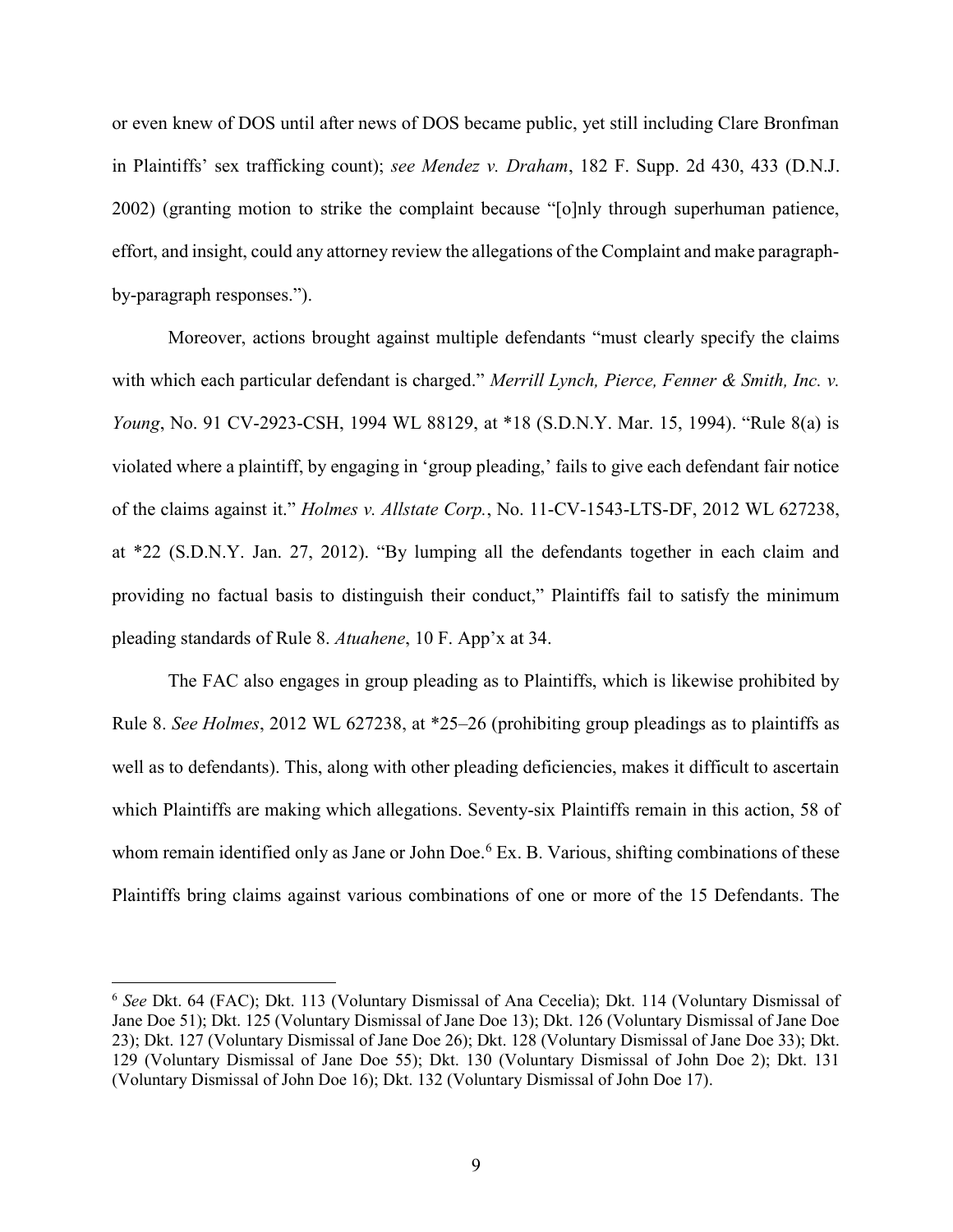numbers of Doe Plaintiffs are constantly changing, and even Plaintiffs cannot seem to keep the parties straight.<sup>7</sup>

In addition, Plaintiffs casually use terms such as "Defendants," "the Individual Defendants," the "Inner Circle," or "NXIVM" to lump Clare Bronfman in allegations related to activities in which she played no part and of which she had no knowledge. More specifically, Plaintiffs include Clare Bronfman as a Defendant in 9 of the 15 counts. The FAC, however, fails to substantiate Clare Bronfman's involvement in the alleged misconduct with specific factual allegations. For example, 35 Plaintiffs allege identical boilerplate claims based on enrollment in NXIVM or uncompensated labor "for the benefit of the Defendants," with no mention of Clare Bronfman. Ex. D. Plaintiffs also devote more than 60 paragraphs of the FAC to detailing the history and inner workings of the highly secret organization DOS. See  $\P$  19–33, 788–830. While Plaintiffs attempt to rope Clare Bronfman into their sex-based claims in Counts I, II, and III, they do not allege that Clare Bronfman was a part of DOS or even knew about its existence before it became public, nor do Plaintiffs allege that Clare was involved in or aware of any sexual activities related to Camila, Daniela, or any other Plaintiff.<sup>8</sup>

In sum, the FAC's massive length and persistent vagueness as to Clare Bronfman—coupled with its repeated reliance on group pleading—leave it far short of the minimum pleading standards

<sup>&</sup>lt;sup>7</sup> Plaintiffs occasionally, and inconsistently, replace a party identified as Jane/John Doe in the caption of the FAC with their real name in the text of the FAC. See, e.g., FAC ¶¶ 552–56 (discussing "Kayla"). In addition, Plaintiffs seem to confuse the Does. Compare, e.g., FAC ¶ 69 (describing Jane Doe 8 as a DOS slave under Defendant Clyne), with FAC ¶ 850 (describing Jane Doe 8 as a DOS slave under Defendant Mack). This makes it impossible to ascertain the exact number of Plaintiffs or keep the Plaintiffs straight.

<sup>&</sup>lt;sup>8</sup> Plaintiffs limit discussion of their sex-based claims to discussions about the "highly secret organization known as DOS," FAC ¶ 788, and its participants, the JNESS curriculum, and the particular experiences of Plaintiffs Camila and Daniela. Although Plaintiffs baldly assert that One Asian, TEN C, and exo/eso were intended to be used to "recruit and groom suitable female candidates for sexual servitude to Raniere," see, e.g., FAC ¶ 751, Plaintiffs do not allege that any sexual relationships, acts, abuse or servitude occurred in the context of these entities or its recruits. See generally FAC.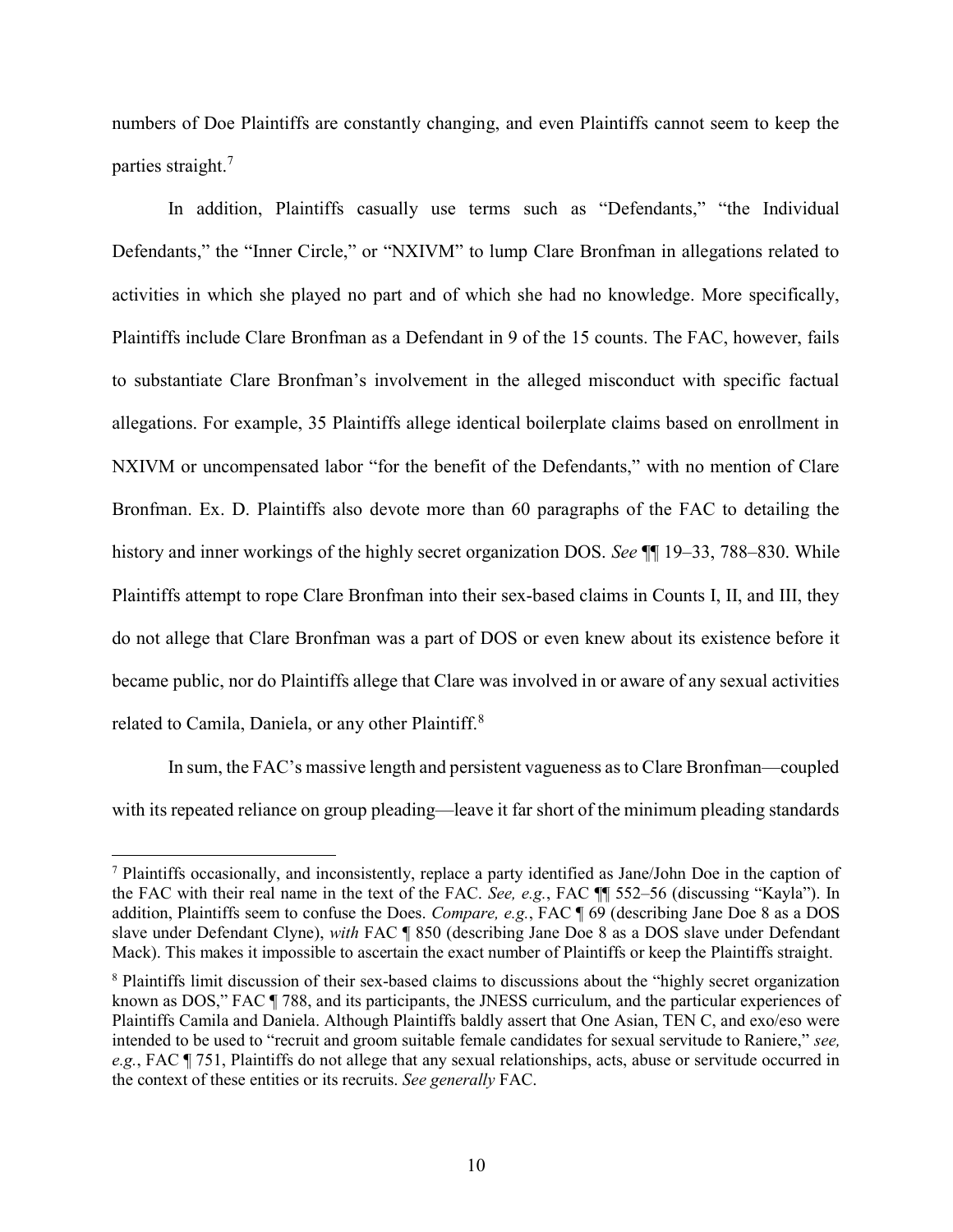of Rule 8. See Edo v. New York City, No. 16-CV-4155 (KAM)(VMS), 2016 WL 5874996, at \*3 (E.D.N.Y. Oct. 7, 2016) (stating that, despite a lengthy complaint, plaintiff failed to allege sufficient facts to put defendant on notice). The FAC therefore should be dismissed with prejudice as to Clare Bronfman in its entirety.

### II. FIFTY-EIGHT PLAINTIFFS SHOULD BE DISMISSED WITH PREJUDICE FOR LACK OF STANDING UNDER RULE 12(b)(1) AS TO CLARE BRONFMAN.

A majority of Plaintiffs have failed to establish Article III standing. "[T]he proper procedural route" to challenge a lack of Article III standing is a motion to dismiss for lack of subject-matter jurisdiction under Rule  $12(b)(1)$ . All. For Env't Renewal, Inc. v. Pyramid Crossgates Co., 436 F.3d 82, 88 n.6 (2d Cir. 2006); Fed. R. Civ. P. 12(b)(1). "Standing is 'the threshold question in every federal case,' and determines 'the power of the court to entertain the suit.'" Gonzalez de Fuente v. Preferred Home Care of New York LLC, No. 18-CV-06749-AMD-PK, 2020 WL 5994957, at \*2 (E.D.N.Y. Oct. 9, 2020) (quoting U.S. v. Cambio Exacto, S.A., 166 F.3d 522, 526 (2d Cir. 1999)). "The plaintiff bears the burden of alleging facts that affirmatively and plausibly suggest that [he] has standing to sue." Carlone v. Lamont, 2021 WL 5049455, at \*1 (2d Cir. Nov. 1, 2021). To establish standing, "[a] plaintiff must allege personal injury fairly traceable to the defendant's allegedly unlawful conduct and likely to be redressed by the requested relief." All. For Env't Renewal, 436 F.3d at 85. "An injury in fact 'must be concrete and particularized, as well as actual or imminent,' rather than 'conjectural or hypothetical.'" Carlone, 2021 WL 5049455, at \*2 (quoting Carney v. Adams, 141 S. Ct. 493, 498 (2020)). A plaintiff "only ha[s] standing to bring claims against the defendants to whom she [can] attribute an individual injury." McCall v. Chesapeake Energy Corp., 509 F. App'x 62, 64 (2d Cir. 2013).

Although no Plaintiffs have adequately alleged that they were injured by Clare Bronfman, 58 of the FAC's 76 Plaintiffs do not even mention Clare Bronfman in any of their factual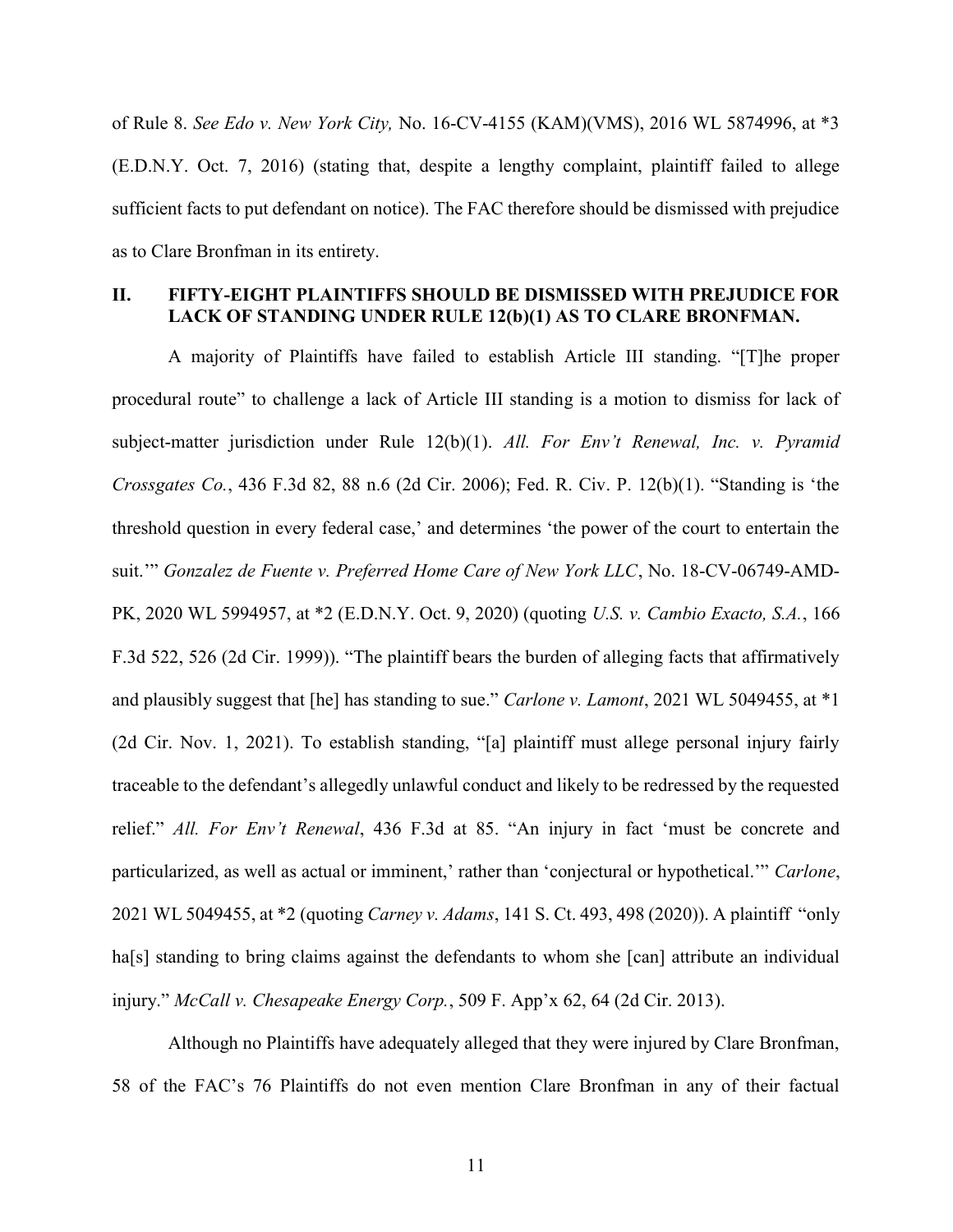allegations. See Ex. D. One Plaintiff makes no factual allegations at all. See Ex. C. Nine of these Plaintiffs assert only, in word-for-word identical allegations, that they enrolled in and paid for NXIVM based on allegedly false representations that the NXIVM curriculum was a scientific, patent-pending technology. See id.; see, e.g., FAC  $\P$  327–28. They then claim, in conclusory fashion, that they were "emotionally and financially harmed." See, e.g., FAC ¶ 329. But none of these Plaintiffs mentions anything about Clare Bronfman, much less identify an injury caused by her.

An additional 35 Plaintiffs allege those same three identical paragraphs but add one additional identical paragraph asserting that they also performed uncompensated labor for the benefit of the Defendants. See Ex. D. But these Plaintiffs fail to identify which Defendants allegedly benefited. These 35 Plaintiffs do not mention anything about Clare Bronfman or offer anything more than generic assertions of harm unconnected to Clare Bronfman. An additional 13 Plaintiffs make individualized allegations (such as to DOS or RCG) but never mention Clare Bronfman. See Ex. D.

Accordingly, none of these 58 Plaintiffs' alleged injuries was proximately caused by Clare Bronfman.

## III. PLAINTIFFS' RICO CLAIM (COUNT I) SHOULD BE DISMISSED WITH PREJUDICE UNDER RULES 9(b) AND 12(b)(6).

Plaintiffs fail to plausibly allege a RICO violation. RICO is not designed to be an "instrument against all unlawful acts." Hecht v. Com. Clearing House, Inc., 897 F.2d 21, 25 (2d Cir. 1990). "A Plaintiff's burden is high when pleading RICO allegations," Targum v. Citrin Cooperman & Co., LLP, No. 12-Civ-6909-SAS, 2013 WL 6087400, at \*5 (S.D.N.Y. Nov. 19, 2013), and "courts should strive to flush out frivolous RICO allegations at an early stage of the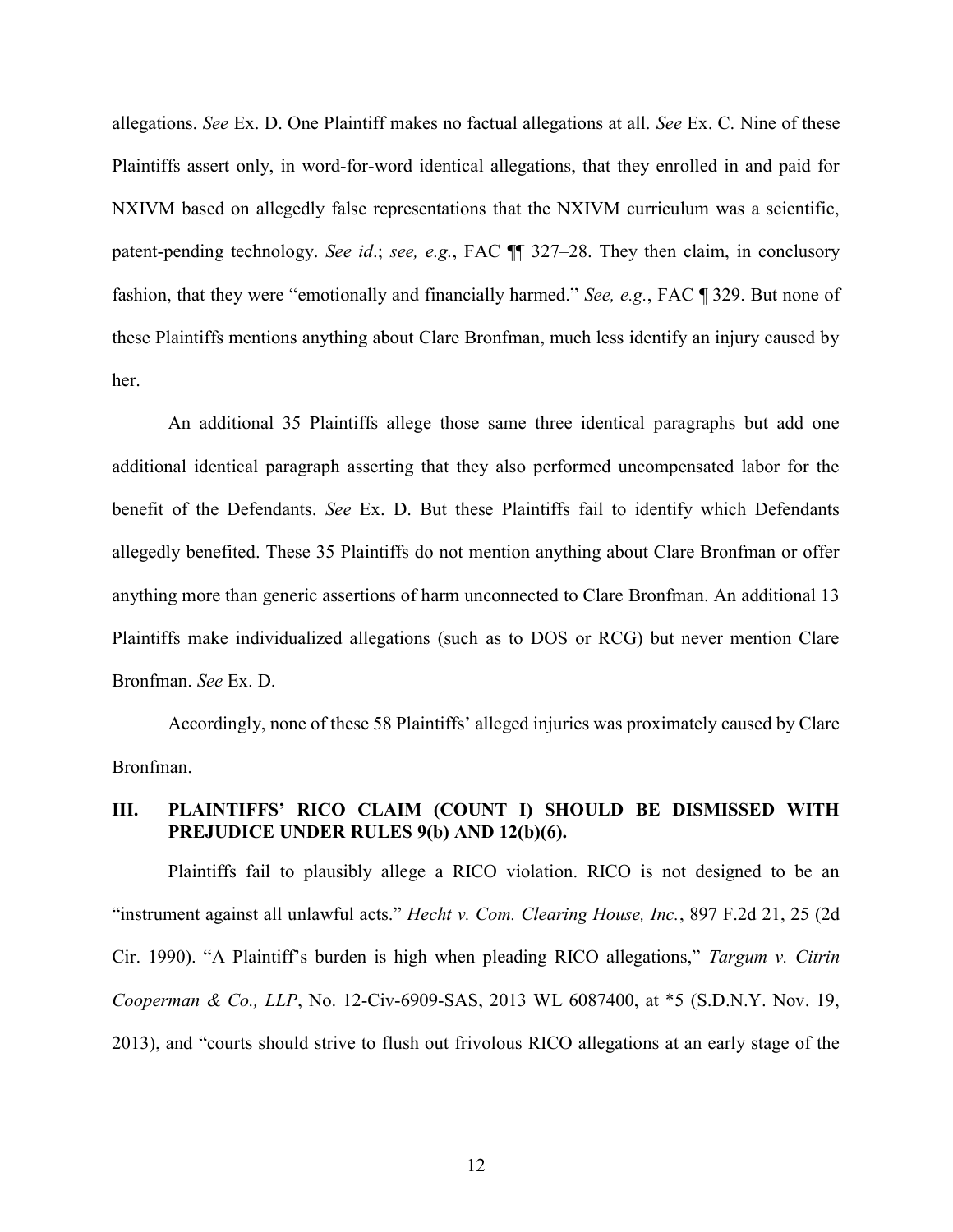litigation." Katzman v. Victoria's Secret Catalogue, 167 F.R.D. 649, 655 (S.D.N.Y. 1996) (internal quotation marks omitted).

To state a civil claim under RICO, a plaintiff must allege seven elements: "(1) that the defendant (2) through the commission of two or more acts (3) constituting a 'pattern' (4) of 'racketeering activity' (5) directly or indirectly invests in, or maintains an interest in, or participates in (6) an 'enterprise' (7) the activities of which affect interstate or foreign commerce." Albano v. DiggDejected, No. 19-CV-3048-RRM-JO, 2021 WL 101111, at \*3 (E.D.N.Y. Jan. 11, 2021) (quoting Hinterberger v. Cath. Health Sys., Inc., 536 F. App'x 14, 16 (2d Cir. 2013)). The plaintiff must establish each of these elements "as to each individual defendant." DeFalco v. Bernas, 244 F.3d 286, 305–06 (2d Cir. 2001); see also 4 K & D Corp. v. Concierge Auctions, LLC, 2 F. Supp. 3d 525, 537 (S.D.N.Y. 2014) (stating that a plaintiff must allege, at a minimum, that each "defendant personally committed or aided and abetted the commission of two predicate acts").

#### A. Plaintiffs Fail to Plead an Enterprise.

Plaintiffs do not adequately plead the existence of a RICO enterprise. An "enterprise" is a legal entity or a group of people that are "associated in fact." 18 U.S.C. § 1961(4). The associationin-fact enterprise must have: 1) a *common purpose shared by all* members of the enterprise, 2) relationships among the members of the enterprise, and 3) longevity sufficient to permit those associates to pursue the enterprise's purpose. BWP Media USA Inc. v. Hollywood Fan Sites, LLC, 69 F. Supp. 3d 342, 361 (S.D.N.Y. 2014); Stein v. World-Wide Plumbing Supply, Inc., 71 F. Supp. 3d 320, 325 (E.D.N.Y. 2014). Further, all members of the association-in-fact enterprise must function as a unit. BWP Media, 69 F. Supp. 3d at 361. The FAC fails this test in multiple respects.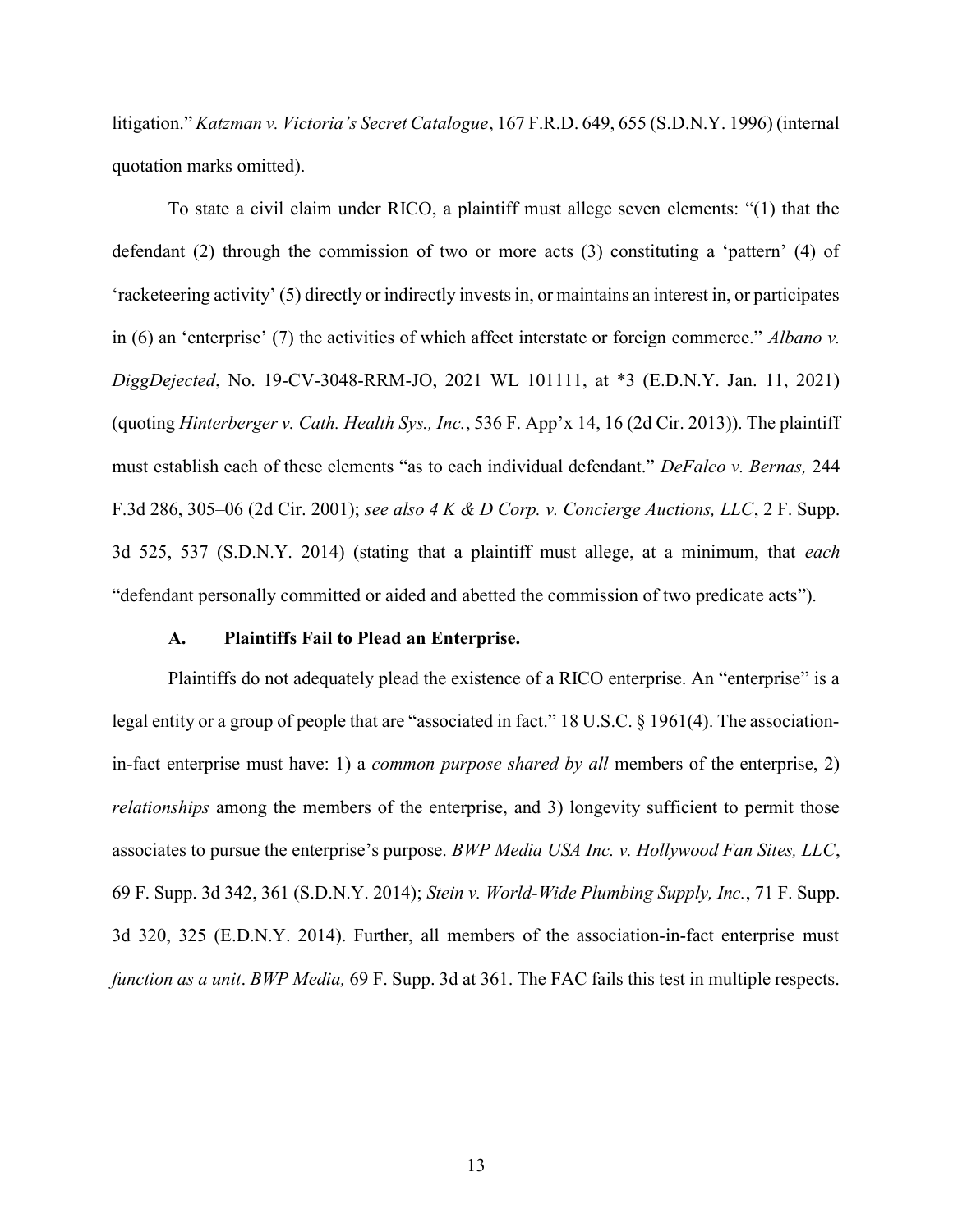#### 1. Plaintiffs Have Not Identified The Alleged Enterprise.

 "Any principled analysis of a RICO claim . . . must begin from an understanding of what enterprise is alleged." Crabhouse of Douglaston, Inc. v. Newsday, Inc., 801 F. Supp. 2d 64, 74 (2011). Plaintiffs, however, have not clearly identified the alleged enterprise at the foundation of their RICO claims. Plaintiffs variously state that the alleged RICO enterprise is "under the NXIVM umbrella" FAC p. 1, but later refer to the enterprise as "the Enterprise or NXIVM." FAC ¶ 865. Defendants are left to guess whether the alleged enterprise is NXIVM itself, some undefined association that exists "under the NXIVM umbrella," or something else entirely. Clare Bronfman thus lacks sufficient notice as to what enterprise she allegedly agreed to assist, participated in, and furthered through her actions.

## 2. Plaintiffs Fail to Plausibly Allege that Defendants Shared a Common Purpose.

Plaintiffs fail to plausibly plead a shared common purpose among all Defendants. Plaintiffs' claim that the enterprise sought "to enrich the Individual Defendants (both monetarily and psychologically) at the expense of Plaintiffs and many other victims"<sup>9</sup> FAC  $\P$  866<sup>10</sup> is insufficient because it is "little more than a naked assertion devoid of further factual enhancement." D. Penguin Bros. v. City Nat'l Bank, 587 F. App'x 663, 668 (2d Cir. 2014) (internal quotation marks omitted) (rejecting allegation that the "goal of the purported association-in-fact enterprise was 'to purchase the favor and influence of political leaders and government officials'"). Nowhere do Plaintiffs provide any basis for their conclusion that *all* fifteen Defendants shared this *same* purpose. Further, Plaintiffs do not support their allegation that all fifteen Defendants had the goal

<sup>&</sup>lt;sup>9</sup> The FAC fails to identify these alleged "other victims."

<sup>&</sup>lt;sup>10</sup> Plaintiffs elsewhere allege in the FAC that the purpose of the Enterprise was "to entice Plaintiffs to join NXIVM" FAC p. 1.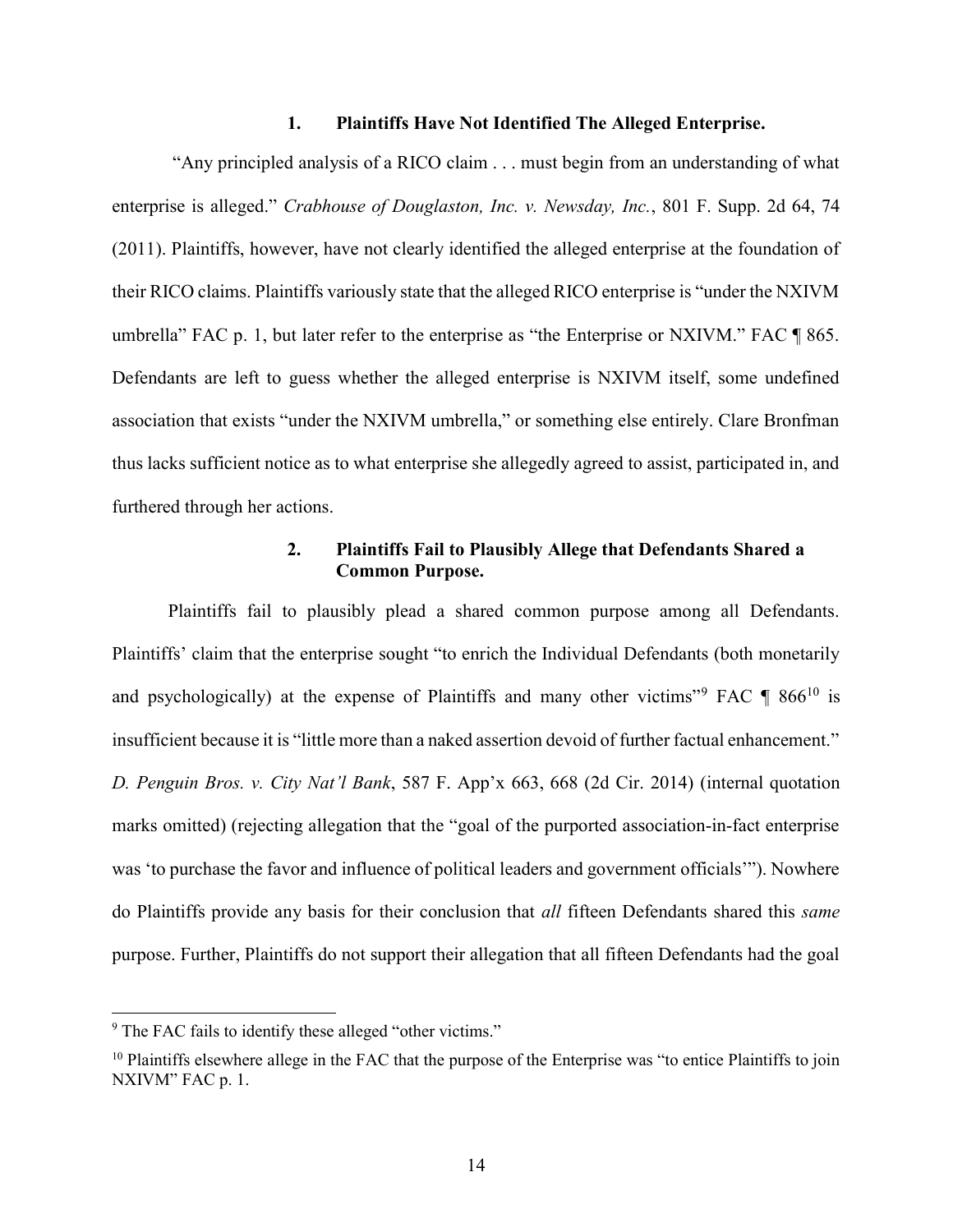of acting at the expense of Plaintiffs "as opposed to the 'obvious alternative explanation' . . . that they were simply" promoting a program they believed beneficial to personal growth. Cisneros v. Petland, Inc., 972 F.3d 1204, 1211–12 (11th Cir. 2020) (quoting Twombly, 550 U.S. at 567) (holding that failure to plead facts showing defendants acted to make money from pet sales by fraud, as opposed to simply making money from pet sales was fatal to RICO claim).

Indeed, the FAC's allegations suggest that there were *multiple* purported purposes at play. Plaintiffs name over 10 different entities, groups, or projects, $11$  each with different stated objectives, and Plaintiffs allege different participation from different Defendants. For example, Plaintiffs allege that Brandon Porter was focused on scientific experimentation related to Tourette Syndrome FAC ¶ 67, whereas Allison Mack led the highly secret society of DOS. FAC ¶ 64. Logically, these entities, and therefore the Defendants who supported them, do not share a singular purpose. There are no allegations that Clare Bronfman shared any of those purposes.

### 3. Plaintiffs Fail to Plausibly Allege that Defendants Acted as a Unit.

The FAC also fails to "set forth facts to support the conclusion that all . . . defendants were actually working with one another or associated together in a single ongoing organization or continuing unit where members worked together to accomplish a common purpose." Nat'l Grp. for Commnc'ns Ltd. and Computs. v. Lucent Techs. Inc., 420 F. Supp. 2d 253, 271 (S.D.N.Y. 2006) (holding that plaintiffs failed to adequately allege an enterprise when plaintiffs did not provide support for allegation that 17 defendants worked as a unit). It is not enough to allege Defendants knew each other, Plaintiffs must make "concrete factual assertions as to the mechanics of the

<sup>&</sup>lt;sup>11</sup> These include DOS, NXIVM, the "Inner Circle," JNESS, Society of Protectors, One Asian, Ten C, Ethical Science Foundation, exo/eso, Rainbow Cultural Garden, the film "My Tourette's," and The Knife. FAC ¶¶ 654–676, 705–721, 731, 750–780.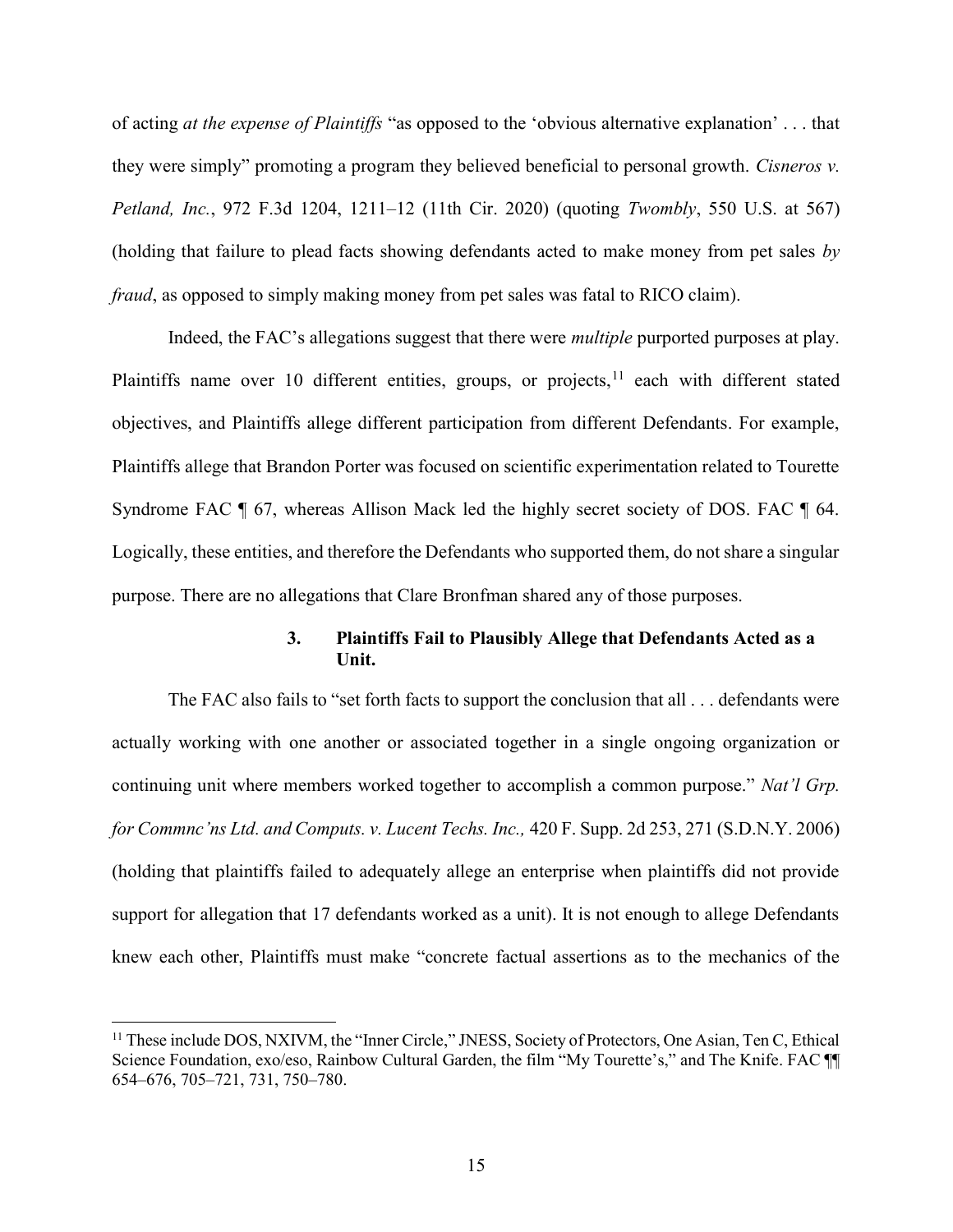interactions among defendants, including facts indicating that the disparate defendants functioned as a unit." Cont'l Petroleum Corp., Inc. v. Corp. Funding Partners, LLC, No. 11-CV-7801-PAE, 2012 WL 1231775, at \*6 (S.D.N.Y. Apr. 12, 2012).

Plaintiffs' conclusory allegation that Defendants "organized their Enterprise into a cohesive group with specific and assigned responsibilities and a command structure," FAC ¶ 870, unsupported by the requisite factual support, does not satisfy this requirement. *Hoatson v. N.Y.* Archdiocese, No. 05-cv-10467, 2007 U.S. Dist. LEXIS 9406, at \*10 (S.D.N.Y. Feb. 8, 2007), aff'd 208 F. App'x 88 (2d Cir. 2008) (dismissing RICO claim when other than "wholly conclusory allegations, Plaintiff does not allege any facts that the defendants functioned 'as a continuing unit,' or were 'an entity separate and apart' from their alleged illegal activities"). Indeed, without an explanation of each Defendant's "role in the alleged course of fraudulent or illegal conduct, there is no basis to support the conclusion that [the Defendants—both individual persons and entities] were associated together for a common purpose of engaging in a course of conduct." Petroff Amshen LLP v. Alfa Rehab PT PC, No. 19-CV-1861-MKB-RML, 2020 WL 9209278, at \*5 (E.D.N.Y. Dec. 14, 2020) (internal quotation marks omitted). Here, Plaintiffs have not explained each Defendant's role in the alleged enterprise or how all fifteen Defendants – who were allegedly involved in work ranging from teaching fitness programs to scientific experimentation to recruiting women into a highly secret society – worked together as a singular unit. Further, the FAC alleges no unifying tie among the Defendants that would not also apply to many – or all – Plaintiffs.

Defendants' individual connections to Raniere are insufficient; Defendants must also be connected to one another. Abbott Labs. v. Adelphia Supply USA, No. 15-CV-5826 (CBA)(LB), 2017 WL 57802, at \*5 (E.D.N.Y. Jan. 4, 2017). That is, Defendants must act in a collaborative, not merely a parallel, manner in order to form a RICO enterprise, and they must have acted for the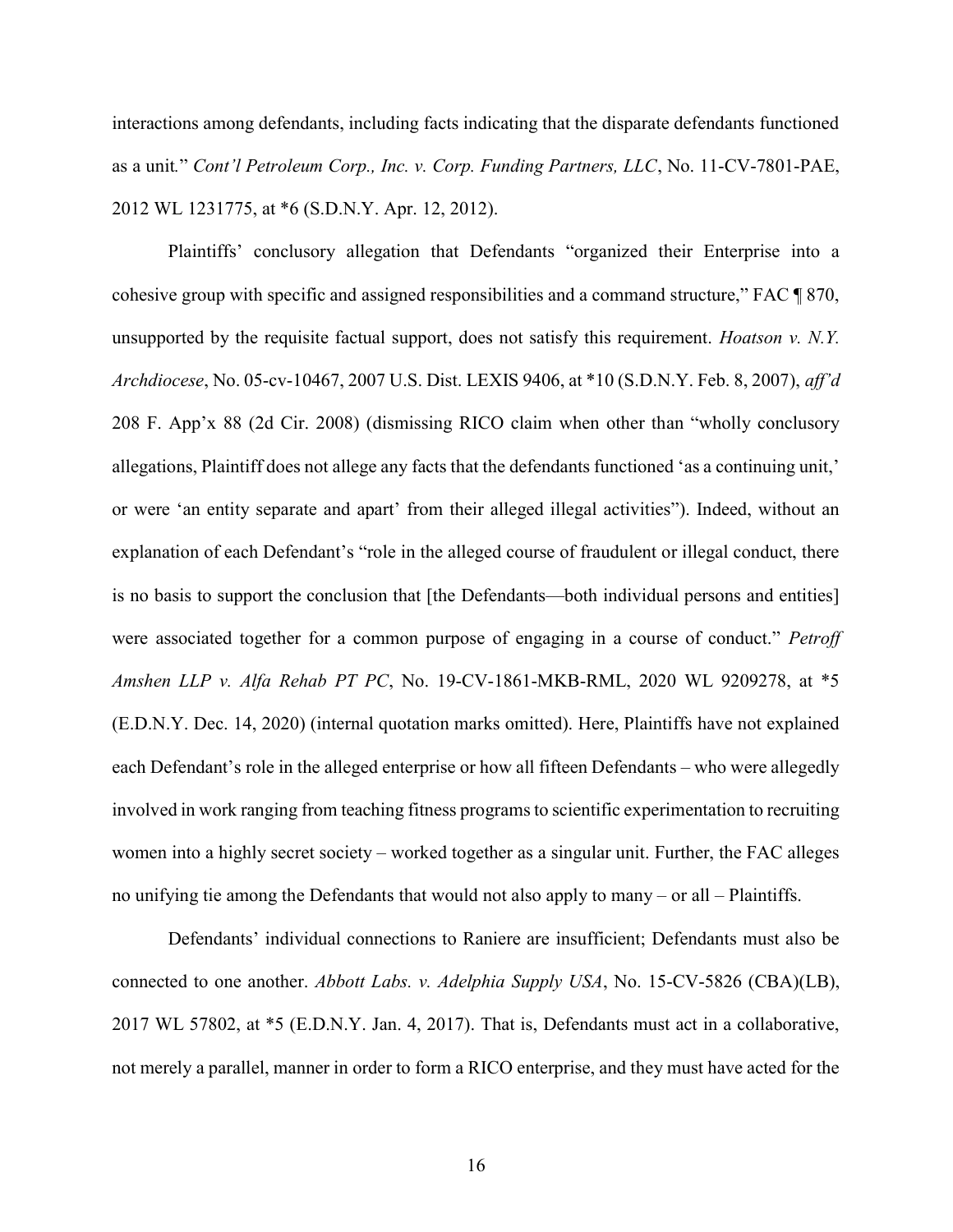benefit of others, not just themselves. See Boyle, 556 U.S. at 946; see also Elsevier Inc., W.H.P.R., Inc., 692 F. Supp. 2d 291, 306-07 (S.D.N.Y 2010); Cedar Swamp Holdings, Inc. v. Zaman, 487 F. Supp. 2d 444, 451 (S.D.N.Y. 2007) (holding there was no RICO enterprise because "no participant is alleged to have acted for the benefit of any other participant" and rejecting the suggestion that independent acts of fraud constituted "a smaller 'implementing scheme' that formed part of a single 'master scheme'"). Indeed, a "hub-and-spoke" entity cannot be a RICO enterprise – the spokes must all be connected by a rim. Abbott Labs., 2017 WL 57802, at \*5. Accordingly, an enterprise in which Raniere is the hub and the various Defendants are the spokes—which is all that even a charitable reading of the FAC would suggest—is not an enterprise under RICO. Id.; see also Moss v. BMO Harris Bank, N.A., 258 F. Supp. 3d 289, 301–03 (E.D.N.Y. 2017) ("At best, the SAC asserts a rimless 'hub and spokes' relationship between [defendants] that courts have consistently found insufficient to state a RICO claim.").

### 4. Even Viewing the FAC as Two Alleged Enterprises, One Sex-Based and Another Consumer-Based, Plaintiffs' RICO Claim Still Fails.

As the Court noted at the October 15, 2021 hearing, the FAC might be read to describe at least two different types of disparate claims: (1) sexual-assault based claims and (2) consumerbased claims. See Oct. 15, 2021 Hearing Transcript at 4:8–22. With respect to the former, Plaintiffs have not pleaded any facts that Clare Bronfman was even *aware* of any coercive sexual conduct. As such, the FAC fails to allege that Clare Bronfman participated in any purported coercive sex enterprise, and a RICO claim operating under this theory fails as to her.

Nor have Plaintiffs adequately pleaded an enterprise based on consumer-fraud claims because the FAC does not allege that Defendants shared a common goal of defrauding Plaintiffs through a particular course of conduct. To the contrary, Plaintiffs' factual allegations suggest that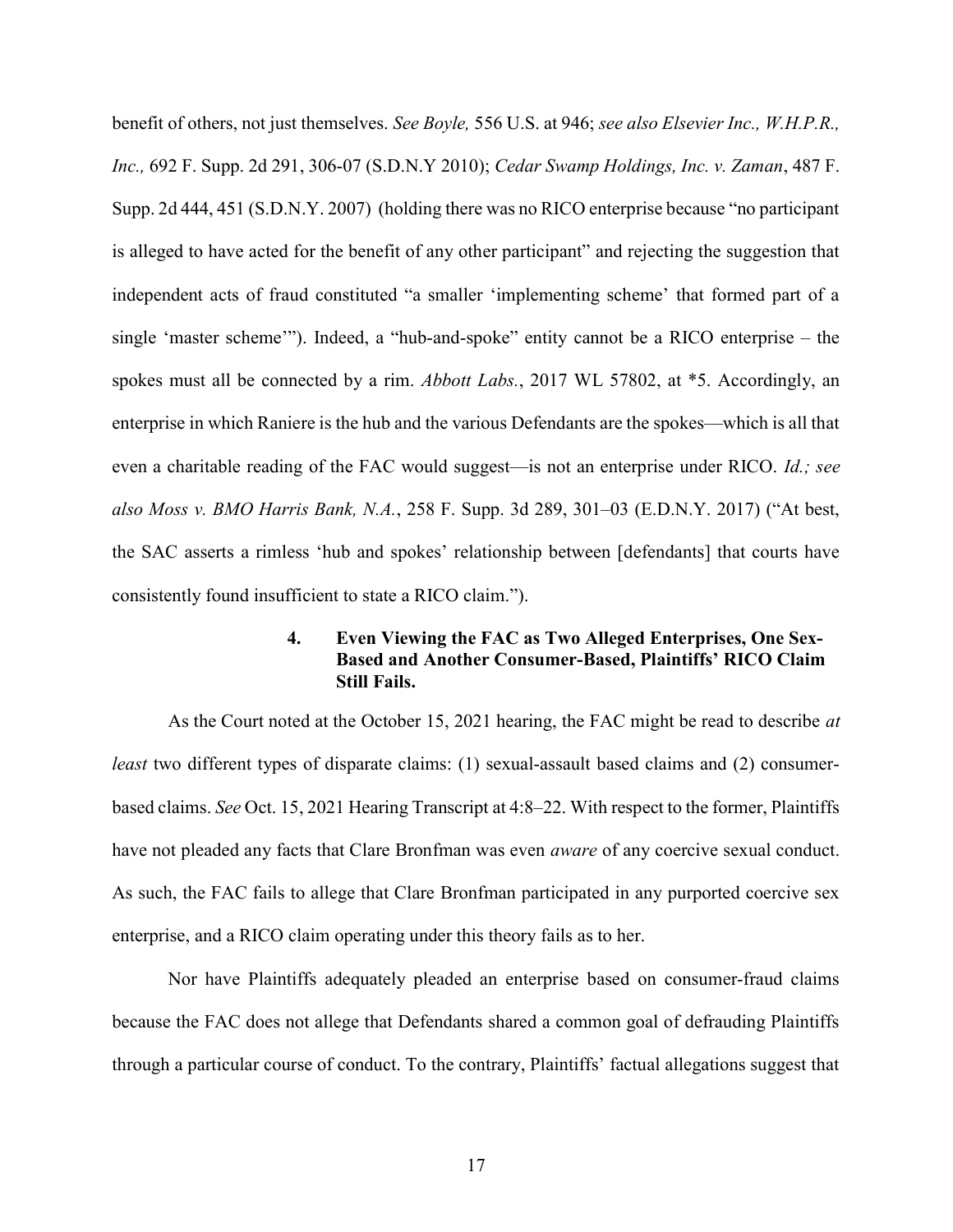Defendants' actions involved a multitude of disparate goals and courses of conduct. Compare, e.g., FAC ¶ 67 (alleging Brandon Porter engaged in scientific experimentation), with, e.g., FAC ¶ 64 (alleging Allison Mack pressured women to join DOS, a "highly secret organization)."

### B. Plaintiffs Fail to Plausibly Allege that Clare Bronfman Engaged in a Pattern of Racketeering Activity Because Plaintiffs Have Not Plausibly Alleged that Clare Bronfman Committed Two Predicate Acts.

Plaintiffs have also failed to plausibly allege that Clare Bronfman engaged in a pattern of racketeering activity. "Racketeering activity" is also referred to as "predicate acts." See McGee v. State Farm Mut. Auto. Ins. Co., No. 08-CV-392-FB-CLP, 2009 WL 2132439, at \*4 (E.D.N.Y. July 10, 2009). A "pattern of racketeering activity" is statutorily defined as "at least two acts of racketeering activity" within a ten-year period. 18 U.S.C. § 1961(5). Two predicate acts alone are not enough to establish a pattern of racketeering activity; the acts must also be related. Alfie's Original Souliers, Inc. v. Fleet Bank, No. 95-CV-8741-RPP, 1996 WL 263004, at \*4 (S.D.N.Y. May 17, 1996). "Predicate acts are 'related' for RICO purposes when they 'have the same or similar purposes, results, participants, victims, or methods of commission, or otherwise are interrelated by distinguishing characteristics and are not isolated events.'" Flexborrow LLC v. TD Auto Fin. LLC, 255 F. Supp. 3d 406, 418 (E.D.N.Y. 2017).

Plaintiffs allege generally that the "Individual Defendants" committed "multiple, related acts of racketeering activity" that included peonage, forced labor, sex trafficking, extortion, witness tampering, witness retaliation, harboring aliens, and mail and wire fraud." FAC ¶ 867–68. However, Plaintiffs have not identified which Defendant allegedly committed which predicate act, and plaintiffs that "rely impermissibly on group pleading to allege the existence of predicate acts" and "do nothing to differentiate the conduct of the various Defendants" fail to sufficiently plead predicate acts. In re Platinum & Palladium Commodities Litig., 828 F. Supp. 2d 588, 602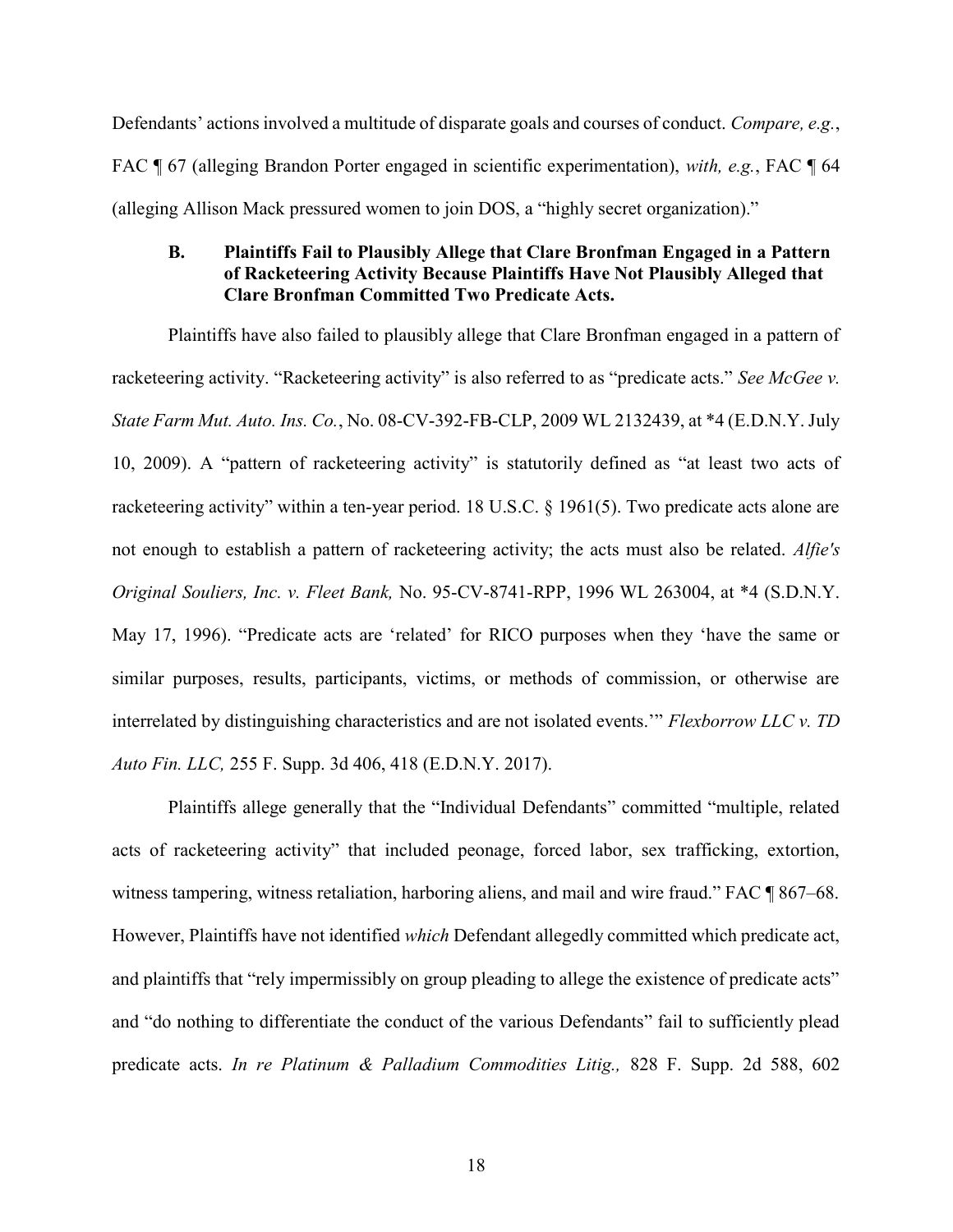(S.D.N.Y. 2011); see also DLJ Mortg. Cap. Inc. v. Kontogiannis, 594 F. Supp. 2d 308, 326 (E.D.N.Y. 2009).

Indeed, "RICO allegations must be evaluated 'with respect to each defendant individually." *Franzone v. City of New York*, No. 13-cv-5282 (NG), 2015 WL 2139121, at \*8 (quoting First Cap. Asset Mgmt., Inc. v. Satinwood, Inc., 385 F.3d 159, 181 (2d Cir. 2004)). Allegations that do not specify which actions were taken by which defendant do not satisfy this standard. Id. Further, even if these predicate acts were properly alleged as to a particular individual Defendant, Plaintiffs have not plausibly alleged that Clare Bronfman committed two predicate acts.

### 1. Plaintiffs' Mail and Wire Fraud Claims Against Clare Bronfman Do Not Satisfy Rule 9(b) Pleading Requirements.

Plaintiffs rely on mail and wire fraud as predicate acts, but fail to plead all elements of their mail and wire fraud claims with sufficient particularity as to Clare Bronfman. "The Second Circuit has instructed that RICO claims premised on mail or wire fraud must be particularly scrutinized." BWP Media, 69 F. Supp. 3d at 362 (internal quotation marks omitted). Plaintiffs must allege "(1) the existence of a scheme to defraud, (2) defendant's knowing or intentional participation in the scheme, [and] (3) the use of interstate mails or transmission facilities in furtherance of the scheme." Am. Transit Ins. Co. v. Bilyk, 514 F. Supp. 3d 463, 474 (E.D.N.Y. 2021) (quoting S.Q.K.F.C., Inc. v. Bell Atl. TriCon Leasing Corp., 84 F.3d 629, 633 (2d Cir. 1996)). Plaintiffs must also satisfy the "particularity" requirement of Fed. R. Civ. P. 9(b) because mail fraud and wire fraud are claims of fraud. A mail fraud claim must "(1) specify the statements that the plaintiff contends were fraudulent, (2) identify the speaker, (3) state where and when the statements were made, and (4) explain why the statements were fraudulent." Flexborrow, 255 F. Supp. 3d at 420. "[S]weeping and general allegations of mail and wire fraud directed at all the defendants rather than connecting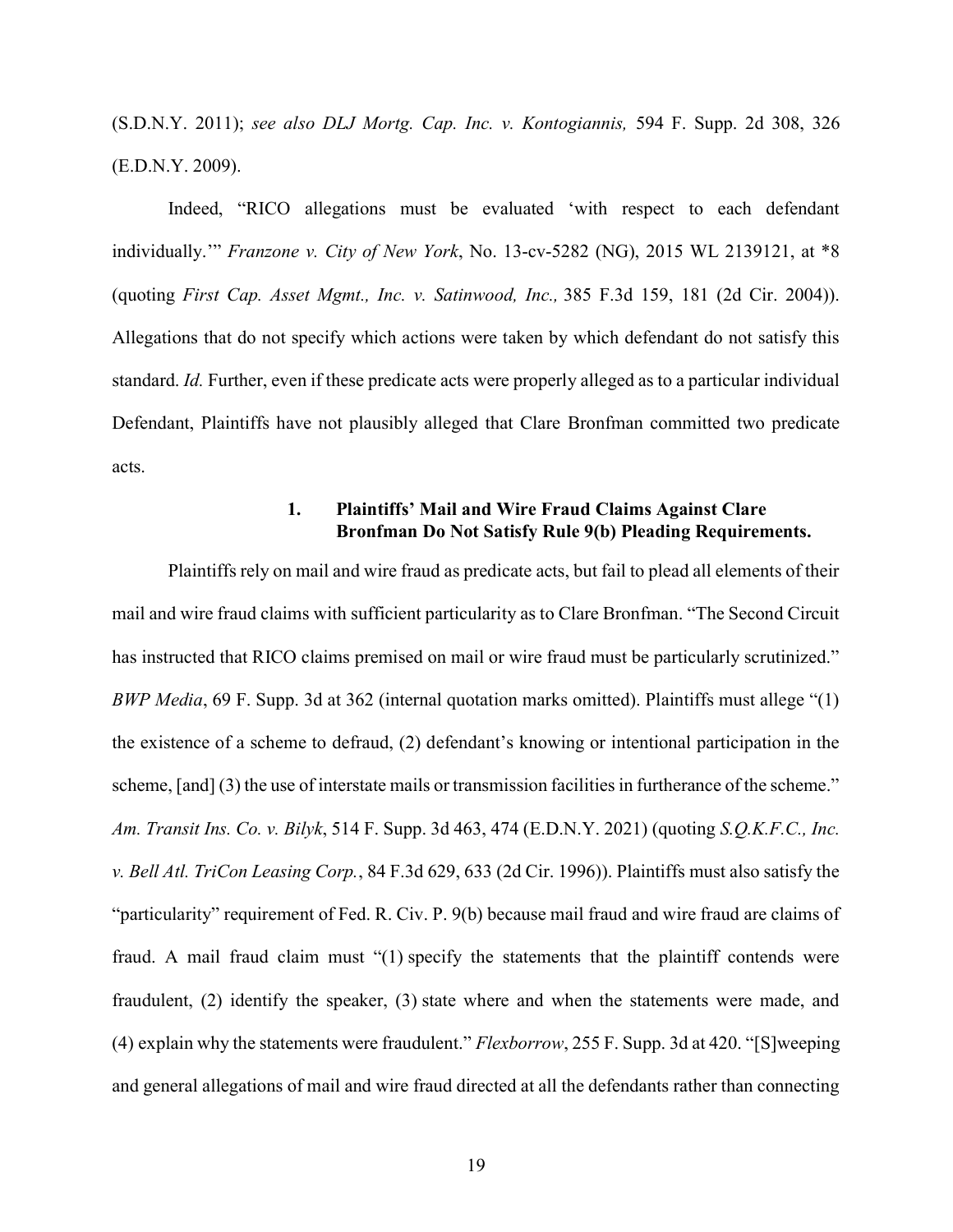the alleged fraud to the individual defendants" do not meet the requirements of Rule 9(b). Id. at 421. Instead, "[i]f there are multiple defendants involved, the plaintiff must connect the allegations of fraud to each individual defendant." Id. at 420.

Plaintiffs allege "the Individual Defendants" engaged in mail and wire fraud but fall far short of Rule 9(b) with respect to Clare Bronfman. FAC ¶ 873. First, Plaintiffs do not "identify the speaker" because Plaintiffs allege that "the Individual Defendants," and not any particular individual, engaged in mail and wire fraud. See id.; see also BWP Media, 69 F. Supp. 3d at 363 (holding that mail and wire fraud claims were insufficient when "the complaint provides no specific claim[s] as to each Defendant's involvement in the fraud"). Second, Plaintiffs do not state any times or dates when the allegedly fraudulent statements were made. FAC ¶ 873. Third, Plaintiffs do not specify any allegedly fraudulent statements, stating only that emails, text messages, and court papers contained "false and misleading statements." Id. at ¶ 873.

Nor do Plaintiffs "provide some minimal factual basis for conclusory allegations of scienter that give rise to a strong inference of fraudulent intent" as to Clare Bronfman. Flexborrow, 255 F. Supp. 3d at 421. Plaintiffs must "either (1) alleg[e] a motive for committing fraud and a clear opportunity for doing so" (although allegations that a defendant was motivated by economic gain are insufficient) "or (2) identify[] circumstances indicating conscious behavior by the defendant." Id. Plaintiffs have not provided a factual basis for conclusory allegations that Clare Bronfman acted with any fraudulent intent. In fact, as Plaintiffs note, Clare Bronfman continues to stand by Raniere. FAC ¶ 835. Clare Bronfman's sincere belief in NXIVM illustrates that she did not and could not have had any fraudulent intent. Further, Plaintiffs' allegations that Clare Bronfman donated millions to NXIVM and NXIVM-related entities, FAC ¶ 59, further belies any suggestion of an intent to defraud.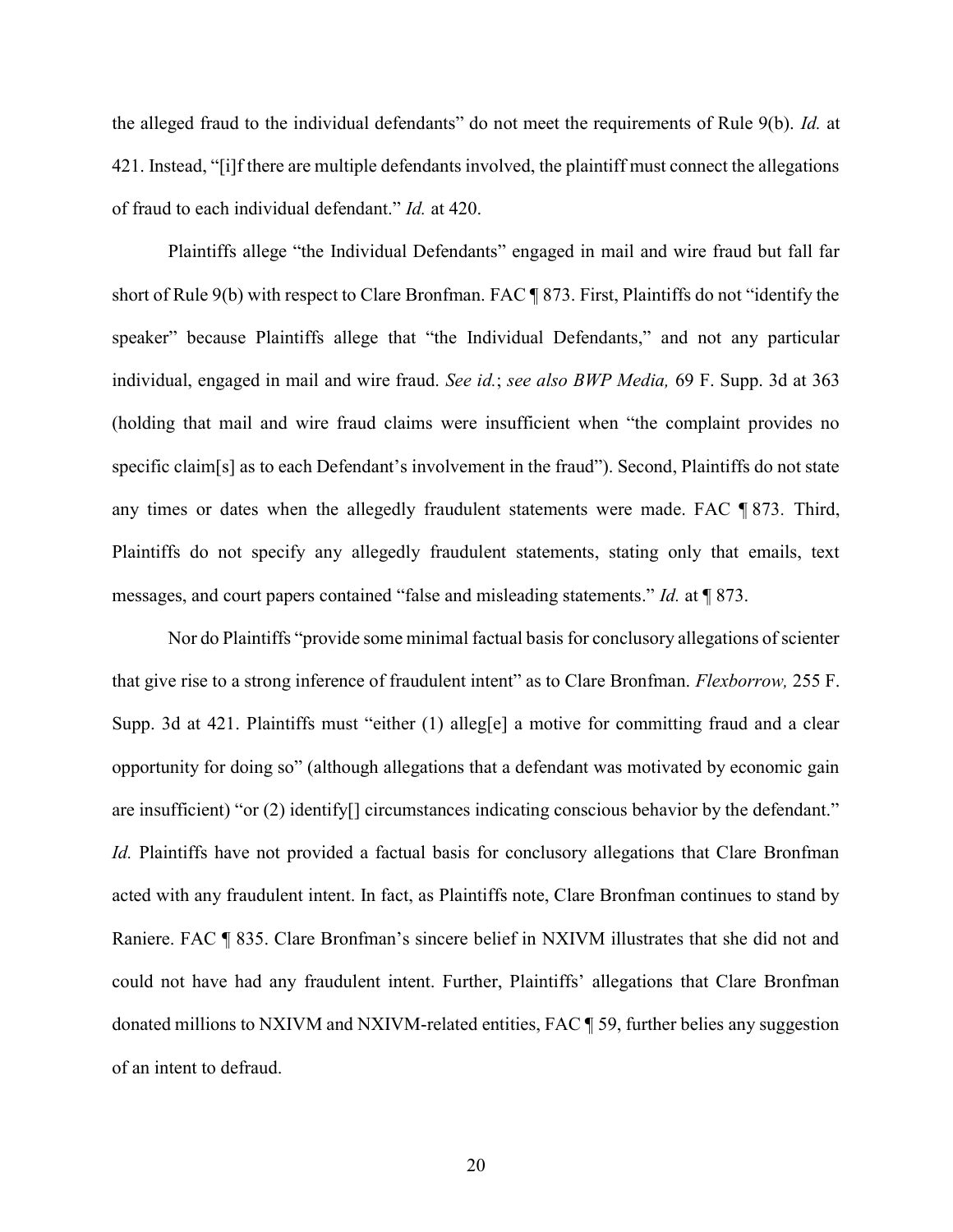Moreover, Plaintiffs do not "identify any statements made by [Clare Bronfman] that were fraudulent, much less the dates and the times those statements were made or the identities of the recipients." Flexborrow, 255 F. Supp. 3d at 422. In the absence of "some minimal factual basis" that Clare Bronfman had any fraudulent intent as to any of her actions, id. at 421, mail and wire fraud cannot be predicate acts allegedly committed by Clare Bronfman.

## 2. Plaintiffs Do Not Plausibly Allege Two Predicate Acts of Extortion, Witness Tampering, Witness Retaliation, or Harboring Aliens by Clare Bronfman.

Plaintiffs include extortion, witness tampering, witness retaliation, and harboring aliens among the laundry list of predicate acts listed in Count I. FAC ¶ 867–68. Plaintiffs allege that "the Individual Defendants" engaged in this conduct, but it is unclear which, if any, of these acts Plaintiffs are alleging that Clare Bronfman committed.

Plaintiffs do not make any allegations of witness tampering or witness retaliation as to Clare Bronfman. Plaintiffs mention witness tampering five times, FAC ¶¶ 37, 733, 868, 877, and 883, and some kind of retaliation up to 16 times without any specification whatsoever. FAC ¶¶ 37, 46, 59, 74, 107, 108, 216, 225, 232, 246, 248, 293, 497, 724, 741, 821, 829, 868, 877, and 883.<sup>12</sup> Three of Plaintiffs' references to witness tampering and witness retaliation are simply included among a laundry list of offenses they allege "Defendants" or the "Individual Defendants" committed as part of Counts I-III. FAC ¶¶ 868, 877, and 883. In paragraphs 74, 216, 232, 497, 724, some Plaintiffs allege that they were scared of retaliation by "Defendants," by "NXIVM," or Plaintiffs do not allege who will engage in the retaliation of which they purport to be afraid. Paragraph 741 describes Raniere's alleged interference in Plaintiff Natalie's bankruptcy

-

<sup>&</sup>lt;sup>12</sup> Paragraph 240 also mentions fear or retaliation, but it concerns Jane Doe 20 who has voluntarily withdrawn from the case.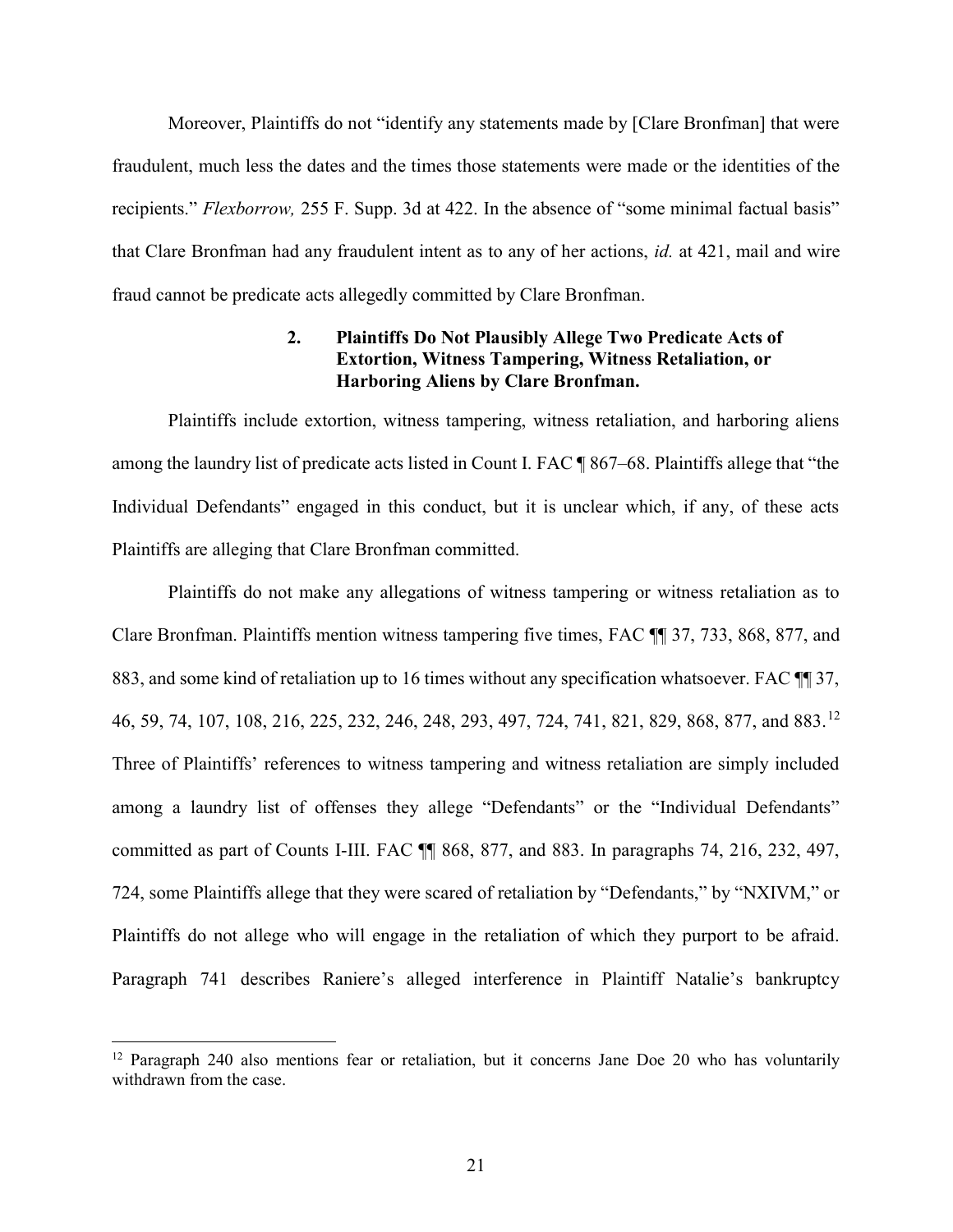proceeding as retaliation by an ex-boyfriend, and Paragraphs 821 and 829 allege retaliation by DOS, specifically by L. Salzman, Mack, and Raniere in the case of Paragraph 829. None of these allegations of purported witness retaliation or witness tampering plausibly implicate Clare Bronfman. Further, Plaintiffs' blanket allegation that the criminal court found Clare Bronfman had engaged in witness retaliation, even though witness retaliation was not among the charges to which Clare Bronfman pleaded guilty, is unsupported and should be disregarded.

In paragraphs 37, 59, 107, 248, 293, and 733, Plaintiffs may be attempting to paint their claims related to vexatious litigation or filing of police reports as either witness tampering or witness retaliation or both.<sup>13</sup> However, the list of what conduct can constitute a predicate act under RICO is limited to a defined universe of listed claims. See 18 USC § 1962. Neither the filing of allegedly false police reports nor vexatious litigation is among these predicate acts. See id.

The only predicate act that Plaintiffs come close to alleging as to Clare Bronfman is an allegation of harboring an alien. Even assuming, solely for purposes of this motion, that Clare Bronfman is alleged to have harbored Jane Doe 17 (the only Plaintiff who attempts to allege facts that Clare Bronfman harbored her), that would only be one predicate act. And one predicate act is not sufficient.

### C. Plaintiffs Lack Standing to Bring a RICO Claim Because They Have Not Plausibly Alleged An Injury To Their "Business or Property."

Further, Plaintiffs lack standing to bring a RICO claim. "RICO standing is a more rigorous matter than standing under Article III." Denney v. Deutsche Bank AG, 443 F.3d 253, 266 (2d Cir. 2006). Plaintiffs must plead facts to support (a) a RICO violation; (b) an injury to their business

-

<sup>&</sup>lt;sup>13</sup> Plaintiff Sarah Edmondson has admitted to engaging in the conduct that caused Clare Bronfman to instigate a police report.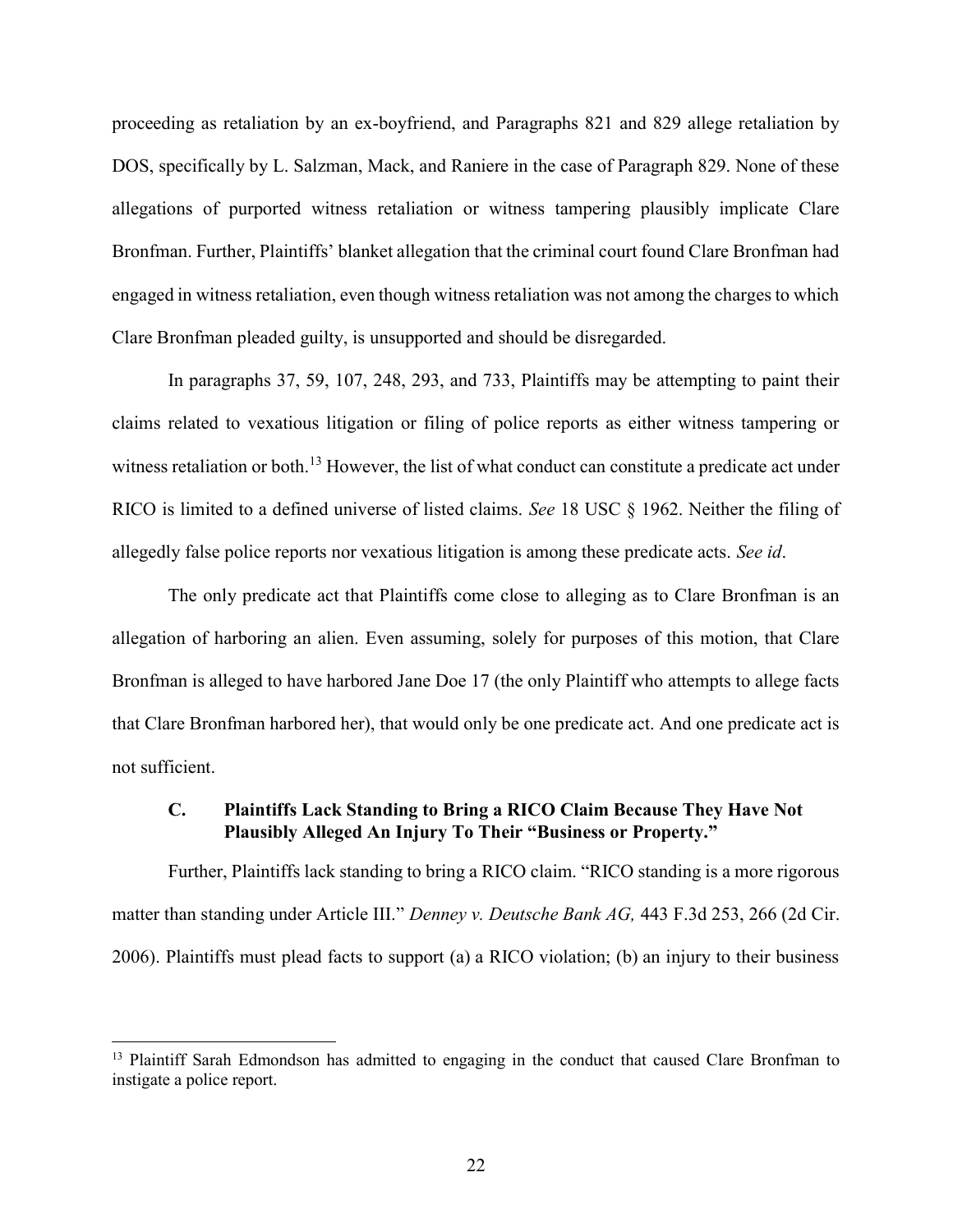or property; and (c) a proximate causal connection between their injury and the defendant's substantive RICO violation. Com. Cleaning Servs., LLC v. Colin Serv. Sys., Inc., 271 F.3d 374, 380 (2d Cir. 2001); Lawson v. Rubin, No. 17-CV-6404-BMC, 2018 WL 2012869, at \*9 (E.D.N.Y. Apr. 29, 2018). Plaintiffs fail to establish these requirements.

Plaintiffs have not plausibly alleged an injury to their "business or property." "Personal injuries—and damages flowing from them—are simply not injuries to 'business or property' under RICO." Lawson, 2018 WL 2012869, at \*9. Accordingly, alleged emotional harm, psychological injury, or pecuniary losses flowing from such injuries do not qualify under RICO. While Plaintiffs generically allege that they were "financially harmed" because ESP courses were expensive and many ESP students were not able to ascend the Stripe Path and earn commissions because Defendants kept changing the requirements, FAC ¶ 3, Plaintiffs also allege that many students did earn income and some even "received substantial earnings," id. ¶ 4. Because Plaintiffs assert no additional facts related to any alleged financial losses by any particular Plaintiff, the FAC does not support the inference that all Plaintiffs baldly asserting "financial harm" lost, rather than earned, money. If Plaintiffs intend to allege that Plaintiffs lost money, while others made money, they must say so and face the consequence that the latter group could not maintain a RICO claim.

### IV. PLAINTIFFS' RICO CONSPIRACY CLAIM (COUNT II) SHOULD BE DISMISSED WITH PREJUDICE UNDER RULE 12(b)(6).

Plaintiffs' attempt to allege a conspiracy to violate RICO under 18 U.S.C. § 1962(d) must be dismissed because (1) Plaintiffs have not properly pleaded a substantive RICO violation and (2) Plaintiffs do not plausibly allege that there was an agreement to violate RICO. As established above, Plaintiffs have failed to plead a substantive RICO claim because they have not adequately alleged a RICO enterprise. Because Plaintiffs have not properly pleaded a substantive RICO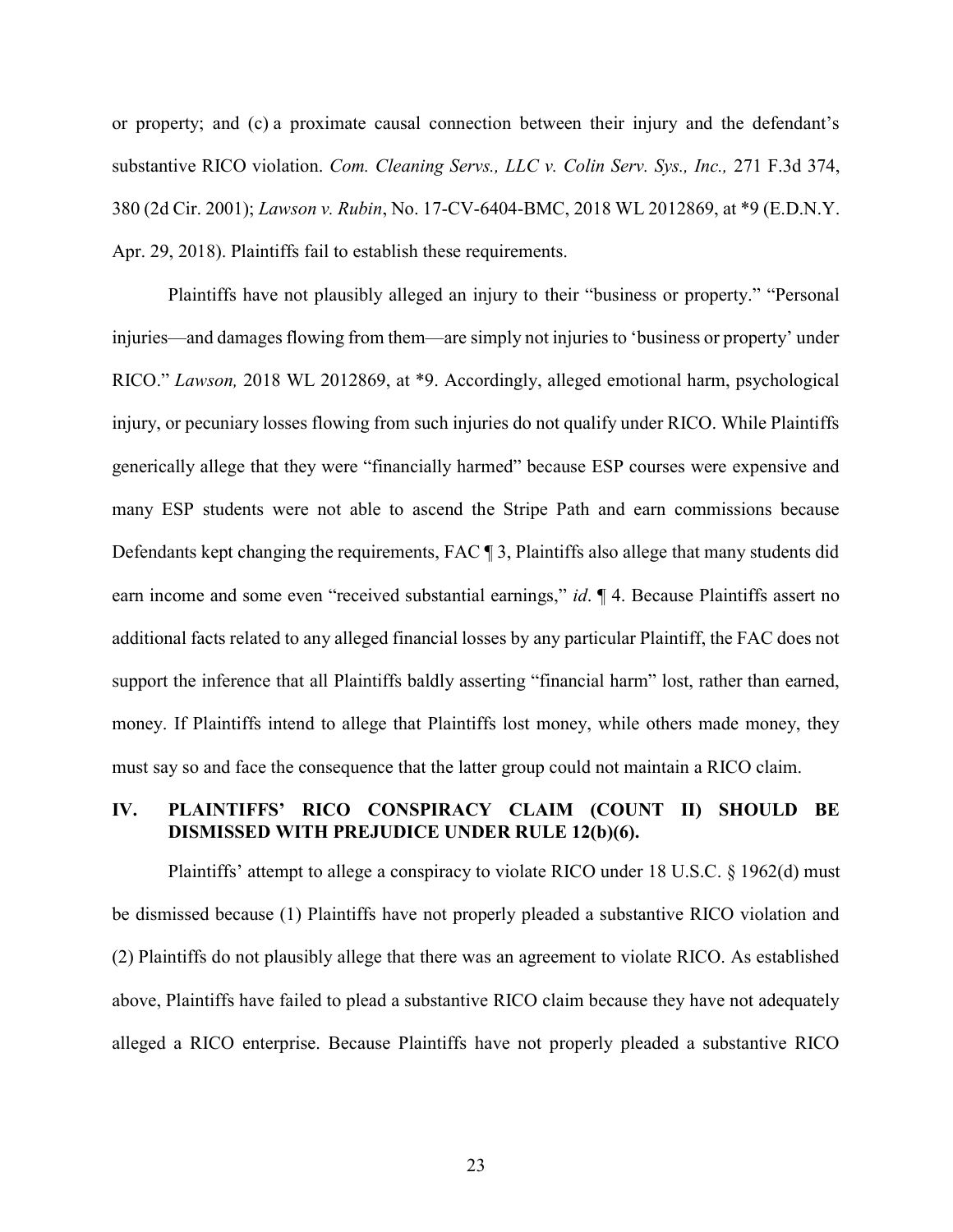violation, no claim of RICO conspiracy can succeed. See Satinwood, 385 F. 3d at 182 (dismissing RICO conspiracy claim because Plaintiffs did not allege a substantive RICO violation).

Plaintiffs' RICO conspiracy claim must be dismissed for the additional reason that Plaintiffs do not allege facts that Defendants, especially Clare Bronfman, agreed to commit at least two predicate acts. "Because the core of a RICO civil conspiracy is an agreement to commit predicate acts, a RICO civil conspiracy complaint, at the very least, must allege specifically such an agreement." Hecht, 897 F.2d at 25. A RICO conspiracy allegation "should state with specificity what the agreement was, who entered into the agreement, when the agreement commenced, and what actions were taken in furtherance of it." FD Prop. Holding, Inc. v. U.S. Traffic Corp., 206 F. Supp. 2d 362, 373 (E.D.N.Y. 2002). "Bare or conclusory allegations of participation in a conspiracy under 1962(d) will not avail on a motion to dismiss, and the plaintiff must plead allegations that each defendant knowingly agreed to participate in the conspiracy." Com-Tech Assocs. v. Comput. Assocs. Int'l, Inc., 753 F. Supp. 1078, 1092 (E.D.N.Y. 1990).

Plaintiffs offer only the conclusory allegation that "Defendants agreed to conduct or to participate in the conduct of the affairs of the Enterprise and that they or others would commit at least two racketeering acts." FAC ¶ 877. Plaintiffs do not allege any facts that would make such an agreement plausible, such as how or when an agreement came about. Indeed, it is difficult to allege that Defendants agreed to further an enterprise that Plaintiffs have not even identified or plausibly alleged that Defendants were aware of. Thus, because Plaintiffs have not alleged that there was a meeting of minds by Defendants, Plaintiffs' RICO Conspiracy claim fails and should be dismissed.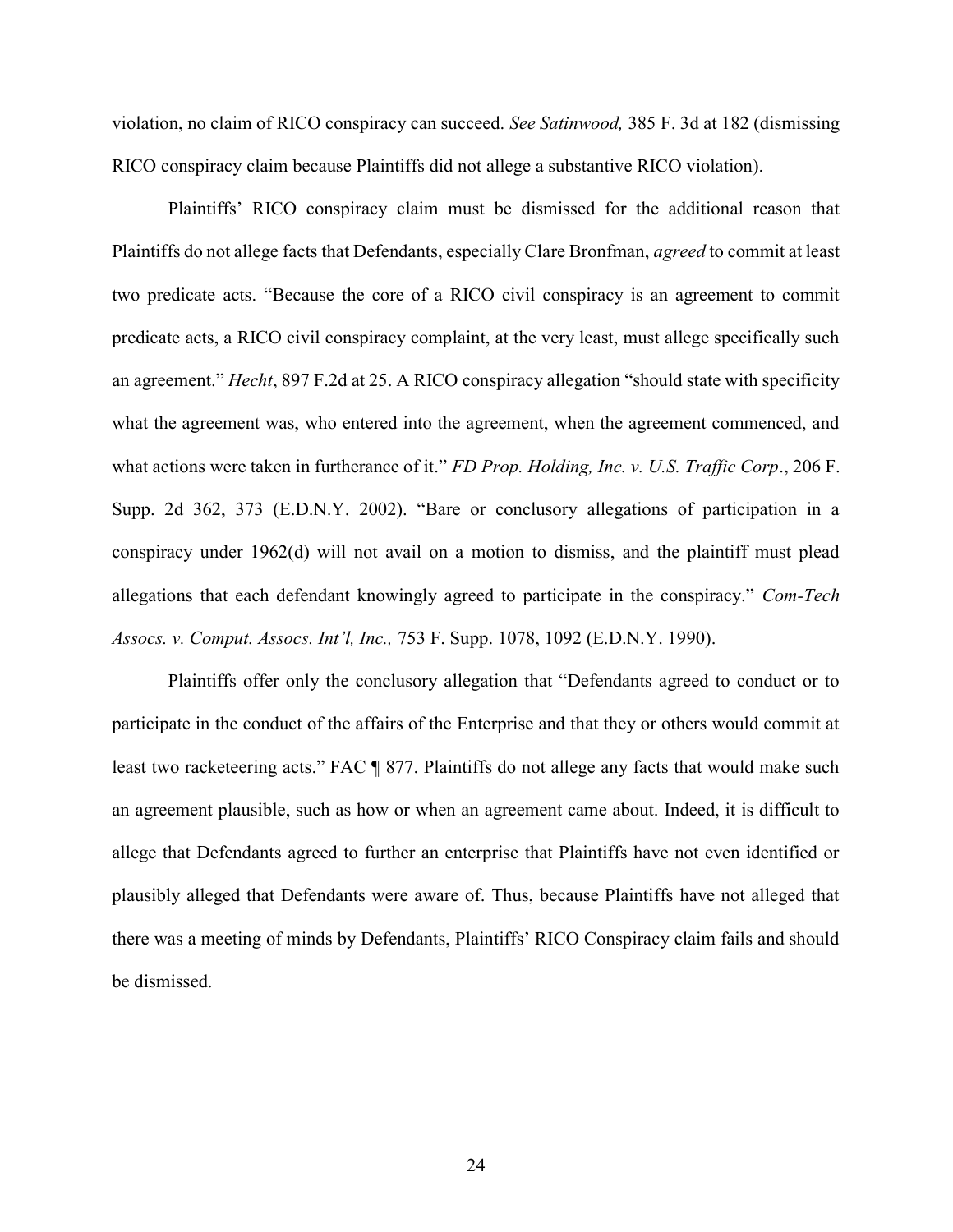## V. PLAINTIFFS' CHAPTER 77 CLAIMS (COUNT III) AGAINST CLARE BRONFMAN SHOULD BE DISMISSED WITH PREJUDICE UNDER RULE  $12(b)(6)$ .

Plaintiffs bring Chapter 77 claims under 18 U.S.C. § 1595, which provides a private right of action for "[a]n individual who is a victim of a violation of this chapter." 18 U.S.C. § 1595(a). A plaintiff can bring a Chapter 77 claim against a "perpetrator" or against "whoever knowingly benefits, financially or by receiving anything of value from participation in a venture which that person knew or should have known has engaged in an act in violation of this chapter." Id. In Count III, Plaintiffs bring substantive, conspiracy, and beneficiary claims for (A) sex trafficking, (B) forced labor, (C) human trafficking, (D) peonage, and (E) document servitude. These claims fail as to Clare Bronfman under both perpetrator and beneficiary liability theories.<sup>14</sup>

## A. Plaintiffs' Sex Trafficking Claim (Count III(A)) Against Clare Bronfman Should Be Dismissed With Prejudice Under Rule 12(b)(6).

Plaintiffs do not allege any facts supporting an inference that Clare Bronfman participated in, conspired to engage in, benefited from, or even knew of any alleged coercive sexual activity in violation of 18 U.S.C. § 1591. Section 1591(a) prohibits anyone from knowingly engaging in a venture in which a minor will be caused to engage in a commercial sex act or in which force or coercion will be used to cause a person to engage in a commercial sex act. Because Plaintiffs bring Count III(A) against all Defendants and do not attribute any particular actions to any particular

 $\overline{a}$ 

<sup>&</sup>lt;sup>14</sup> This collection of statutes is also sometimes referred to as the Trafficking Victims Protection Act ("TVPA") or the Trafficking Victims Protection Reauthorization Act ("TVPRA"). The FAC is unclear as to when the alleged conduct occurred and the specific predicate statute(s) underlying these claims. Timing matters because the TVPA was passed in 2000 and the TVPRA was passed and amended in 2003, 2005, 2008, and 2013, and each new iteration changed the law. For example, the 2003 version of the TVPRA provided that trafficking claims could be brought only against the perpetrator. See Pub L. No. 108-193, §  $4(a)(4)(A)$ , 117 Stat. 2875, 2878 (2003). Plaintiffs thus have no cognizable legal theory against Clare Bronfman as a beneficiary for conduct that occurred prior to 2008. See Velez v. Sanchez, 693 F.3d 308, 325 (2d Cir. 2012) ("Nothing in the language of the TVPRA or its legislative history indicates that Congress intended retroactive application.").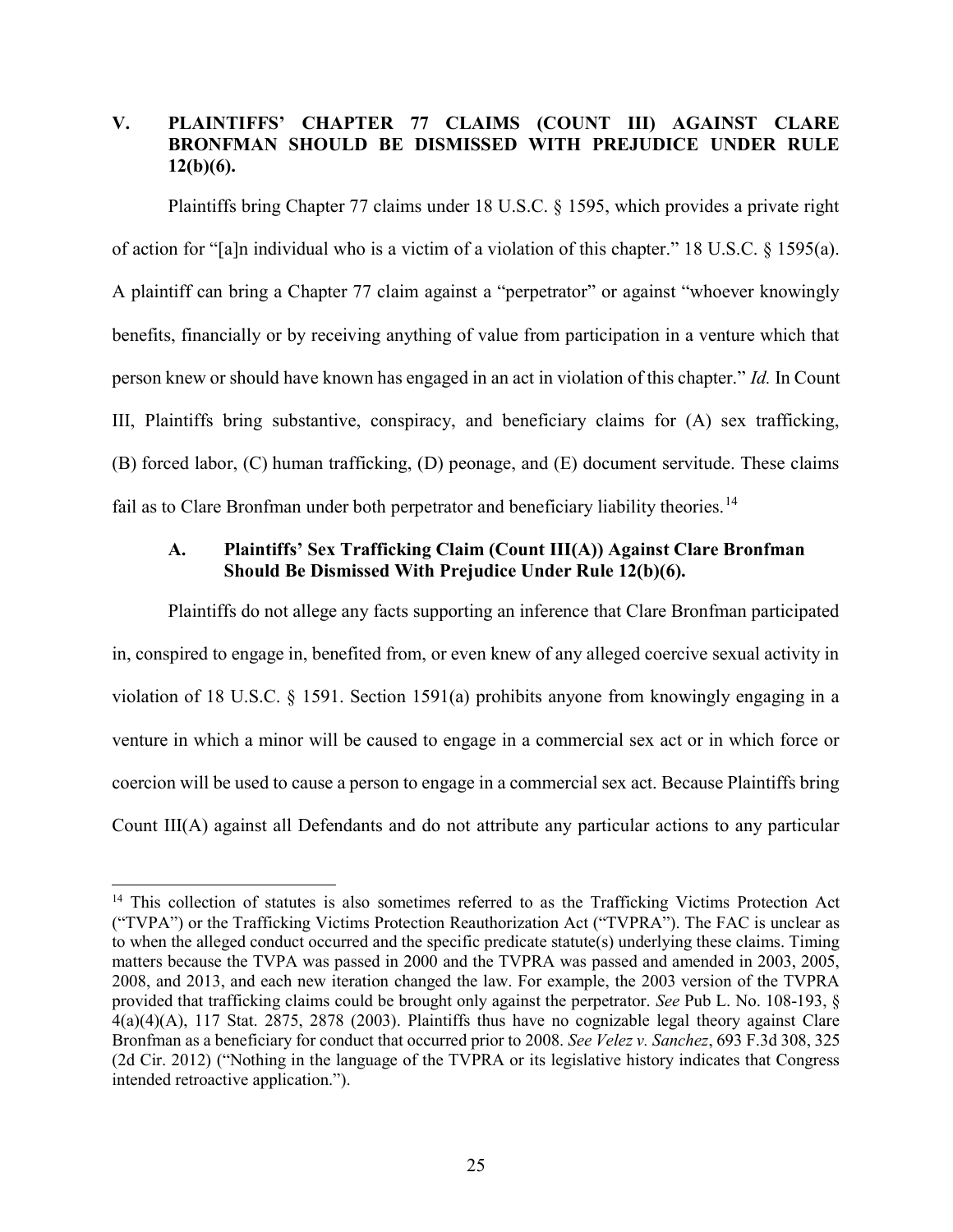Defendant, it is unclear whether Plaintiffs are alleging liability against Clare Bronfman as a perpetrator or as a beneficiary. However, because Defendants do not plausibly allege that Clare Bronfman was involved in any of their sex-based claims, Plaintiffs' claims as to Clare Bronfman fail under either a perpetrator or beneficiary theory of liability.

Indeed, Plaintiffs do not specifically name Clare Bronfman in any of their factual allegations purportedly supporting their sex-trafficking allegations. Plaintiffs do, however, name other individual Defendants in those factual allegations, supporting the logical inference that any sex trafficking claims are limited to those particular named Defendants. For example, Plaintiffs individually name several other Defendants multiple times in allegations related to coercive sexual activity, see, e.g., FAC ¶¶ 115, 663, but do not plead such facts as to Clare Bronfman. Plaintiffs also allege that "Raniere and his Inner Circle" spent two years grooming Daniela to have sex with Raniere, *id.* ¶ 78, but make no allegations as to Clare Bronfman in any of Daniela's allegations.<sup>15</sup> See id.  $\P$  76–83. In addition, there are no factual allegations that Clare Bronfman was involved in or even knew about DOS, the "highly secret organization," id.  $\parallel$  788, through which the sex trafficking allegedly occurred, until after "news of DOS was emerging," id. 1749.

Plaintiffs' singular mention of Clare Bronfman in Count III(A) is completely unrelated to any sexual activity and, in fact, refers to Clare Bronfman's attorney, not Clare Bronfman herself. FAC ¶ 728. Plaintiffs allege that "Defendants Raniere, and Clare Bronfman, along with others in the United States and Mexico, by false pretenses caused certain law enforcement agencies to open investigations on, and caused certain attorneys to send letters to, victims and witnesses including Plaintiffs Sarah Edmondson, Jessica Joan Salazar, Souki, Audrey, Jane Doe 19, Jane Doe 23, John

-

<sup>&</sup>lt;sup>15</sup> Daniela mentions Clare Bronfman only to allege that Clare Bronfman's attorneys did not assist Daniela. FAC ¶ 728.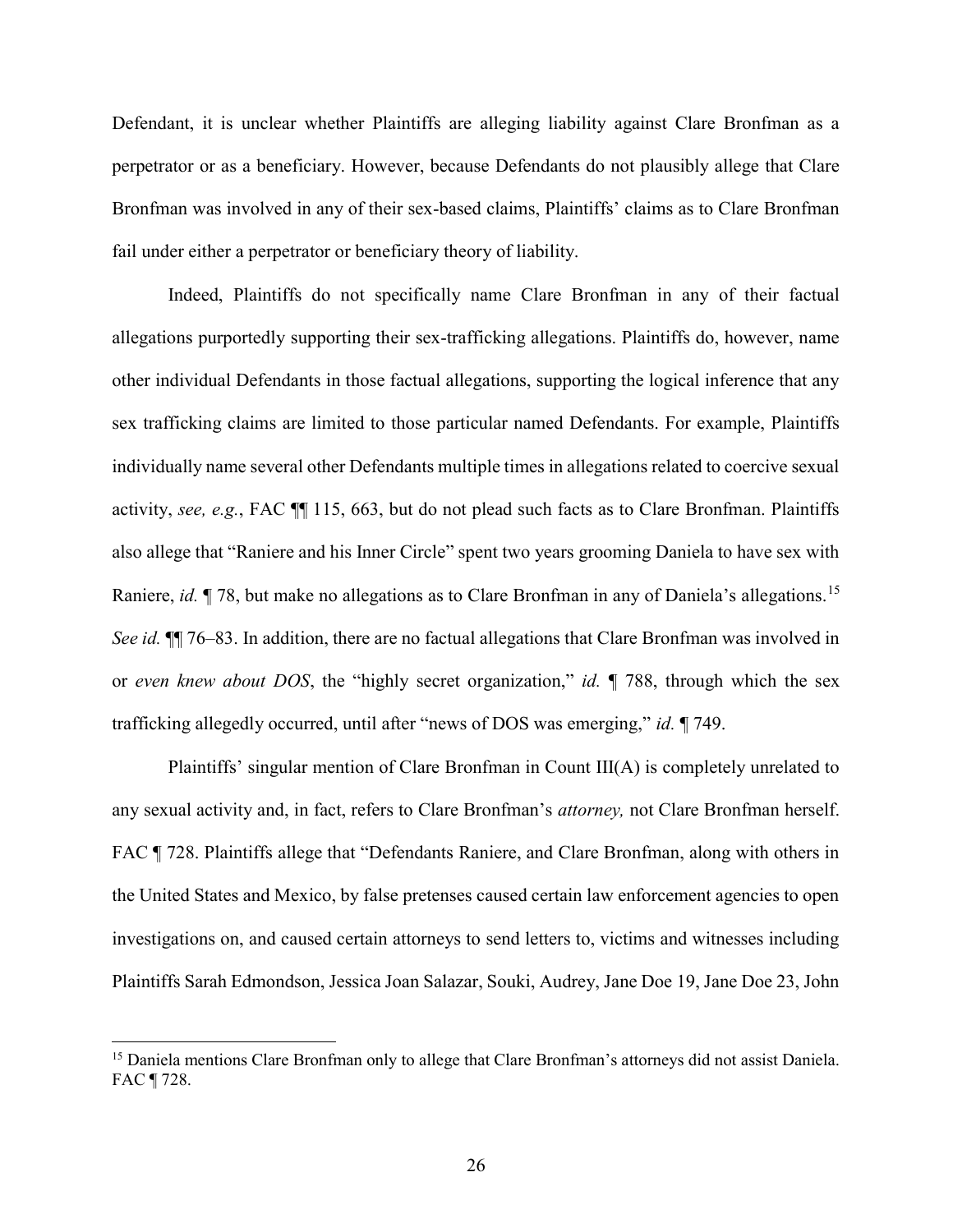Doe 2 and Toni Natalie,<sup>16</sup> or threatening them with criminal prosecutions and civil legal actions in order to silence and intimidate them so that they would not report to or cooperate with authorities concerning Defendants' violations of 18 U.S.C. § 1591." FAC ¶ 884. This allegation is problematic for myriad reasons. First, Plaintiffs plead no facts that Clare Bronfman had any reason to think coercive sexual activity was occurring, so any allegation that she acted with the intention of preventing people from disclosing any purported sex trafficking violations is implausible. Second, Plaintiffs do not allege that, even if Clare Bronfman knew that anyone was engaging in coercive sexual activity, she knew that the particular Plaintiffs named in Paragraph 884 were involved in or aware of such coercive sexual activity.

### B. Plaintiffs' Forced Labor Claims (Count III(B)) Against Clare Bronfman Should Be Dismissed With Prejudice Under Rule 12(b)(6).

Plaintiffs bring claims for forced labor under 18 U.S.C. § 1589, conspiracy to violate § 1589, and benefitting from forced labor under § 1593A. A person violates § 1589 if they "knowingly provide[] or obtain[] the labor or services of a person . . . (1) by means of force, threats of force, physical restraint, or threats of physical restraint to that person or another person; (2) by means of serious harm or threats of serious harm to that person or another person; (3) by means of the abuse or threatened abuse of law or legal process; or (4) by means of any scheme, plan, or pattern intended to cause the person to believe that, if that person did not perform such labor or services, that person or another person would suffer serious harm or physical restraint." 18 U.S.C. §1589(a). The statute also punishes "[w]hoever knowingly benefits . . . from participation in a venture which has engaged in the providing or obtaining of labor or services by any of the means

<sup>&</sup>lt;sup>16</sup> Plaintiffs do not include John Doe 2 or Toni Natalie among the Plaintiffs bringing Count III(A), so it is unclear why they were included in this laundry list of individuals. Further, Jane Doe 23 and John Doe 2 were dismissed from the case on December 15, 2021. Dkt. 126; Dkt. 130.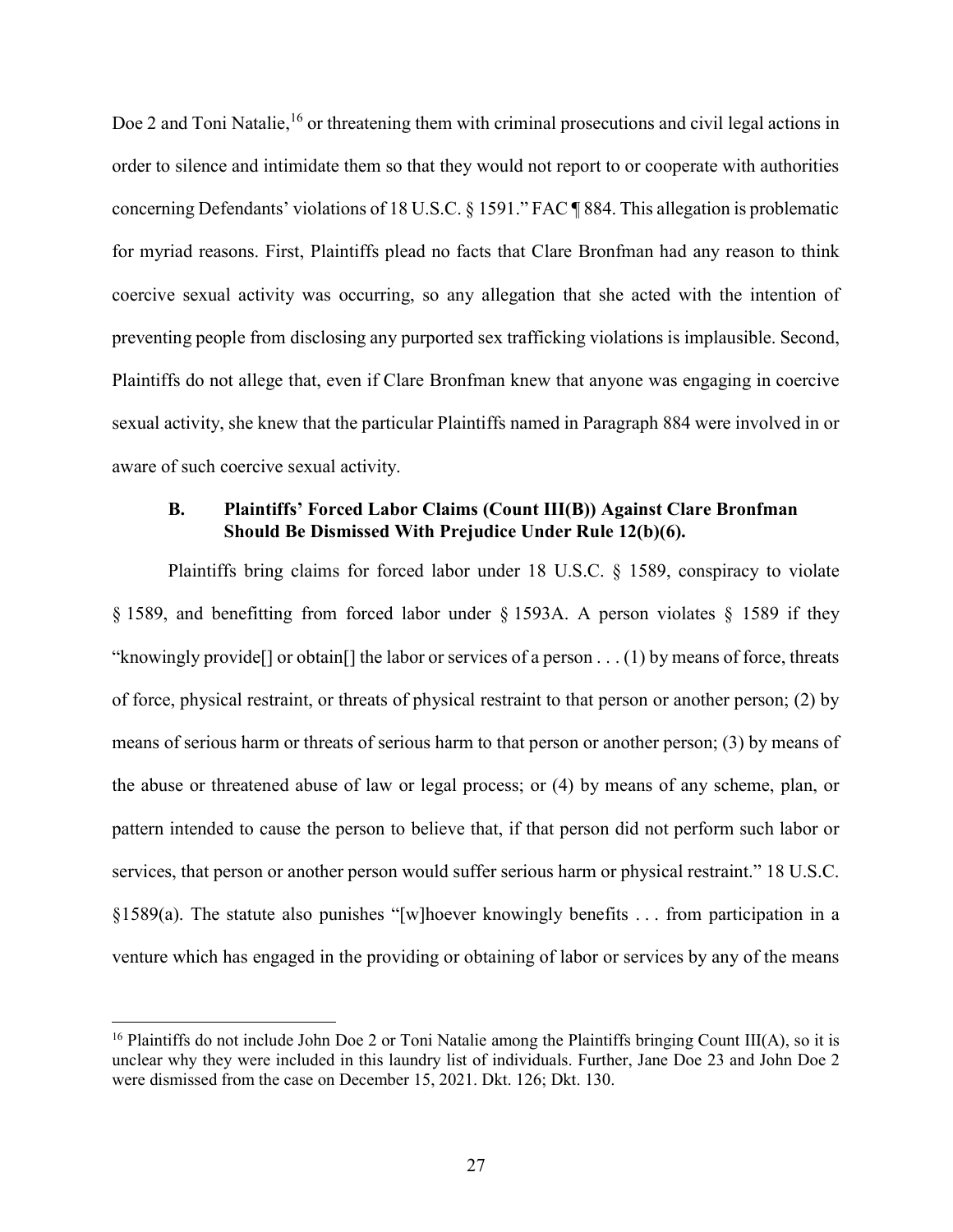described in subsection (a), knowing or in reckless disregard of the fact that the venture has engaged in the providing or obtaining of labor or services by any of such means." Id.  $\S$  1589(b).

### 1. Forced Labor Claims of Sixty Plaintiffs Do Not Adequately Allege Performing Forced Labor or An Injury Traceable to Clare Bronfman.

As a threshold matter, while Count III(B) is brought "against all Defendants on behalf of all Plaintiffs." FAC p. 182, not all Plaintiffs even allege that they performed forced labor. Eleven Plaintiffs, Plaintiffs Edmondson; Natalie; Jane Does 35, 42, 45, 54, 57, and 62; and John Does 10, 12, and 20, make no allegations that they performed any uncompensated labor whatsoever. For this reason, their forced labor claims against Clare Bronfman should be dismissed with prejudice. In addition, as discussed in Part II supra, 58 Plaintiffs do not specifically mention Clare Bronfman anywhere in the FAC and thus have not sufficiently alleged an injury traceable to her in order to have standing to assert claims against her. Ex. D. Thus, altogether  $60^{17}$  of the FAC's 76 Plaintiffs cannot assert forced labor claims against Clare Bronfman as a matter of law. The forced labor claims for the remaining 16 Plaintiffs must be dismissed for the following reasons:

### 2. DOS Plaintiffs' Forced Labor Claims Do Not Implicate Clare Bronfman.

Four Plaintiffs—Jessica Joan Salazar, Souki, Audrey, and Jane Doe 50—allege performing unpaid work in the context of DOS, but do not plausibly connect this work to Clare Bronfman because they do not allege that Clare Bronfman participated in, or even knew about, DOS. Salazar alleges she was required to do unpaid work for Defendants Mack and Raniere. FAC ¶¶ 113, 725.

<sup>&</sup>lt;sup>17</sup> There is some overlap between the Plaintiffs who do not state an injury caused by Clare Bronfman and those who do not allege performing uncompensated labor. Jane Does 35, 42, 45, 54, 57, 59, and 62 and John Does 10, 12, and 20 fall into both categories. Thus, 58 Plaintiffs lack standing and an additional two (Plaintiffs Edmondson and Natalie) do not allege uncompensated labor, bringing the total to 60 Plaintiffs who cannot state a claim for forced labor against Clare Bronfman under Count III(B).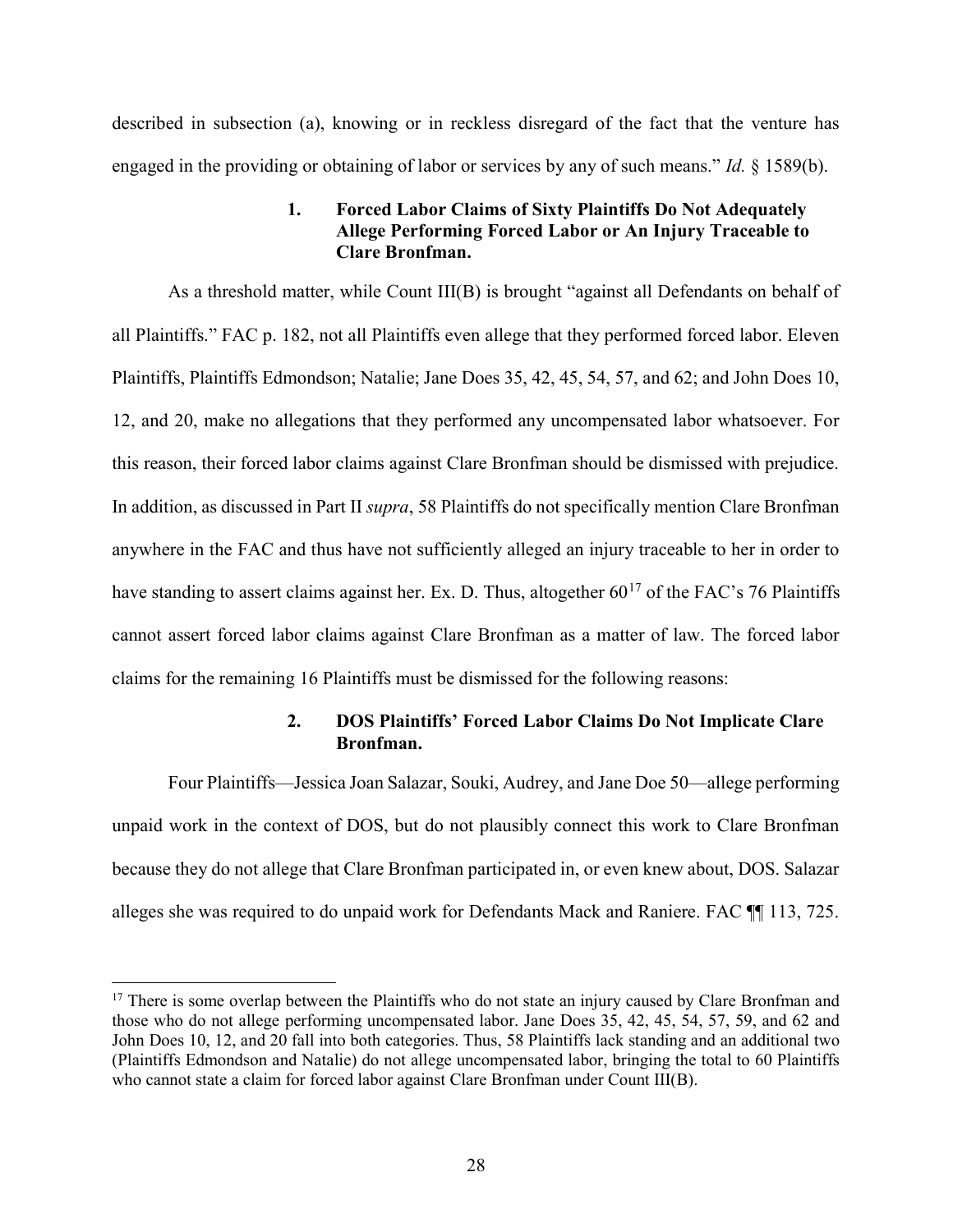Souki alleges she was required to do unpaid work for "Mack and others." *Id.* 124. Jane Doe 50 alleges she was required to perform unpaid work for the DOS slave who recruited her and Defendant L. Salzman. Id. ¶ 489. Audrey does not provide any facts substantiating her claim that she performed uncompensated labor. Id.  $\P$  147. Because the FAC does not allege that Clare Bronfman knew about or was a part of DOS and because none of these Plaintiffs implicate Clare Bronfman, Plaintiffs Salazar, Souki, Audrey, and Jane Doe 50's forced labor claims against Clare Bronfman should be dismissed.

### 3. Plaintiffs Who Participated in NXIVM Psychological Studies Do Not Adequately Allege that They Performed Labor.

Four Plaintiffs—Jane Does 19, 20, 21, and 22—allege participation in NXIVM psychological studies, not performance of labor. Jane Doe 19 was asked to participate in the "Human Fright Experiment" conducted by Defendant Porter. FAC ¶¶ 238, 714. Jane Doe 20 participated in a study for obsessive compulsive disorder administered by Defendants Raniere, N. Salzman, and Porter. Id. 1245. Jane Does 21 and 22 participated in studies for Tourette Syndrome administered by Defendants Porter and N. Salzman. *Id.* **[1]** 254–55, 261. None of these Plaintiffs can state a forced labor claim against Clare Bronfman.

First, these Plaintiffs do not provide any facts substantiating their claims that they performed any labor at all, especially not labor that was uncompensated or forced labor, nor do Plaintiffs allege that participation in alleged psychological studies qualifies as forced labor. They also do not allege that any Defendant forced them to participate in these studies by any of the means enumerated in § 1589. Second, these Plaintiffs do not allege sufficient facts regarding Clare Bronfman to sustain a forced labor claim. The FAC alleges only that "Defendants Clare Bronfman and Sara Bronfman provided the funds for the rent of the premises and the purchase of the equipment used in the unauthorized human research through ESF." *Id.* 1962. Jane Doe 21 also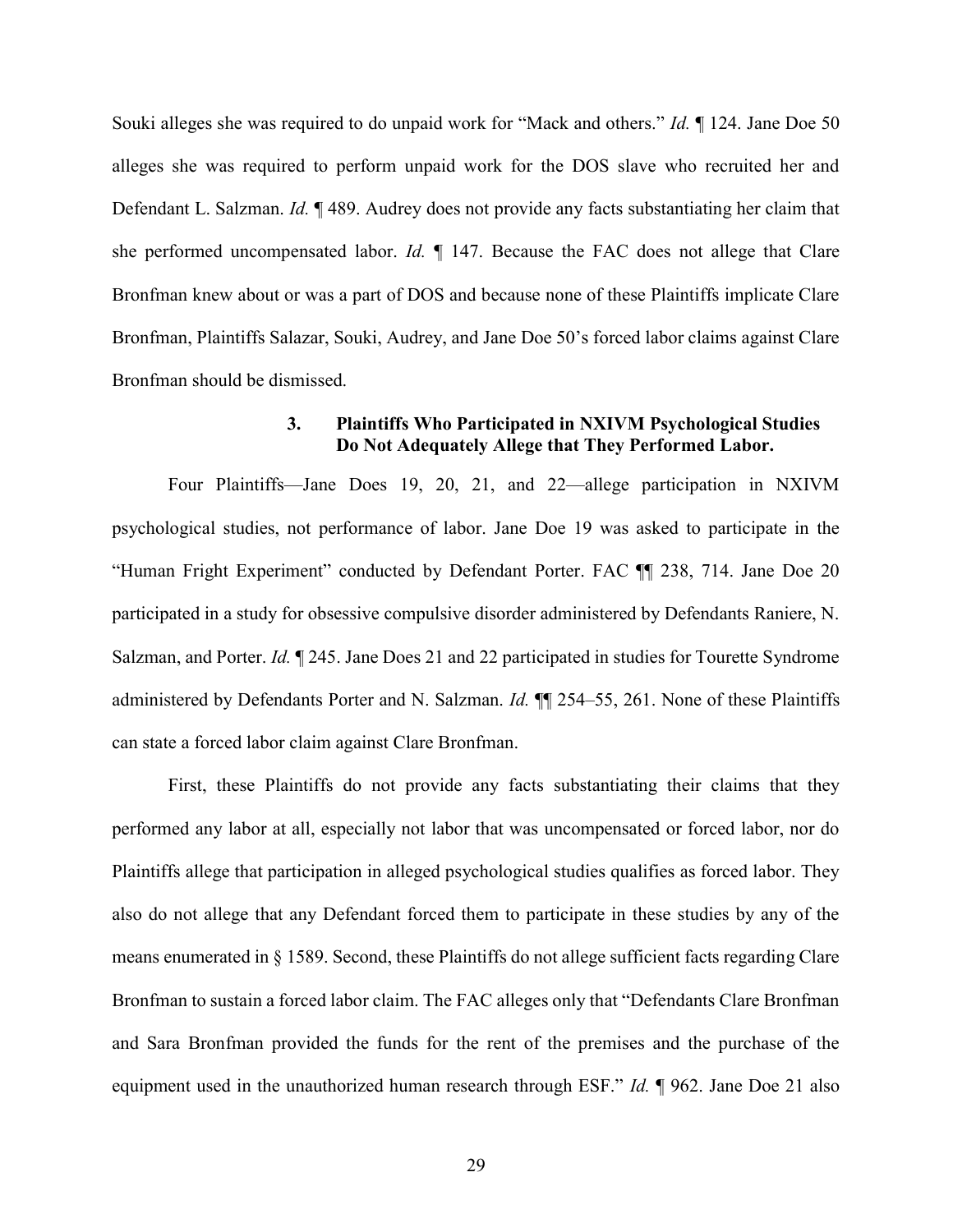alleges that Defendant N. Salzman told her she would be in a film about the Tourette's study "produced and financed by Clare Bronfman" and Jane Doe 22 alleges the Tourette's studies she participated in were financed by Clare Bronfman. *Id.* ¶ 255, 261. None of these allegations is sufficient to plausibly suggest that Clare Bronfman obtained, provided, or benefited from the labor of these four Plaintiffs by the means enumerated in § 1589, especially since they have not shown that they performed any forced labor in the first place.

### 4. Plaintiffs Daniela, Camila, and Adrian's Forced Labor Claims Do Not Implicate Clare Bronfman.

Plaintiffs Daniela, Camila, and Adrian allege that Clare Bronfman advised them to overstay their visas and they "were then preyed upon by Defendants, who exploited their lack of legal immigration status." FAC ¶ 59. Daniela alleges she "devoted all of her time to working for Raniere and several of his Inner Circle of co-conspirators, including Individual Defendants." Id. ¶ 77 (emphasis added). She "worked for NXIVM entities and the Individual Defendants without ever receiving compensation ... frequently under the supervision of *Defendants Raniere, Karen* Unterreiner, Nancy Salzman, and Lauren Salzman." Id. ¶ 79 (emphasis added). Daniela makes no allegations that Clare Bronfman knowingly provided, obtained, or benefited from her labor or services by any of the means enumerated in  $\S$  1589(a) and her forced labor claim against Clare Bronfman should therefore be dismissed.

Camila and Adrian also make no allegations that they worked for Clare Bronfman directly or that Clare Bronfman benefited from the labor she allegedly obtained from them. Camila alleges that she worked for Defendants Raniere, N. Salzman, id. ¶ 87, and Porter, id. ¶ 91, as well as for Raniere and S. Bronfman as part of the Rainbow Cultural Garden. Id. ¶ 89. Adrian alleges that "Raniere offered him 'an opportunity' to build his own company," but, even though he generated substantial revenues, "Raniere, Bronfman, and [Pamela] Cafritz refused to compensate him (or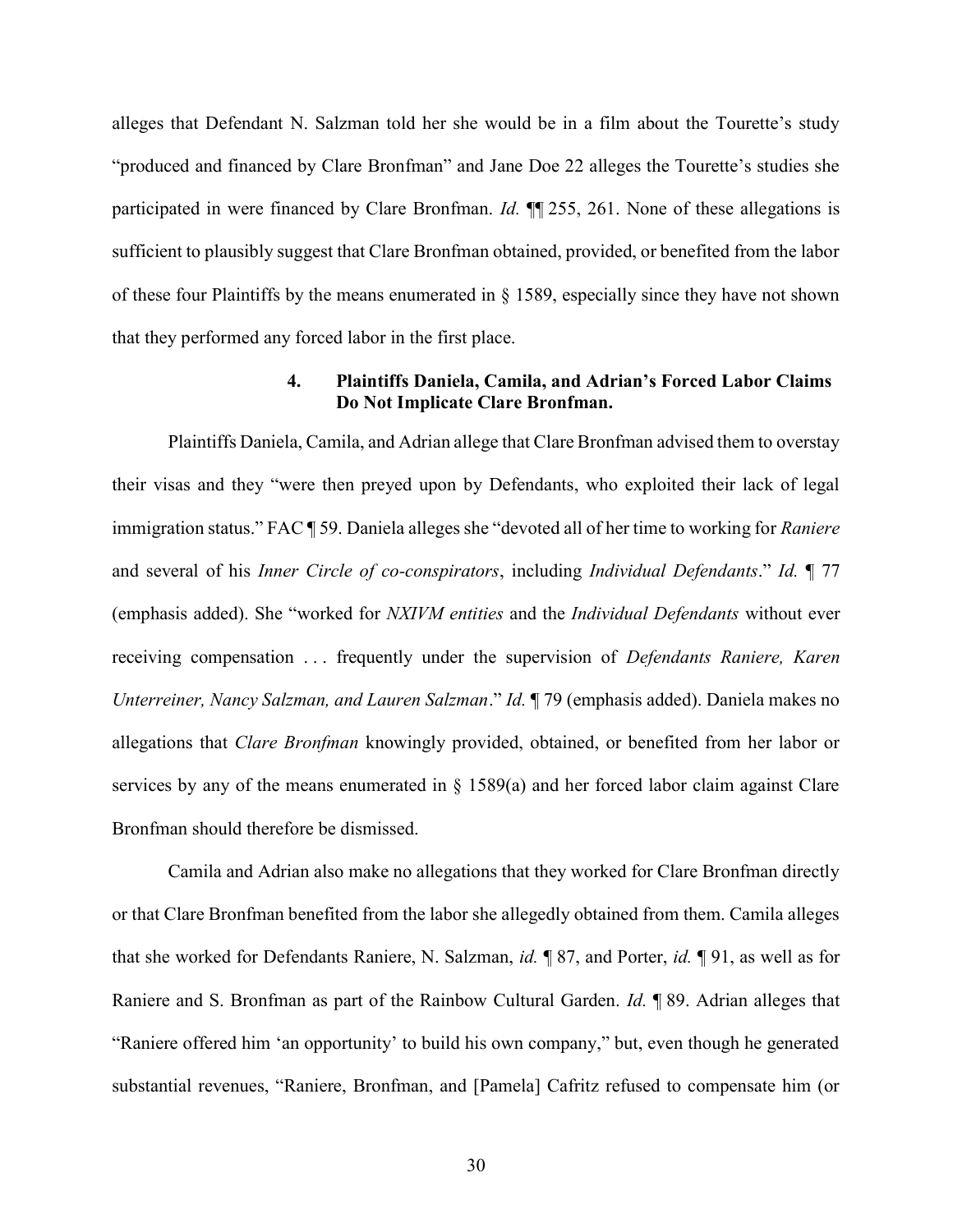reimburse him for the money he had invested)," and "because Adrian did not have the proper immigration status to be operating the company, he was unable to do anything about their refusal to pay him." Id. ¶ 725. However, Adrian does say that "[e]ventually, Clare Bronfman worked out a plan with the owner of a business in Mexico" to sponsor Adrian for a work visa so he could be paid for his work. Id. ¶ 726. Camila and Adrian thus do not allege that Clare Bronfman provided or obtained their labor or services by means of force, serious harm, or threats thereof. While they attempt to claim Clare Bronfman abused the legal process, they fall short of alleging that Clare Bronfman engaged in "[t]he improper and tortious use of a legitimately issued court process" with the "objective  $\dots$  to intimidate and coerce [them] into 'forced labor." U.S. v. Garcia, No. 02– CR–110S–01, 2003 WL 22956917, at \*4 (W.D.N.Y. Dec. 2, 2003). In addition, to the extent Camila and Adrian are bringing claims against Clare Bronfman as a perpetrator (which is not at all clear from the FAC), they fail to allege that she personally benefited from the labor she obtained from them, which is required by the statutory scheme in  $\S$  1589(a) and (b).

### 5. Exo/Eso Plaintiffs' Forced Labor Claims Do Not Plausibly Allege that Clare Bronfman Engaged in Forced Labor.

Three Plaintiffs—Adrienne Stiles, Bonnie Piesse, and Jane Doe 17—allege that they were assigned by Raniere to develop and run exo/eso, "work for which [they] w[ere] never fully compensated." FAC ¶¶ 215, 223, 231. They "had to meet with [Raniere] when and where he commanded" but "were never paid what they were promised," compensated "just enough to keep them on the hook, believing better days were just around the corner." Id. ¶¶ 754, 759. Stiles allegedly "report[ed] to Clare Bronfman," "was not compensated for the first year of work," and "work[ed] as a personal assistant for Clare Bronfman." Id. ¶ 776. Piesse does not mention Clare Bronfman directly at all, alleging that "[s]he was expected to be on call for Defendants twentyfour hours a day, . . . was not paid for her first nine months of work, and when she finally began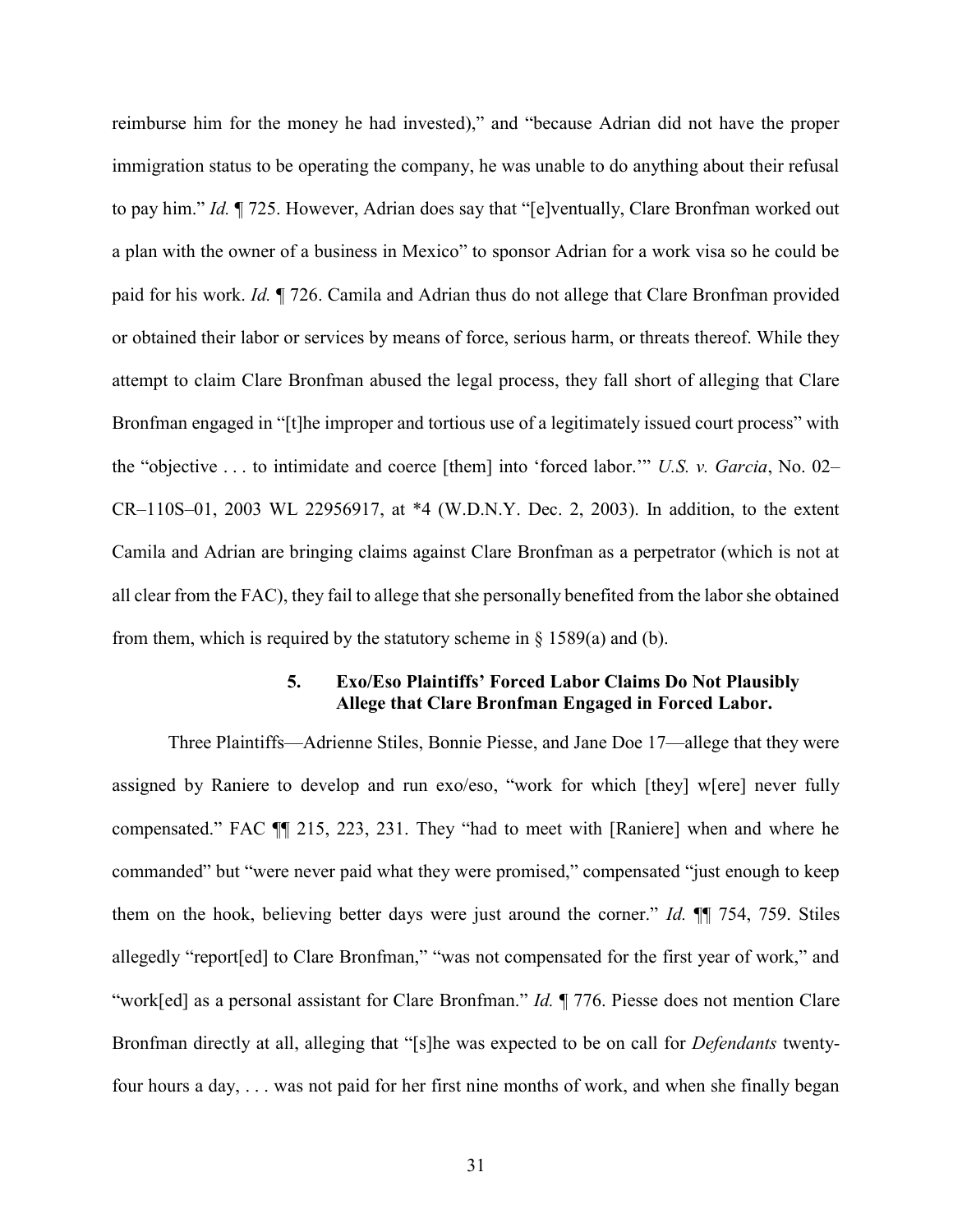receiving compensation, the payments soon stopped." Id. ¶ 775 (emphasis added); see also id. ¶ 231. Even if Stiles and Piesse performed labor for which they were not adequately compensated, however, they do not allege that they were in any way coerced by means of force, physical restraint, serious harm, abuse of legal process, or threats thereof, as required by § 1589. For these reasons, Plaintiffs Stiles and Piesse's forced labor claims against Clare Bronfman should be dismissed.

Jane Doe 17 further alleges that Clare Bronfman helped her secure a business consultant's visa under "false pretenses." Id. ¶¶ 222, 766. "[T]he sophisticated business consulting work she was promised turned out to be an underpaid job in exo/eso and a second underpaid job providing services to Clare Bronfman as a personal assistant." *Id.*  $\P$  768. "After several months of persistently reminding Clare Bronfman that she had been promised a certain income, Clare Bronfman begrudgingly began to pay her the promised sums. Id. ¶ 769. Later, however, Clare Bronfman informed Jane Doe 17 that those funds were not salary but a loan, and that she was obligated to continue providing services until she paid it back." Id.; see also id. ¶ 223.

Jane Doe 17's allegations fail to plausibly show that Clare Bronfman knowingly provided or obtained Jane Doe 17's labor by force, serious harm, abuse of legal process, or threats thereof. Rather, the allegations merely establish that Clare Bronfman helped Jane Doe 17 get a visa, provided her with work, paid her for that work, and ultimately agreed to provide Jane Doe 17 with additional funds to help Jane Doe 17 keep her immigration status. See id. ¶¶ 766–69. Courts have declined to conclude that nearly identical allegations qualified as abuse or threatened abuse of legal process. See Aguirre v. Best Care Agency, Inc. 961 F. Supp. 2d 427, 432–34, 445 (E.D.N.Y. 2013).

#### 6. Other Plaintiffs' Forced Labor Claims Lack Support.

Plaintiff Mark Vicente's forced labor claim against Clare Bronfman also fails. Vicente is a filmmaker and alleges that he "overs[aw] video production for NXIVM." FAC ¶¶ 271, 279. He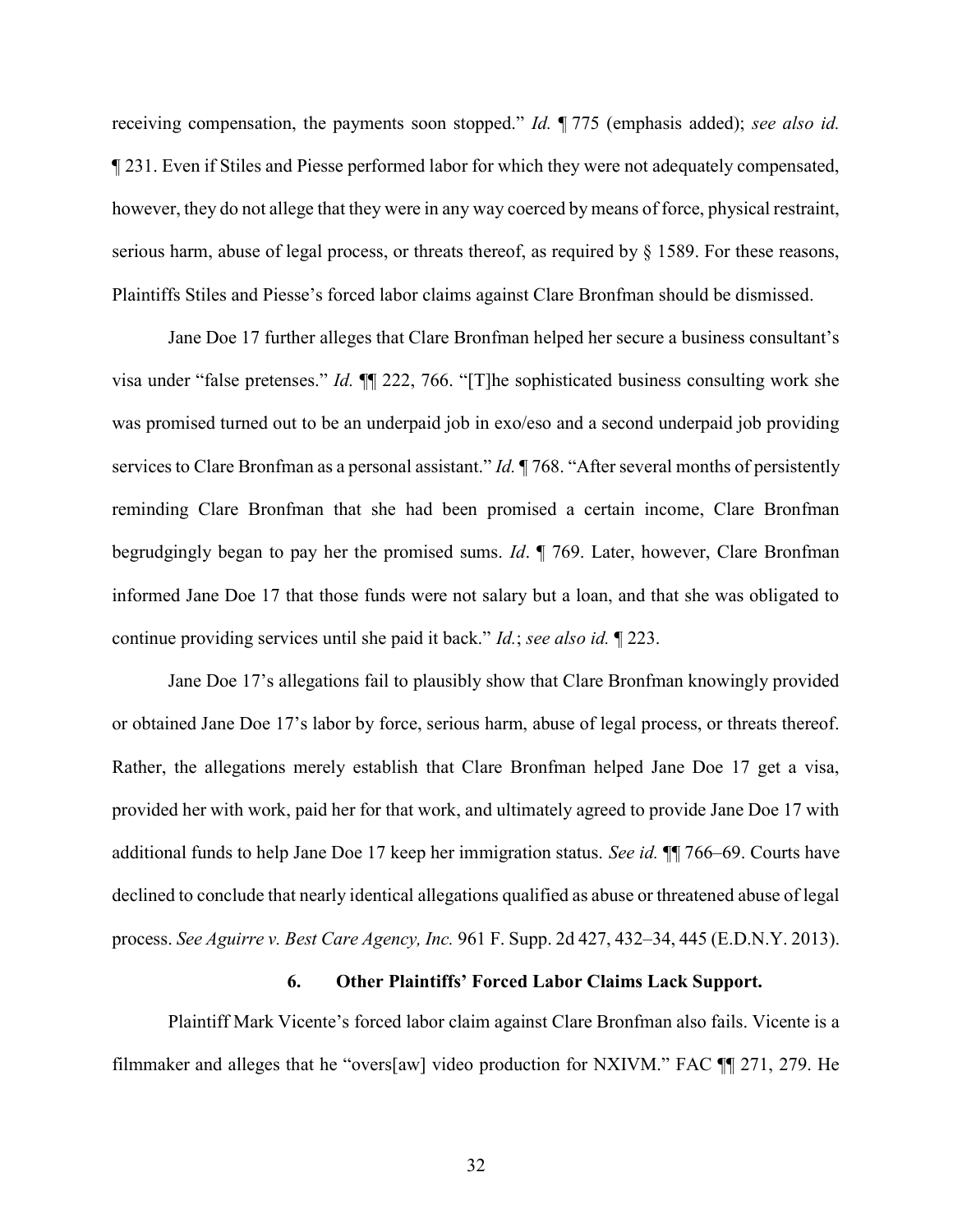was a "NXIVM Coach" and later "Procter" and "Senior Proctor," was a member of NXIVM's Executive Board, and had a position in NXIVM's "Society of Protectors" group. *Id.* ¶ 275, 277, 278, 280. As a Procter, Vicente could "earn commissions on recruitment and teach curriculum." Id.  $\parallel$  275 n.8. Through Society of Protectors, "he was entitled to receive commissions for enrollments and trainings." *Id.*  $\llbracket$  280. His only factual allegation that is tangentially related to forced labor is that "Raniere would often refuse to conduct the [Society of Protectors] trainings and refuse to pay Mark his commissions." *Id*. This is far from enough to state a forced labor claim under § 1589 and does not implicate Clare Bronfman in any way. If anything, it is not difficult to imagine a world in which Vicente was named as a defendant in this case.

Plaintiff Jane Doe 28 alleges that she was selected by Defendant Raniere to be a leader in the NXIVM group "One Asian." Id. ¶¶ 672, 674. As part of One Asian, Jane Doe 28 "was frequently summoned to Albany for meetings with Raniere." Id. ¶ 674. She alleges "Clare Bronfman took Jane Doe 28 on walks" and encouraged her to move to Albany to work more closely with Raniere. Id. Jane Doe 28 refused and resigned from One Asian. Id. ¶ 675. While Jane Doe 28 alleges that "the mounting pressure to move to Albany and enter into a relationship with Raniere became overwhelming," it was Raniere's advances, like kissing her on the lips and trying to hold her hand during business meetings, that drove her to leave. Id. ¶¶ 675, 674. She does not allege that she was forced into providing labor or services by any of the means enumerated in § 1589.

### C. Plaintiffs' Human Trafficking Claim (Count III(C)) Against Clare Bronfman Should Be Dismissed With Prejudice Under Rule 12(b)(6).

Plaintiffs bring claims for human trafficking under 18 U.S.C. § 1590, which requires Plaintiffs to allege that Clare Bronfman (a) knowingly recruited, harbored, transported, provided, or obtained by any means, any person for labor or services; or (b) obstructed, attempted to obstruct,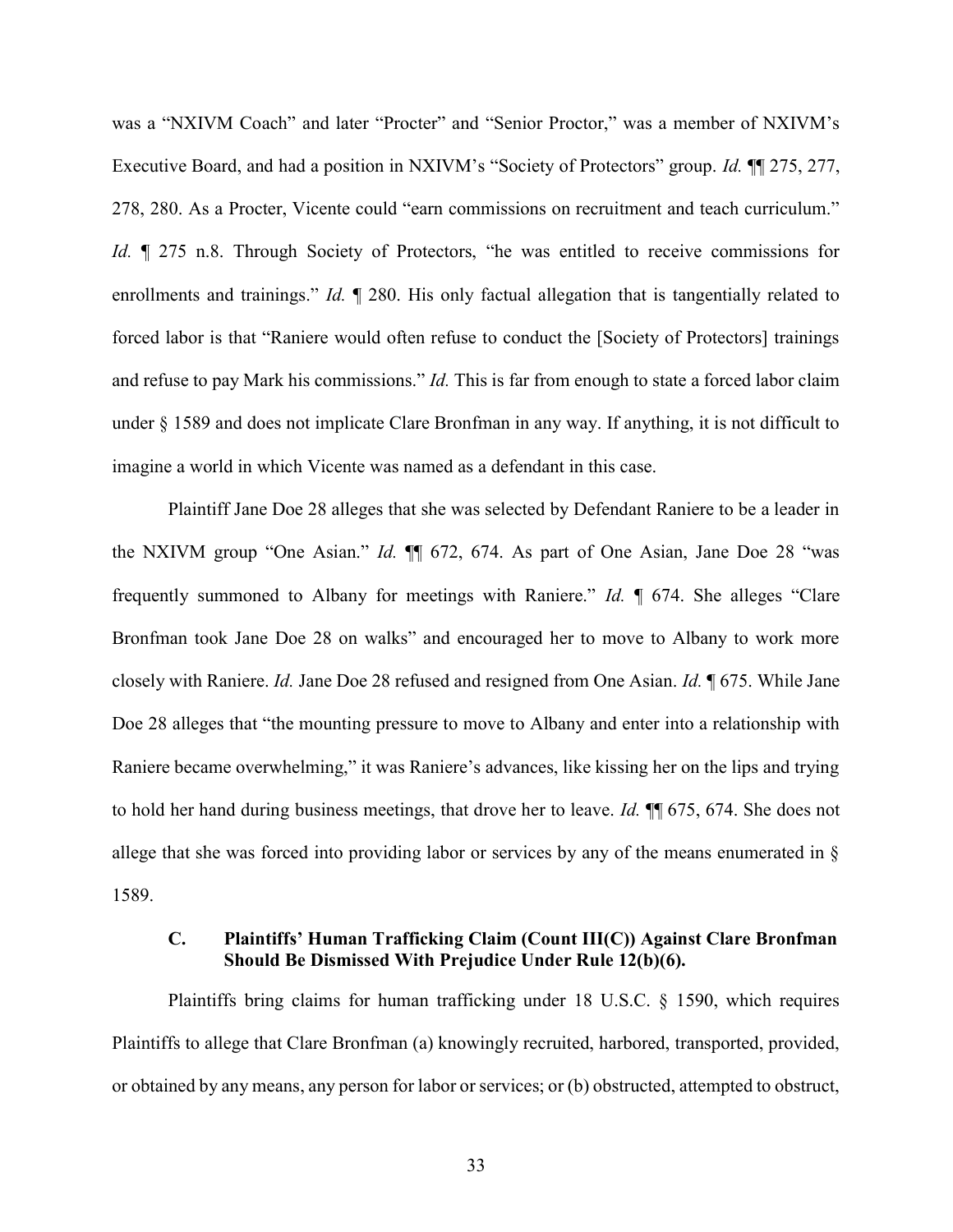or in any way interfered with or prevented the enforcement of § 1590. Proving this claim "depends on a predicate TVPRA offense" existing. Mallela v. Cogent Infotech Corp., No. 19-CV-01658- NR, 2020 WL 2541860, at \*3 (W.D. Pa. May 19, 2020). As discussed throughout this section, the Chapter 77 offenses brought against Clare Bronfman—forced labor, sex trafficking, peonage, and unlawful conduct with respect to documents in furtherance of trafficking—all fail as to her.

### D. Plaintiffs' Peonage Claim (Count III(D)) Against Clare Bronfman Should Be Dismissed With Prejudice Under Rule 12(b)(6).

Plaintiffs bring claims for peonage under 18 U.S.C. § 1581, conspiracy to violate § 1581, and benefitting from peonage under § 1593A. "Peonage" refers to involuntary servitude to a master in payment of a debt. See U.S. v. Shackney, 333 F.2d 475, 481 (2d Cir. 1964); Clyatt v. U.S., 197 U.S. 207, 215 (1905); Turner v. Unification Church, 473 F. Supp. 367, 375 (D.R.I. 1978).

Count III(D) alleges peonage "against all Defendants on behalf of all Plaintiffs." FAC p. 182. However, the FAC identifies no specific Plaintiff who allegedly had a debt nor specific Defendants to whom such debt was allegedly owed such that the Plaintiff was forced to work to pay off. The only Plaintiff to even allege providing services in payment of a loan or debt is Jane Doe 17. *Id.*  $\parallel$  273. Because 75 of the 76 Plaintiffs fail to allege the basic elements of a peonage claim against any Defendant, and specifically against Clare Bronfman, their peonage claims should be dismissed as a matter of law. Jane Doe 17's allegations also fail to allege that her work for exo/eso or Clare Bronfman was "involuntary" and thus also falls short of pleading a peonage claim. Count III(D) should therefore be dismissed in its entirety.

## E. Plaintiffs' Unlawful Conduct With Respect To Documents In Furtherance of Trafficking, Peonage, or Forced Labor Claim Against Clare Bronfman Should Be Dismissed With Prejudice Under Rule 12(b)(6).

Count III(E) fails as to Clare Bronfman because Plaintiffs have not alleged any actions that Clare Bronfman took in relation to the only Plaintiff for this count, Daniela. To successfully plead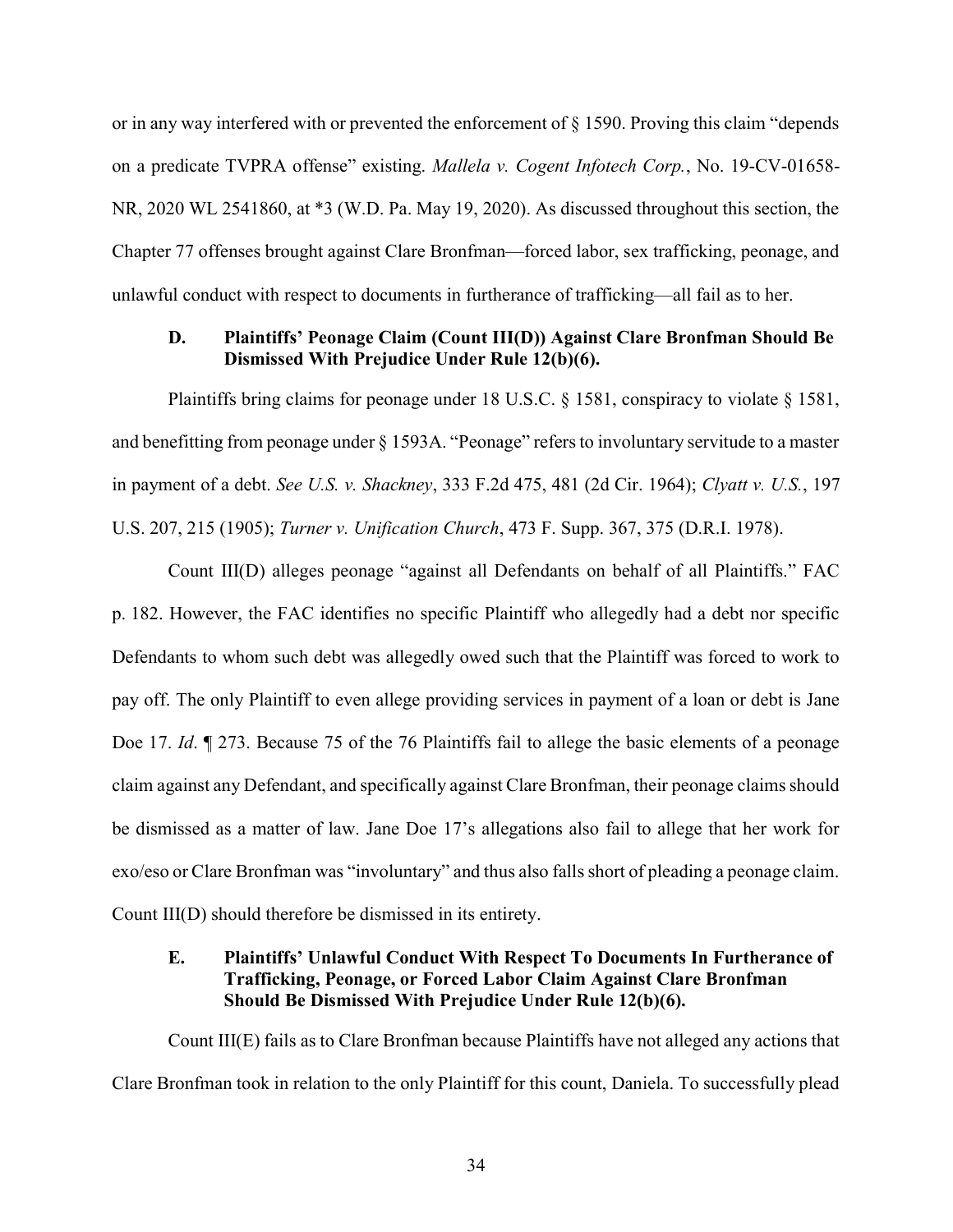a claim of unlawful conduct with respect to documents ("document servitude") in violation of 18 U.S.C. § 1592, Plaintiffs must plead sufficient facts to show that Clare Bronfman knowingly destroyed, concealed, removed or possessed a passport, immigration document, or government identification document belonging to Daniela in the course of violation of or intent or attempt to violate §§ 1581 (peonage), 1589 (forced labor), 1590 (human trafficking), or 1591 (sex trafficking).

With respect to Daniela and documents, Plaintiffs do not plausibly plead any actions taken by Clare Bronfman. In Paragraph 81 of the FAC, Plaintiffs mention Defendants N. Salzman, L. Salzman, Unterreiner, and Raniere as confining Daniela to a room. In the following sentence, Plaintiffs allege that "Defendants eventually sent [Daniela] back to Mexico with . . . no identity papers." Common sense dictates that the "Defendants" in this instance refers to N. Salzman, L. Salzman, Unterreiner, and Raniere. Likewise, Paragraph 662 of the FAC again mentions these same Defendants (N. Salzman, L. Salzman, Unterreiner and Raniere) when stating that Daniela's "passport and other papers were confiscated." Neither of these paragraphs mentions Clare Bronfman. The only time Clare Bronfman is named in relation to Daniela is the allegation that Clare Bronfman's attorneys ignored Daniela's request for help. FAC ¶ 728.

What is more, Plaintiffs have not sufficiently pleaded that Clare Bronfman violated or intended or attempted to violate § 1581 (peonage), § 1589 (forced labor), § 1590 (human trafficking), or § 1591 (sex trafficking). Section 1592 prohibits conduct related to documents "in the course of violation of or intent or attempt to violate" other sections of Chapter 77. Because, as shown above, Plaintiffs fail to sufficiently plead that Clare Bronfman violated other sections of Chapter 77 as to any Plaintiff, including Daniela, Daniela's document servitude claim as to Clare Bronfman must fail. See Mallela v. Cogent Infotech Corp., No. 2:19-CV-01658-NR, 2020 WL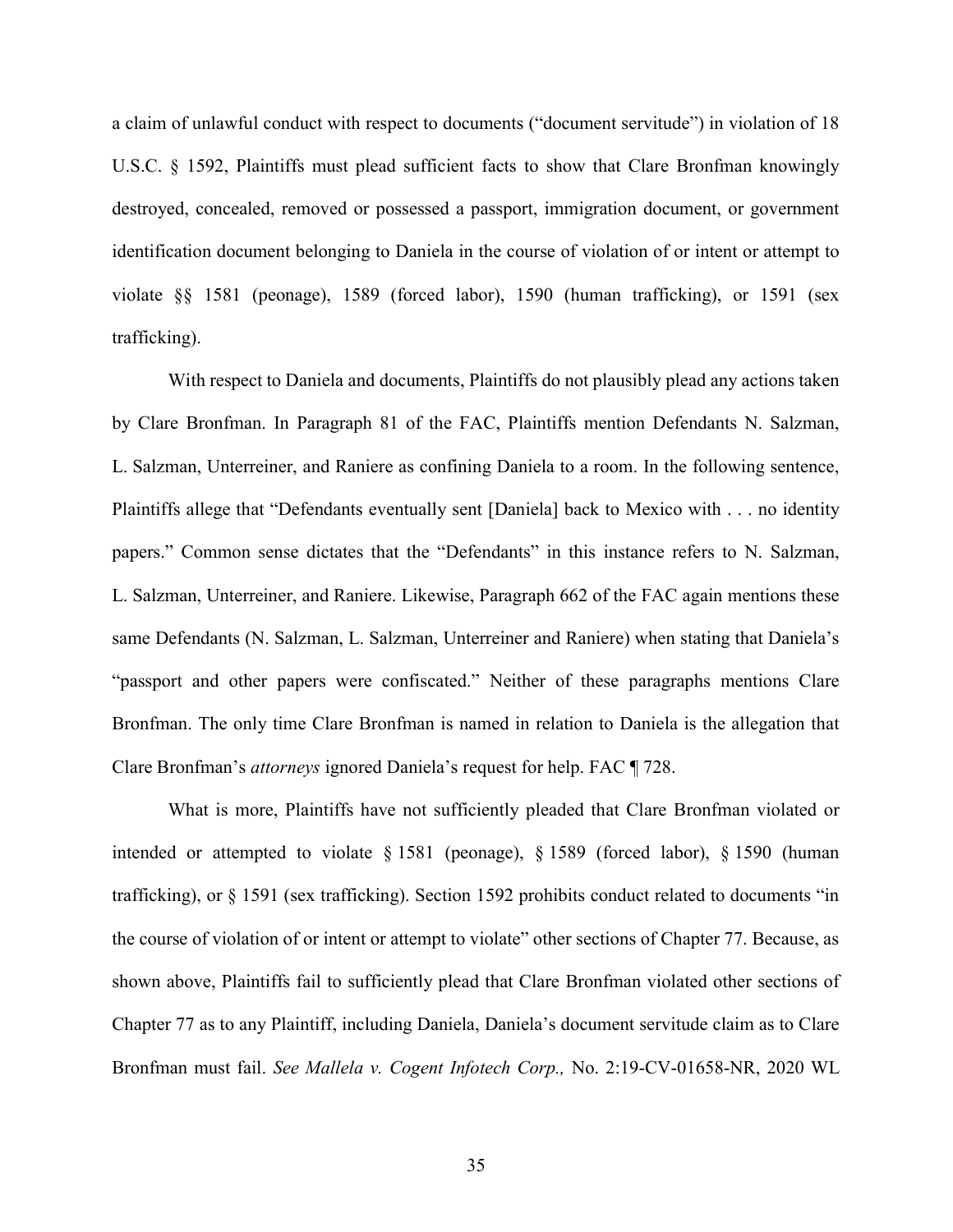2541860, at \*6 (W.D. Pa. May 19, 2020); see also Muchira v. Al-Rawaf, No. 1:14-CV-770- AJT/JFA, 2015 WL 1787144, at \*8 (E.D. Va. Apr. 15, 2015), aff'd, 850 F.3d 605 (4th Cir. 2017), as amended (Mar. 3, 2017).

Daniela's claims that Clare Bronfman conspired to commit document servitude and that Clare Bronfman benefited from document servitude also fail due to Plaintiffs' failure to plead any facts connecting Clare Bronfman and Daniela's documents. The FAC contains no factual allegations that would support an inference that Clare Bronfman made an agreement with any other person related to Daniela's documents. Plaintiffs also fail to plead any facts showing that Clare Bronfman benefited from document servitude as to Daniela. The FAC alleges that Daniela performed uncompensated labor, but the only specific Defendants she mentions related to that labor are Raniere, Unterreiner, N. Salzman, and L. Salzman. FAC ¶¶ 77–83.

### VI. PLAINTIFFS' STATE LAW CLAIMS AGAINST CLARE BRONFMAN SHOULD BE DISMISSED WITH PREJUDICE UNDER RULE 12(b)(6).

Plaintiffs employ the "kitchen sink" method to assert a hodgepodge of state law claims against Clare Bronfman. These consist of a negligence per se claim (Count IV), a malicious abuse of process claim (Count V), an aiding, abetting, and acting in concert claim with respect to unauthorized human research (Count IX), and a gross negligence claim (Count X). These claims are all based on gross mischaracterizations of Defendants' actions relating to Plaintiffs' participation in case studies or legal processes that Defendants initiated in good faith. Even viewing these allegations through Plaintiffs' distorted lens, all fail under Rule  $12(b)(6)$ .<sup>18</sup>

<sup>&</sup>lt;sup>18</sup> Plaintiffs' state law claims should be dismissed under Rule 8, discussed in *supra* Part I. A number of Plaintiffs bringing state law claims should also be dismissed due to lack of standing, discussed in Part II, supra Part II.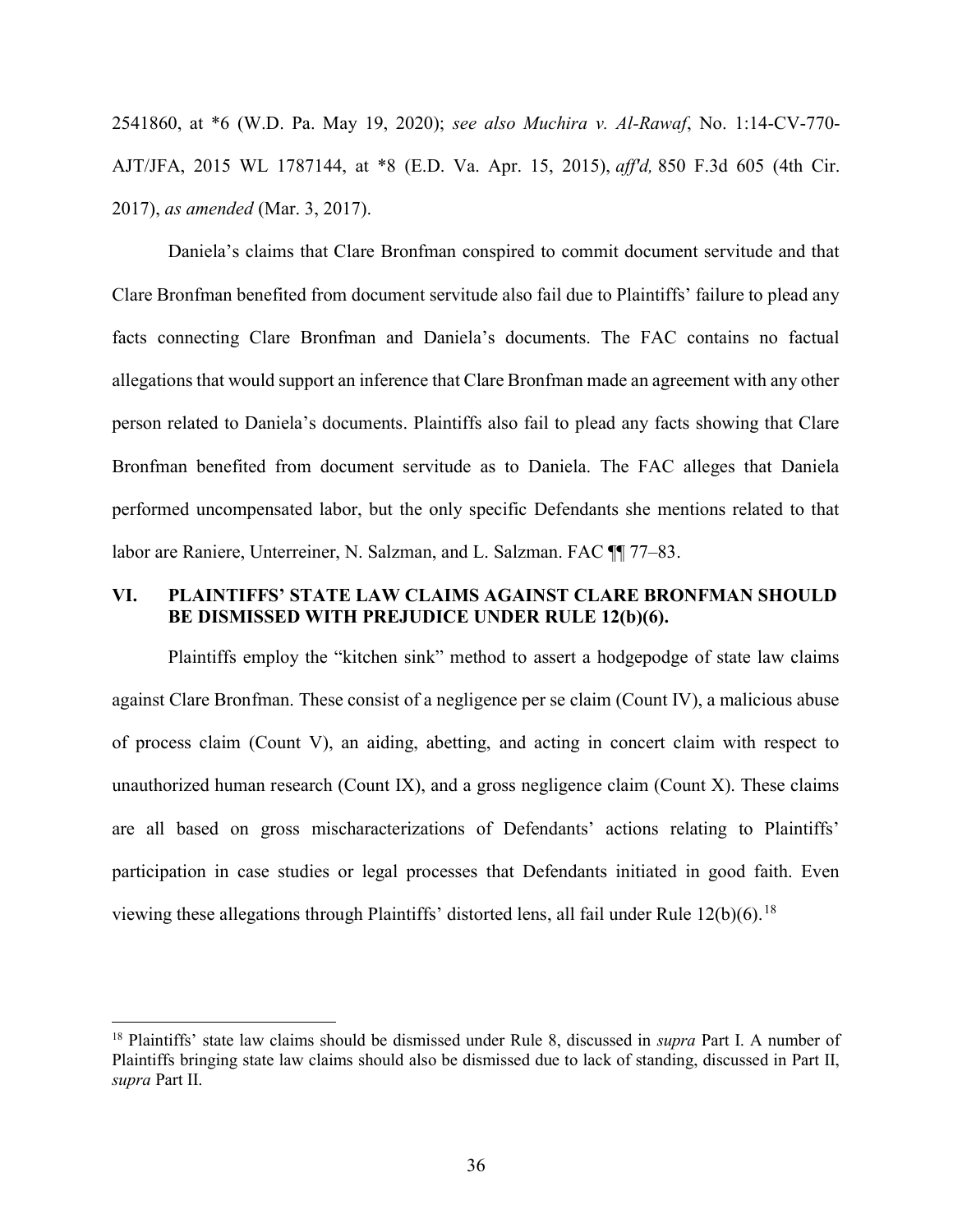#### A. Count IV Fails To State A Claim For Negligence Per Se.

Count IV fails to state a claim for negligence per se based on a violation of New York Education Law §§ 8405(2), 8402(2), and 6512 for the unauthorized practice of the counseling professions because the statute creates no private right of action.

"Under the rule of negligence *per se*, if  $(1)$  a statute is designed to protect a class of persons, (2) in which the plaintiff is included, (3) from the type of harm which in fact occurred as a result of its violation, the issues of the defendant's duty of care to the plaintiff and the defendant's breach of that duty are conclusively established upon proof that the statute was violated." Cohen v. Ne. Radiology, P.C., No. 20-CV-1202-VB, 2021 WL 293123, at \*7 (S.D.N.Y. Jan. 28, 2021) (internal quotation marks and citation omitted). However, "[t]he issue of whether a plaintiff can assert a cause of action based on negligence per se is closely related to the question of whether a private cause of action exists under a statute." Id. In the absence of an express private right of action, plaintiffs can seek civil relief based on a violation of the statute "only if a legislative intent to create such a right of action is fairly implied in the statutory provisions and their legislative history." Sackin v. TransPerfect Glob., Inc., 278 F. Supp. 3d 739, 752 (S.D.N.Y. 2017). Where a statute does not allow for recovery of damages or civil penalties, allowance of a negligence per se action based on violation of the statute "would contravene the clear legislative intent of the statute." Coastline Terminals of Conn., Inc. v. USX Corp., 156 F. Supp. 2d 203, 210–11 (D. Conn. 2001).

Plaintiffs cite no case (nor are we aware of one) applying N.Y. Education Law § 6512 to the unlicensed practice of the counseling professions, psychology, psychiatry, etc. since the statute's amendment in 2003. And New York courts have rejected attempts to bring a private suit under § 6512. See Arboleda v. Microdot, No. 154165/14, 2016 WL 881185, at \*6 (N.Y. Sup. Ct. Mar. 8, 2016) (dismissing plaintiffs' claims for unauthorized practice of medicine under § 6512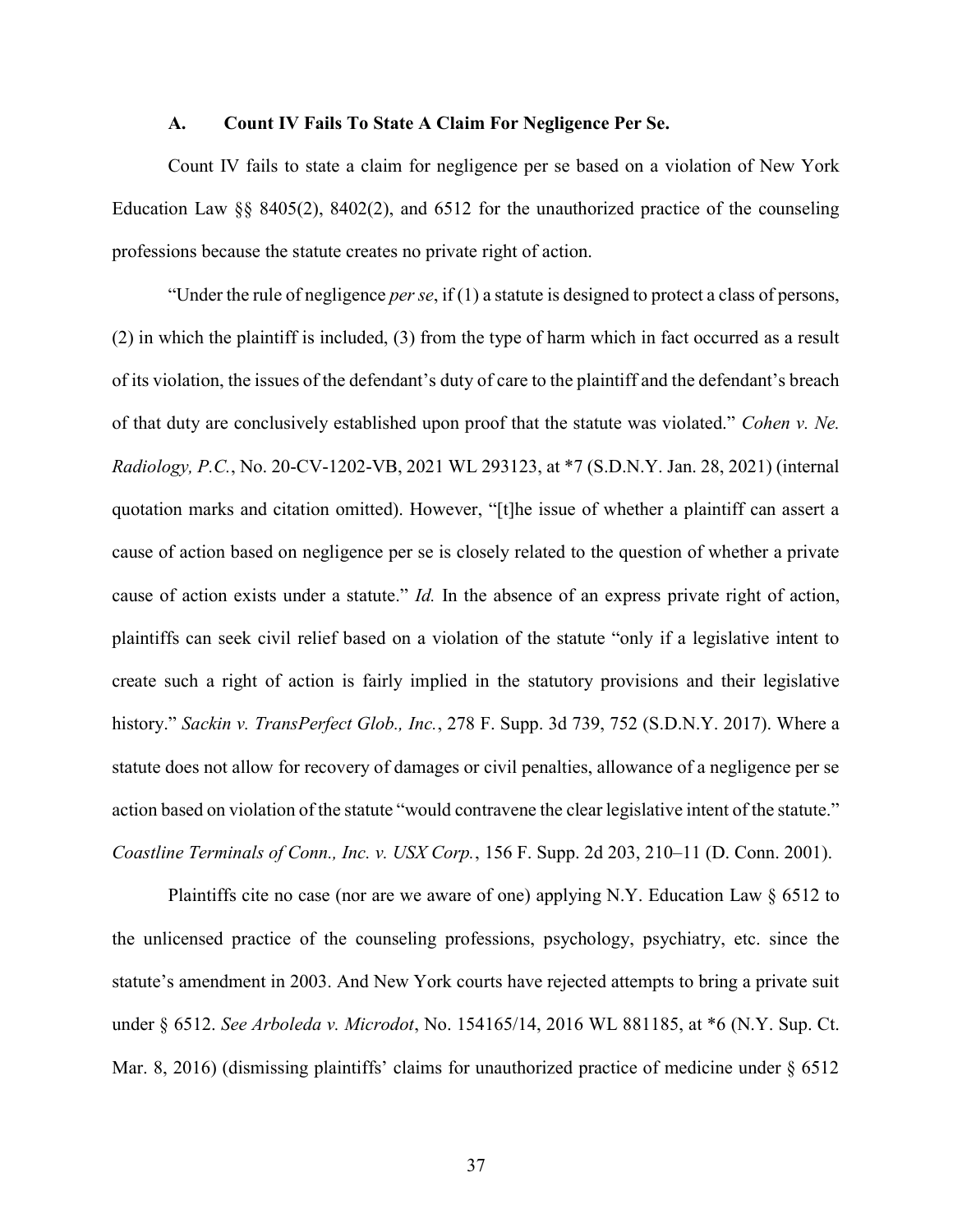because the statute contains no private right of action). In fact, New York courts have explicitly held that "a violation of New York Education Law § 6512 does not constitute negligence per se." Silverboys, LLC v. Skordas, No. 653874/2014, 2015 WL 5222871, at \*4 (N.Y. Sup. Ct. Sept. 4, 2015). Because the N.Y. Education Law is a licensing statute run by the state with licensing fees paid to the state, it is consistent with the legislative scheme that it also be enforced by the state. This is supported by the fact that the enforcement provision,  $\S$  6512, states that "[a]nyone not authorized to practice under this title who practices . . . or who aids and abets an unlicensed person to practice . . . shall be guilty of a class E felony." There is no provision for civil penalties or damages.

Because assuming the existence of a private right of action for the N.Y. Education Law would be inconsistent with its legislative scheme, Plaintiffs' negligence per se claim must be dismissed.

### B. Plaintiffs' Malicious Abuse of Legal Process Claim (Count V) Against Clare Bronfman Should Be Dismissed With Prejudice Under Rule 12(b)(6).

Plaintiffs Natalie, Jane Doe 19, Edmondson, Salazar, Souki, and Audrey's ("Count V Plaintiffs")<sup>19</sup> abuse of legal process claim fails because it is time-barred and not adequately pled.

First, "abuse of process is an intentional tort [so] any claim for abuse of process is also governed by a one (1)-year limitations period." DeMartino v. New York, No. 12-CV-3319-SJF-AKT, 2013 WL 3226789, at \*14 (E.D.N.Y. June 24, 2013), aff'd, 586 F. App'x 68 (2d Cir. 2014). Plaintiffs filed their original complaint in January 2020, meaning that only claims for actions taken

-

<sup>&</sup>lt;sup>19</sup> Plaintiffs Jane Doe 23 and John Doe 2 were voluntarily dismissed from the case on December 15, 2021. Dkt. 126; Dkt. 130.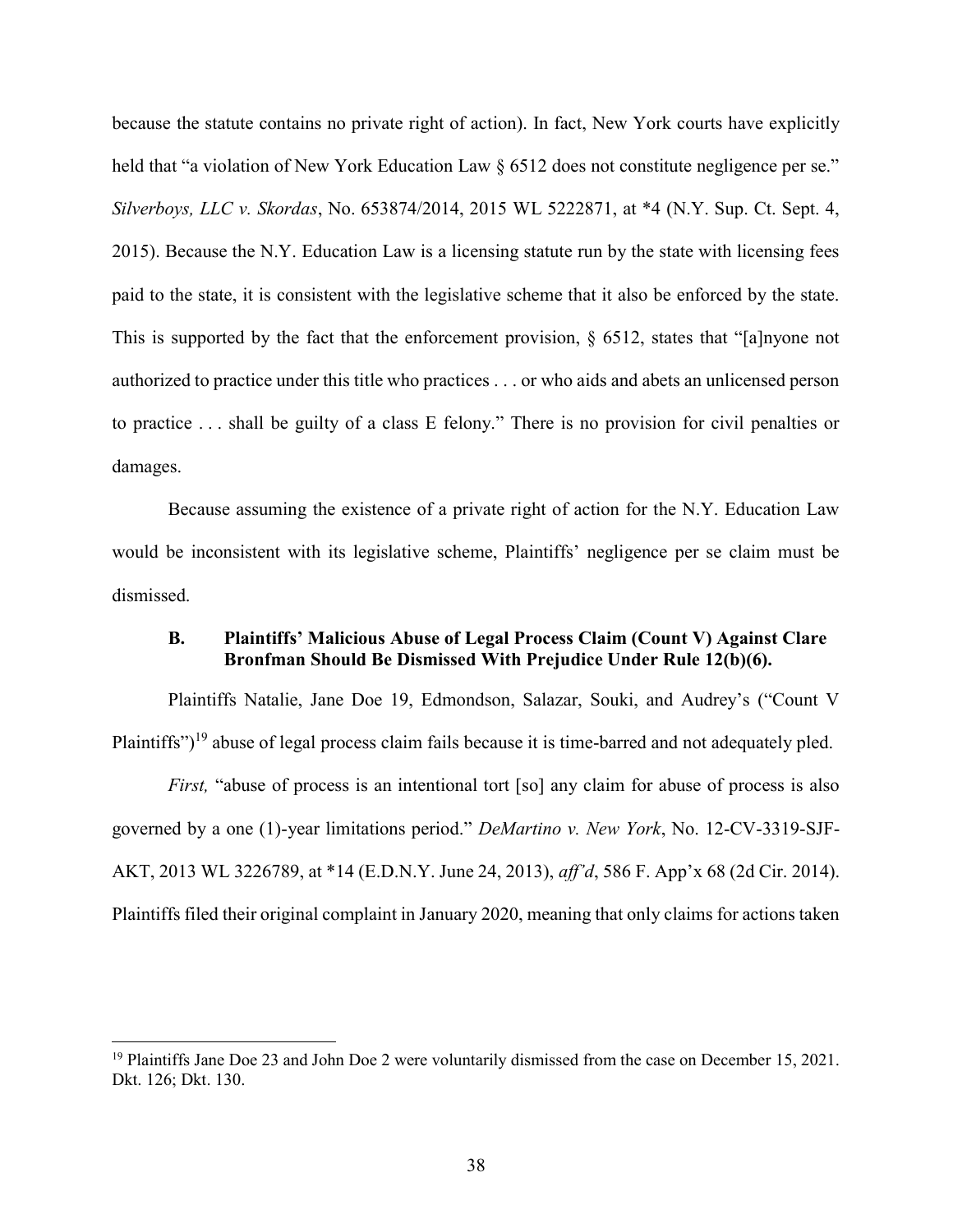after January 2019 are timely. Count V Plaintiffs have not alleged any acts by Clare Bronfman after January 2019 related to legal process, and thus count V is time-barred.

Second, Count V Plaintiffs do not allege any actions that Clare Bronfman took subsequent to the initiation of the legal process. This omission is fatal because "an abuse of process claim may only be based on events subsequent to initiation." Miles v. City of Hartford, 445 F. App'x 379, 383–84 (2d Cir. 2011). Count V Plaintiffs allegations all refer to actions allegedly taken prior to civil litigation or to *initiate* a criminal proceeding, not any "improper use of process *after* it is regularly issued." Oka v. Cty. of Suffolk, No. 11-CV-2578-SJF, 2015 WL 918762, at \*9 (E.D.N.Y. Mar. 2, 2015) (emphasis added).

## C. Plaintiffs' Aiding and Abetting, Acting In Concert, and Conspiring With Respect To Unauthorized Human Research Claim (Count IX) Against Clare Bronfman Should Be Dismissed With Prejudice Under Rule 12(b)(6).

Count IX should be dismissed as to Clare Bronfman because Plaintiffs who bring Count IX—Jane Does 19, 20, 21, and 22—are (1) time-barred, (2) depend on a claim that is not properly pled (Count XIII – Unauthorized Human Research), and (3) do not allege plausible facts to support an aiding and abetting claim.

First, claims for aiding and abetting a tort are "governed by the same statute of limitations" as the underlying tort. Hudson v. Delta Kew Holding Corp., No. 16425–12, 992 N.Y.S.2d 158, 2014 WL 1924324, at \*4 (Sup. Ct. 2014). The underlying tort here, violations of N.Y. Public Health Law §§ 2442 and 2443, does not list a statute of limitations, but courts apply either a 30 month or three-year statute of limitations to other violations of N.Y. Public Health Laws. See, e.g., Maloney v. Meadowbrook Care Ctr., Inc., No. 10359/07, 2009 WL 1574113, at \*4-6 (N.Y. Sup. Ct. May 15, 2009).

Here, the FAC alleges that Defendant Porter performed human subject research between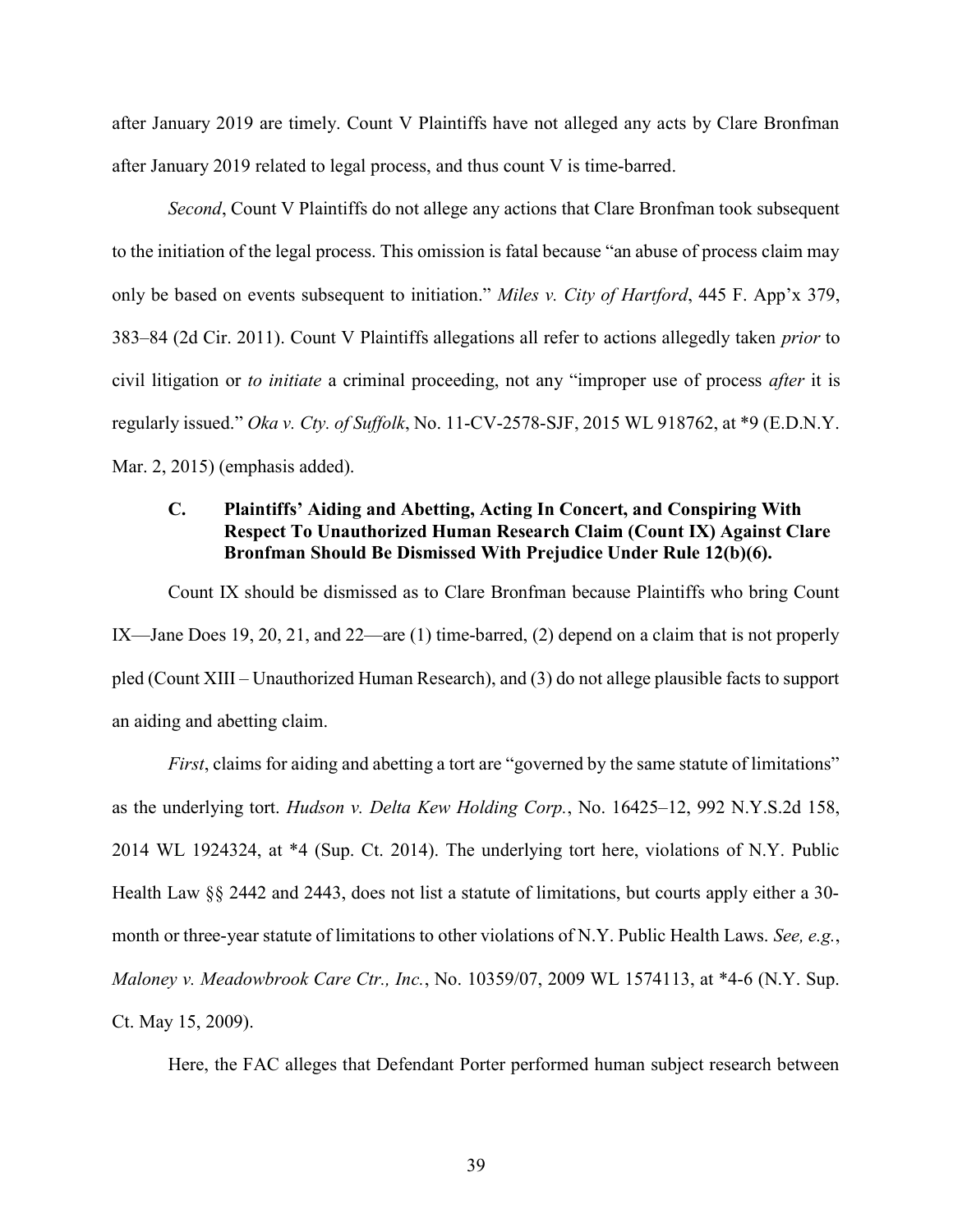2010 and August 2017. FAC ¶ 711. The initial complaint in this case was filed in January 2020. This means that only conduct engaged in August 2017, the very last month Plaintiffs allege Defendant Porter was active, would fall within the 30-month statute of limitations. Plaintiffs do not allege what, if any, conduct occurred in August 2017 relating to Defendant Porter's conduct at issue. Thus their claims as to all Defendants must be dismissed as time-barred. Even if this court were to give Plaintiffs the benefit of a three-year statute of limitations, only conduct beginning from January 2017 would not be time-barred.

Second, Count IX relies upon Plaintiffs negligence per se claim against Defendant Brandon Porter for his alleged unauthorized human research in violation of N.Y. Pub. Health Law §§ 2442 and 2443 (Count VIII), which must be dismissed for failure to state a claim. New York courts have rejected similar claims brought under this statute because "this statute pertains to human research occurring in institutions or agencies under the jurisdiction of the Commissioner of Health of the State of New York." And because no defendant here has been alleged to be "such an agency or institution, this claim is insufficient as a matter of law." Josephine v. Columbia Univ., 4 Misc. 3d 1023(A), 798 N.Y.S.2d 345 (Sup. Ct. 2004).

Also, there is no private right of action for violations of N.Y. Pub. Health Law §§ 2442 and 2443. As detailed above, absence of a provision providing a civil remedy demonstrates that there was no legislative intent to create a private right of action. Supra Part VI.A. Moreover, where the legislative scheme provides a complete enforcement mechanism, it "precludes the possibility that it intended enforcement by private individuals as well." See Hammer v. Am. Kennel Club, 304 A.D.2d 74, 80, (1st Dep't) aff'd, 1 N.Y.3d 294 (2003). Here, like Plaintiffs' negligence per se claim against Clare Bronfman (Count IV), N.Y. Pub. Health Law §§ 2442-43 do not provide for a civil remedy. Also, a private right of action for a violation of Section 2442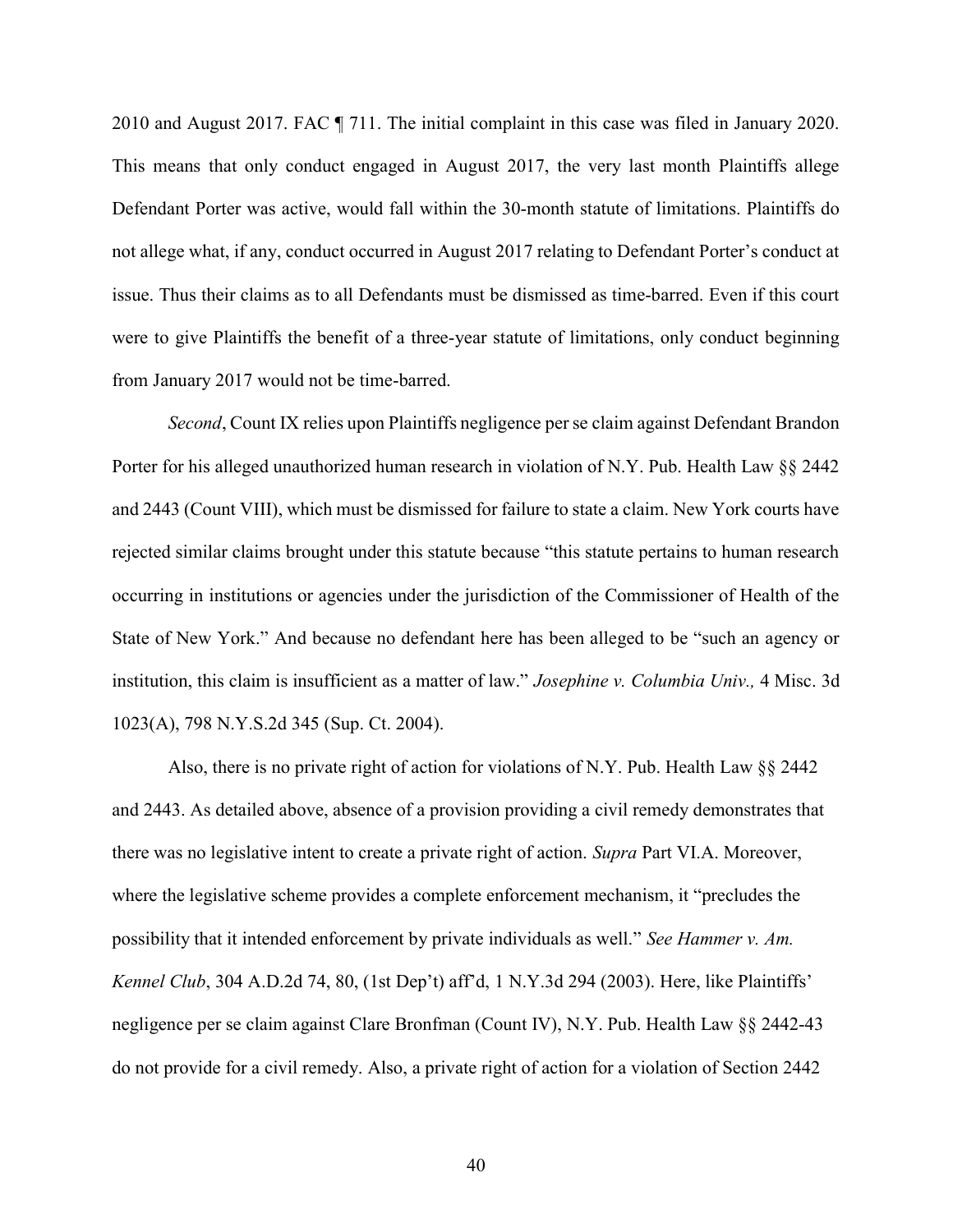should not be implied because Sections 12 and 12-b of the Public Health Law already provide a comprehensive public enforcement mechanism. The Commissioner of Health and the Attorney General have primary responsibility for addressing violations of the statute, including the power to seek injunctive relief and the imposition of civil and criminal penalties. N.Y. Pub. Health Law §§ 12, 12-b (McKinney 2002). Accordingly, under Hammer, implying a private right of action would be inconsistent with the statutory scheme.

Last, even assuming the conduct giving rise to Plaintiffs' claim occurred over a single month in August 2017 (which is not plausible), and a private right of action exists (which it does not), Plaintiffs still do not credibly allege that Clare Bronfman herself "aided and abetted," "acted in concert," and "conspired" with Defendant Porter to perform unauthorized human research. Under New York law, to plead aiding and abetting, a plaintiff must plead (1) the existence of an underlying tort; (2) defendant's knowledge of the underlying tort; and (3) that the defendant provided substantial assistance to advance the underlying tort's commission. Bigio v. Coca-Cola Co., 675 F.3d 163, 173 (2d Cir. 2012). The only allegation directed specifically at Clare Bronfman was that she provided funds to rent a space and buy equipment. FAC ¶ 962. But providing funds to rent a space and buy equipment does not demonstrate Clare Bronfman either knew that Defendant Porter was engaging in unauthorized human research or that her funds amounted to "substantial assistance" required for aiding and abetting.

### D. Plaintiffs' Gross Negligence and Recklessness Claim (Count X) Against Clare Bronfman Should Be Dismissed With Prejudice Under Rule 12(b)(6).

Count X should be dismissed as to Clare Bronfman because Plaintiffs who bring Count X—Jane Does 20, 21, and 22—fail to state a claim for gross negligence and recklessness. Jane Does 20, 21, and 22's gross negligence claim is related to their participation in a case study allegedly led by Defendants Nancy Salzman and Brandon Porter for Tourette Syndrome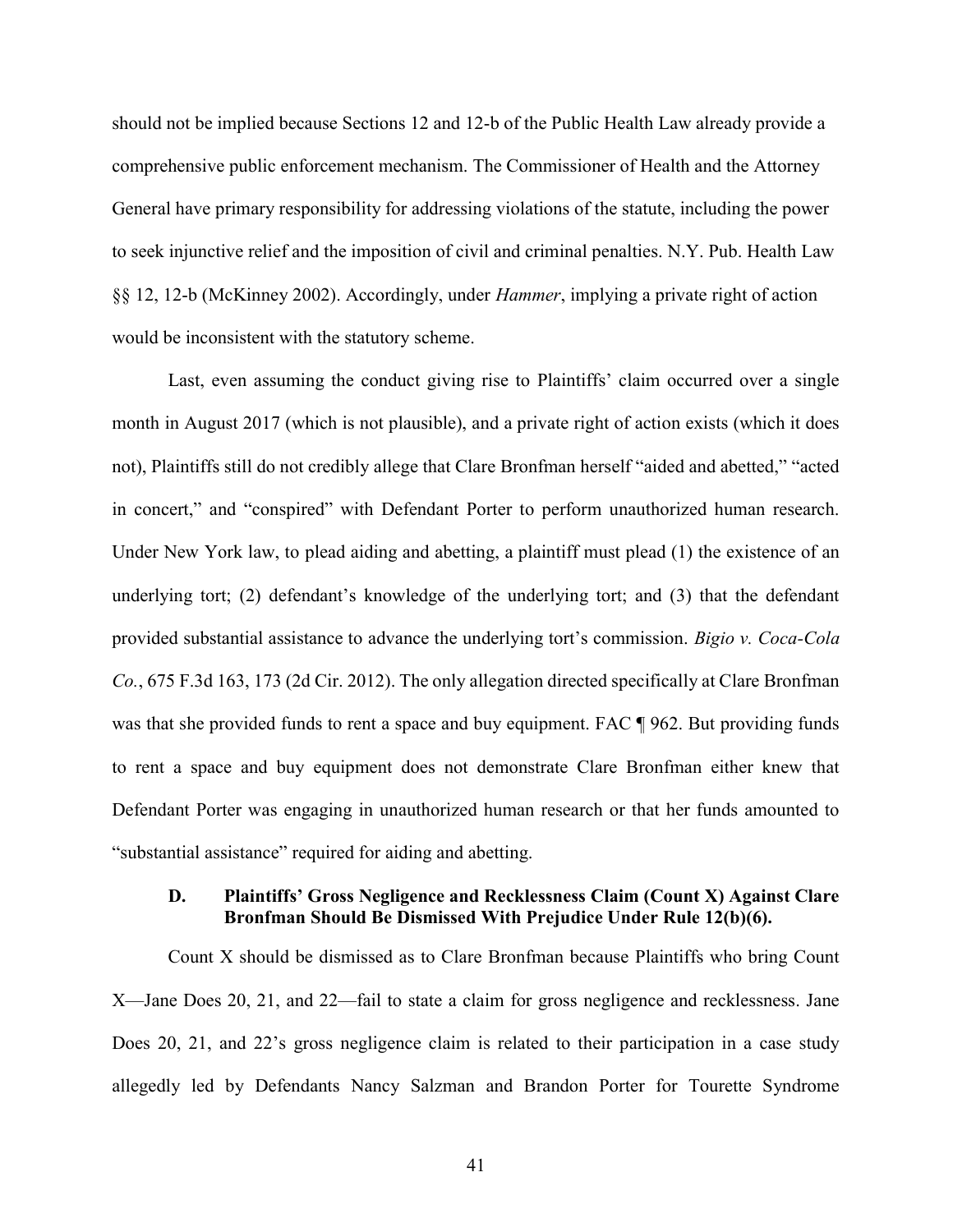("Tourette's") and Obsessive Compulsive Disorder ("OCD").<sup>20</sup> FAC ¶¶ 245–47, 254, 255, 261, 965–71.

Under New York law, a claim for gross negligence requires a plaintiff to establish: (1) the existence of a duty owed by the defendant to the plaintiff; (2) defendant's breach of that duty; (3) injury to the plaintiff caused by the defendant's breach; and (4) conduct by the defendant "that evinces a reckless disregard for the rights of others or 'smacks' of intentional wrongdoing." See Am. Tel. & Tel. Co. v. City of New York, 83 F.3d 549, 556 (2d Cir. 1996); Hadami, S.A. v. Xerox Corp., 272 F. Supp. 3d 587, 601 (S.D.N.Y. 2017).

Jane Does 20, 21, and 22 fail to establish a duty exists as to Clare Bronfman. Allegations of mere sponsorship are not sufficient to impart a duty of care. See McGrath v. United Hosp., 97 A.D.2d 46 (1990) (organization that sponsored and profited from event did not owe duty of care to plaintiffs bringing negligence claim for injuries arising out of event); Vogel v. West Mountain Corp., 97 A.D.2d 46 (N.Y. App. Div. 1983). In *Vogel*, a plaintiff injured at a ski event argued that, because the defendant-sponsor paid for the event and profited from it, the defendant-sponsor assumed a duty of care. Id. at 49. Vogel held that the relevant inquiry is whether the defendant had a special relationship with the entity that controlled and operated the ski slope. Id.; see also Doe v. Uber Techs., Inc., No. 20-CV-8446-LJL, 2021 WL 3193166, at \*10 (S.D.N.Y. July 28, 2021). The court held that because the sponsor "neither owned nor *controlled* the operation," the sponsor "was not realistically in a position to assume such control, [and] the existence of a duty [therefore] has not been established." *Vogel*, 97 A.D.2d at 50.

 $20$  The absence of factual allegations supporting harm stemming from Plaintiffs' participation in this case study is particularly problematic because Plaintiffs themselves were featured in a film documenting the incredible success of this program. https://www.youtube.com/watch?v=HId0uJd6MRs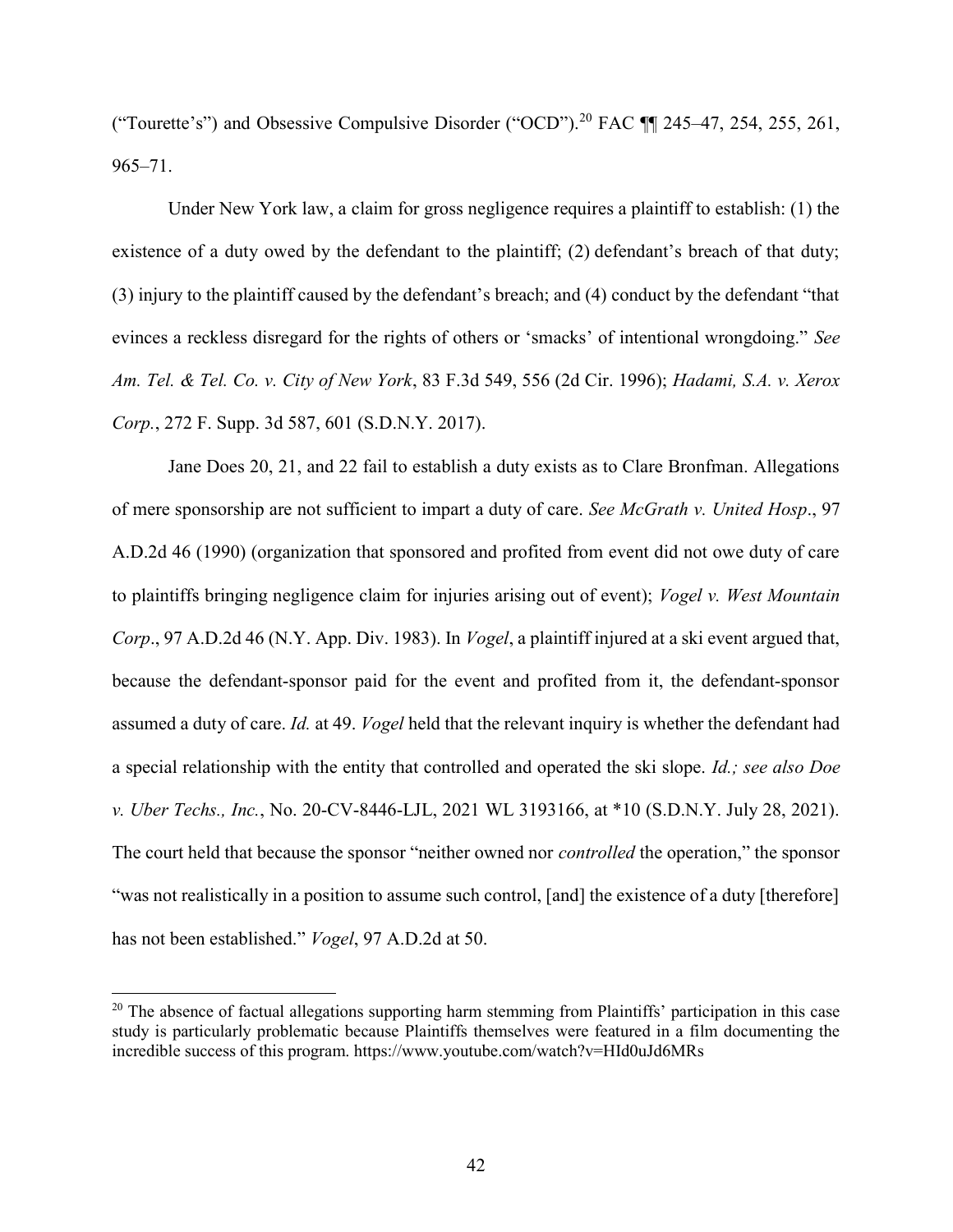Clare Bronfman's only alleged connection to Jane Does 20, 21, and 22's participation in the Tourette's and/or OCD study is that she agreed to sponsor it. See FAC ¶ 969. Like the plaintiffs in *McGrath* and *Vogel*, the FAC asserts that Clare Bronfman's mere sponsorship for Jane Does 20, 21, and 22's participation gave rise to a duty. Id. But the FAC does not provide any other allegations to support that conclusion and, as shown in *McGrath* and *Vogel*, mere sponsorship is not sufficient to create a duty of care.

#### **CONCLUSION**

For the foregoing reasons, Plaintiffs' First Amended Complaint should be dismissed as to Clare Bronfman pursuant to Rules 8,  $9(b)$ ,  $12(b)(1)$ , and  $12(b)(6)$ . Plaintiffs were put on notice about the aforementioned pleading deficiencies through letters submitted to the Court. See Dkt. 101, 102, 119. Yet, despite an offer by the Court to amend their pleading, see Nov. 30, 2021 Court Transcript, Plaintiffs chose not to. Instead, Plaintiffs elected to unfairly burden Defendants and the Court "with the onerous task of combing through a [lengthy] pleading." See Cafasso, U.S. ex rel. v. Gen. Dynamics C4 Sys., Inc., 637 F.3d 1047, 1059 (9th Cir. 2011) (citing prejudice to courts and adverse parties in affirming dismissal of motion to amend). Accordingly, the FAC should be dismissed with prejudice as to Clare Bronfman. Lopez v. Ctpartners Exec. Search Inc., 173 F. Supp. 3d 12 (S.D.N.Y. 2016) (granting motion to dismiss and denying leave to amend after plaintiff declined prior opportunity to amend).

Dated: January 28, 2022 Respectfully submitted,

/s/ Craig C. Martin Craig C. Martin Sara T. Horton WILLKIE FARR & GALLAGHER LLP

300 North LaSalle Street, Suite 5000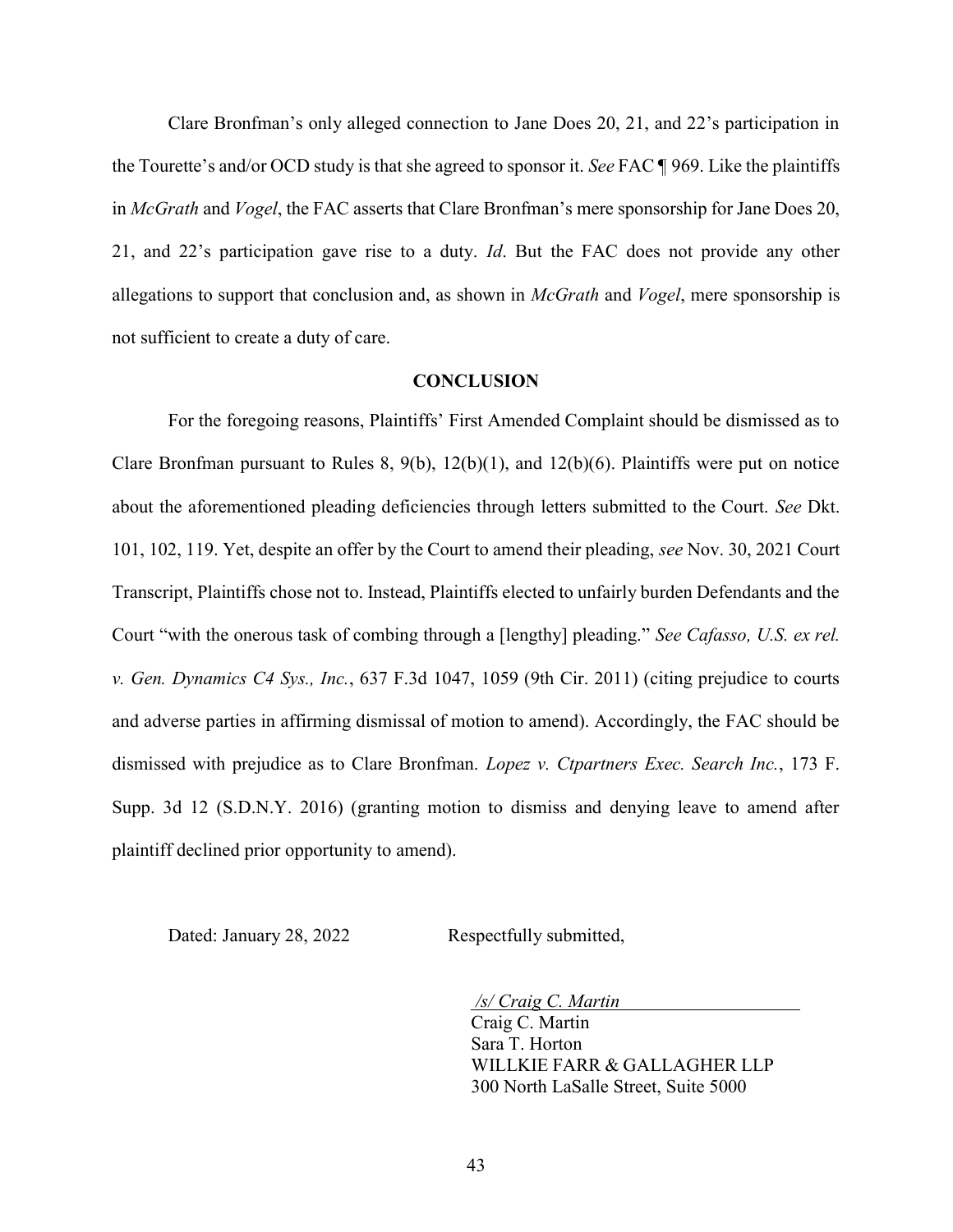Chicago, Illinois 60654 Tel: (312) 728-9000 Fax: (312) 728-9199

Jeffrey B. Korn WILLKIE FARR & GALLAGHER LLP 787 Seventh Avenue New York, New York 10019-6099 Tel: (212) 728-8000 Fax: (212) 728-8111

Ronald S. Sullivan, Jr. 712 H. Street NE, Suite 1354 Washington, DC 20002 Tel: (212) 873-9120 Fax: (202) 863-1459

Attorneys for Defendant Clare Bronfman